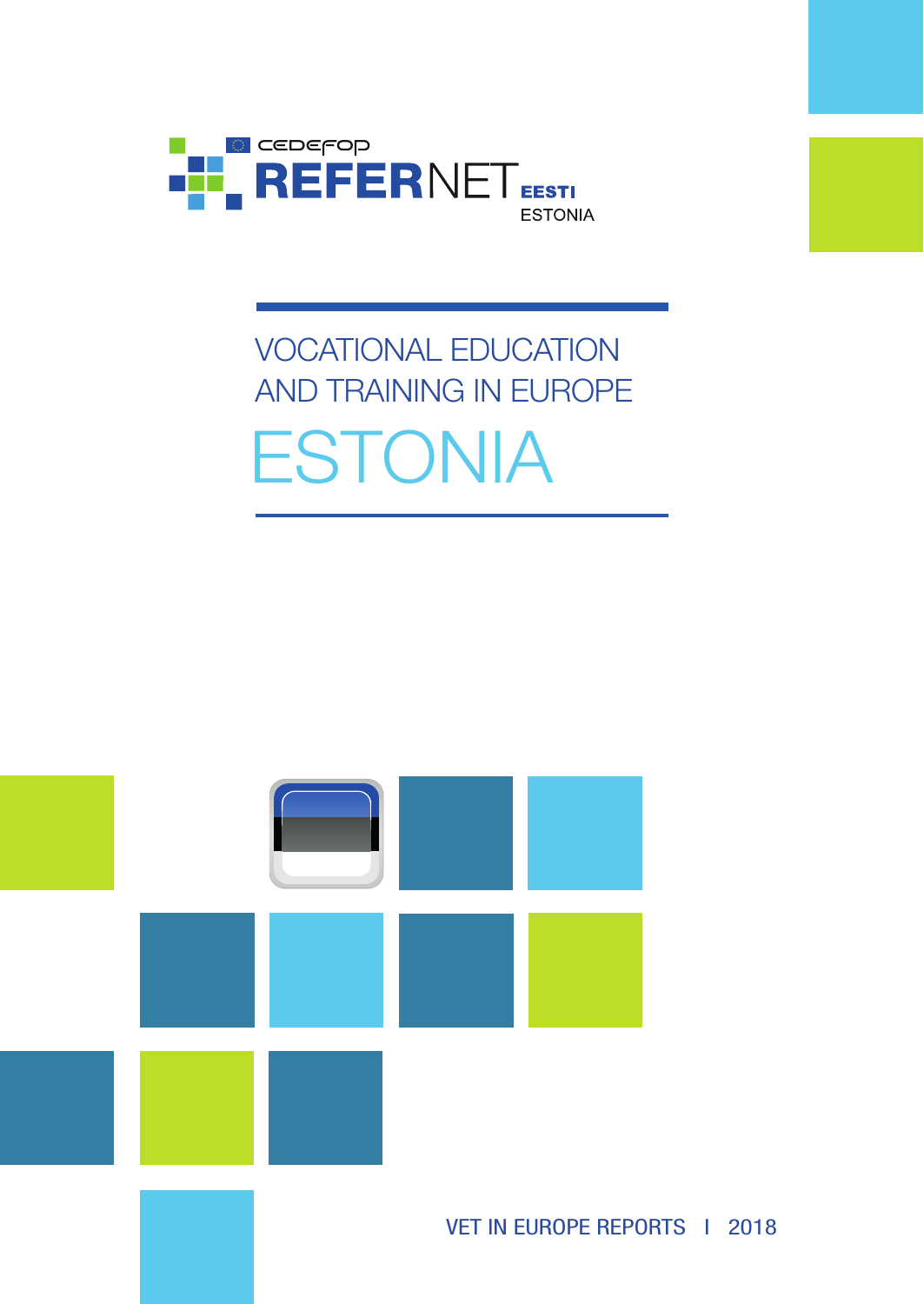

HARIDUS- JA TEADUSMINISTEERIUM

Please cite this publication as: Kaldma, K., Kiilo, T., Siilivask, R. (2019). *Vocational education and training in Europe: Estonia*. Cedefop ReferNet VET in Europe reports 2018. [http://libserver.cedefop.europa.eu/vetelib/2019/Vocational\\_Education\\_Training\\_Europe\\_Estonia\\_2018](http://libserver.cedefop.europa.eu/vetelib/2019/Vocational_Education_Training_Europe_Estonia_2018_Cedefop_ReferNet.pdf) [\\_Cedefop\\_ReferNet.pdf](http://libserver.cedefop.europa.eu/vetelib/2019/Vocational_Education_Training_Europe_Estonia_2018_Cedefop_ReferNet.pdf)

#### This report is based on:

Cedefop (2017). Vocational education and training in Estonia: short description. Luxembourg: Publications Office.<http://dx.doi.org/10.2801/15844>

Authors: Kersti Kaldma, Tatjana Kiilo, Rita Siilivask Contributors: Külli All, Meeli Murasov, Karin Ruul, Mari Tikerpuu Validated by: Rita Siilivask, Estonian national representative for ReferNet Peer-reviewed by Olga Wasilewska, Educational Research Institute - IBE (Cedefop ReferNet Poland)

Reviewed by Dmitrijs Kulss, Cedefop

© Ministry of Education and Research (Cedefop ReferNet Estonia) Reproduction is authorised, provided the source is acknowledged.

This VET in Europe report is part of a series prepared by Cedefop's ReferNet network. VET in Europe reports provide an overview of national vocational education and training (VET) systems of the EU Member States, Iceland and Norway. The reports help to understand VET's main features and role within countries' overall education and training systems from a lifelong learning perspective, and VET's relevance to and interaction with the labour market.

VET in Europe reports follow a common Cedefop format. They are available at [http://www.cedefop.europa.eu/EN/Information-services/vet-in-europe-country-reports.aspx.](http://www.cedefop.europa.eu/EN/Information-services/vet-in-europe-country-reports.aspx)

The opinions expressed here do not necessarily reflect those of Cedefop.

VET in Europe reports are cofinanced by the European Union and ReferNet national partners.

ReferNet is a network of institutions across Europe representing the 28 Member States, plus Iceland and Norway. The network provides Cedefop with information and analysis on national vocational education and training. ReferNet also disseminates information on European VET and Cedefop's work to stakeholders in the EU Member States, Iceland and Norway.

<http://www.cedefop.europa.eu/en/events-and-projects/networks/refernet>





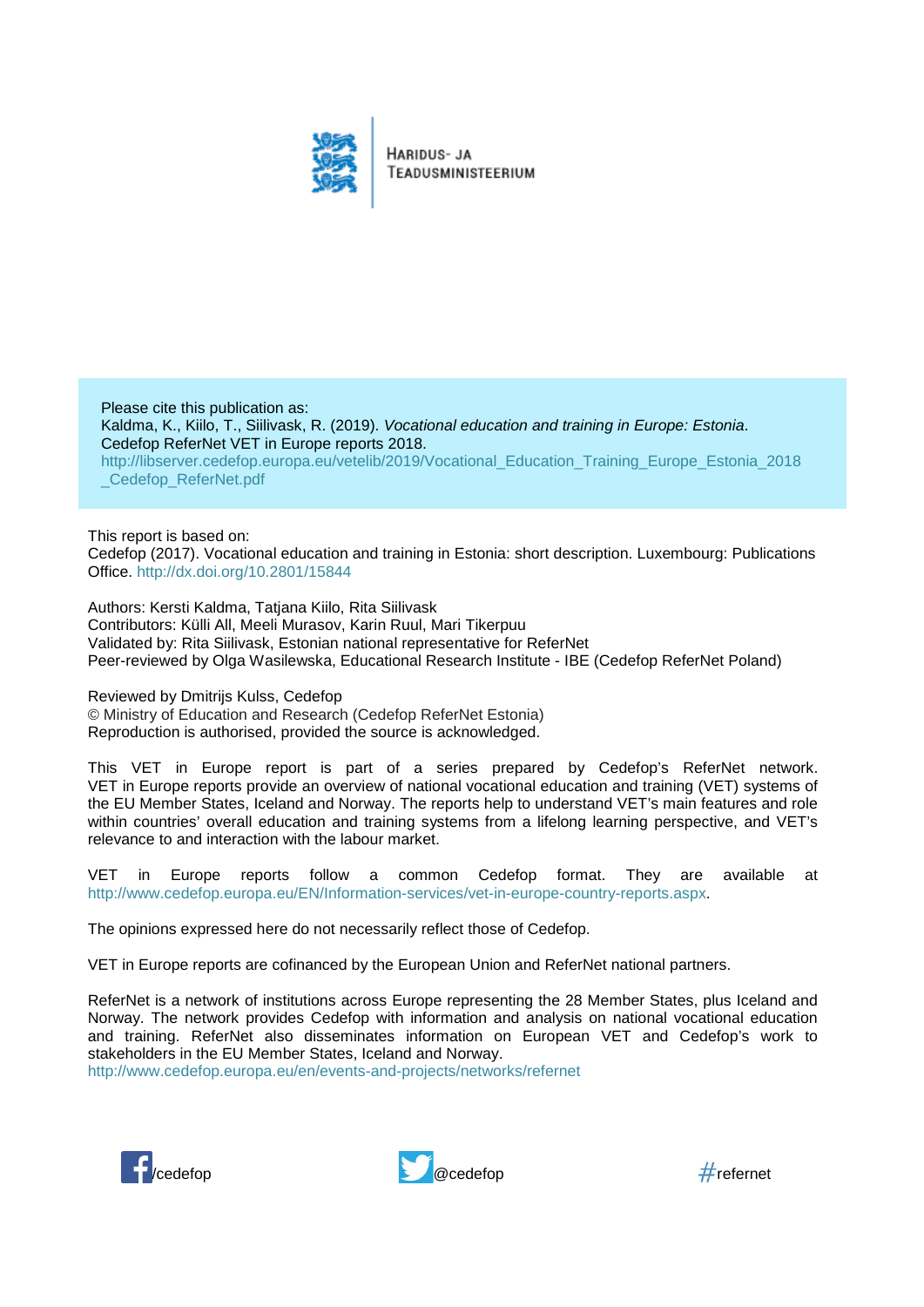## Table of contents

| 2.1. Introduction                                                                                                                                            |  |
|--------------------------------------------------------------------------------------------------------------------------------------------------------------|--|
|                                                                                                                                                              |  |
| 2.2.1. Initial VET programmes leading to EQF level 2 (ISCED 251) 18                                                                                          |  |
| 2.2.2. Initial VET programmes leading to EQF level 3 (ISCED 251) 19                                                                                          |  |
| 2.2.3. Initial and continuing VET programmes leading to EQF level 4 19<br>2.2.4. Initial and continuing VET programmes leading to EQF level 5 (ISCED 454) 20 |  |
|                                                                                                                                                              |  |
|                                                                                                                                                              |  |
|                                                                                                                                                              |  |
|                                                                                                                                                              |  |
|                                                                                                                                                              |  |
|                                                                                                                                                              |  |
|                                                                                                                                                              |  |
|                                                                                                                                                              |  |
|                                                                                                                                                              |  |
|                                                                                                                                                              |  |
|                                                                                                                                                              |  |
|                                                                                                                                                              |  |
|                                                                                                                                                              |  |
|                                                                                                                                                              |  |
|                                                                                                                                                              |  |
|                                                                                                                                                              |  |
|                                                                                                                                                              |  |
|                                                                                                                                                              |  |
|                                                                                                                                                              |  |
|                                                                                                                                                              |  |
|                                                                                                                                                              |  |
|                                                                                                                                                              |  |
|                                                                                                                                                              |  |
|                                                                                                                                                              |  |
|                                                                                                                                                              |  |
|                                                                                                                                                              |  |
|                                                                                                                                                              |  |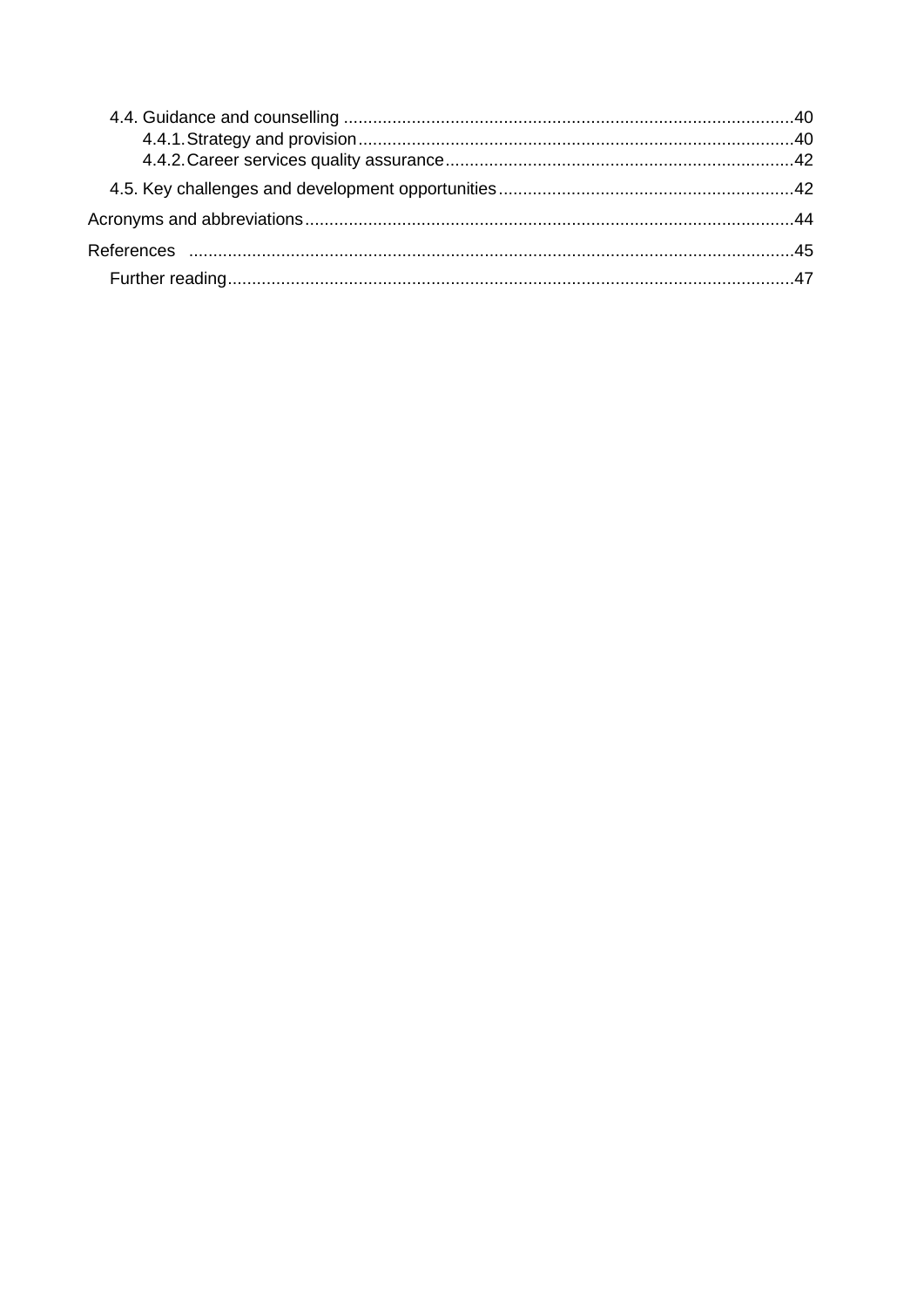## List of figures

| 1. |                                                                                  |  |
|----|----------------------------------------------------------------------------------|--|
| 2. | Employed, unemployed and inactive population (aged 15-74) in 2009-17 (millions)7 |  |
| 3. |                                                                                  |  |
| 4. | Unemployment rate (aged 15-64) by education attainment level in 2006-17 8        |  |
| 5. | Employment by economic sector in 1990-2017 (aged 15 and above, % of total        |  |
|    |                                                                                  |  |
| 6. |                                                                                  |  |
| 7. |                                                                                  |  |
| 8. |                                                                                  |  |
| 9. |                                                                                  |  |
|    |                                                                                  |  |
|    |                                                                                  |  |
|    |                                                                                  |  |
|    |                                                                                  |  |
|    |                                                                                  |  |
|    |                                                                                  |  |
|    |                                                                                  |  |
|    |                                                                                  |  |
|    |                                                                                  |  |
|    |                                                                                  |  |
|    |                                                                                  |  |
|    |                                                                                  |  |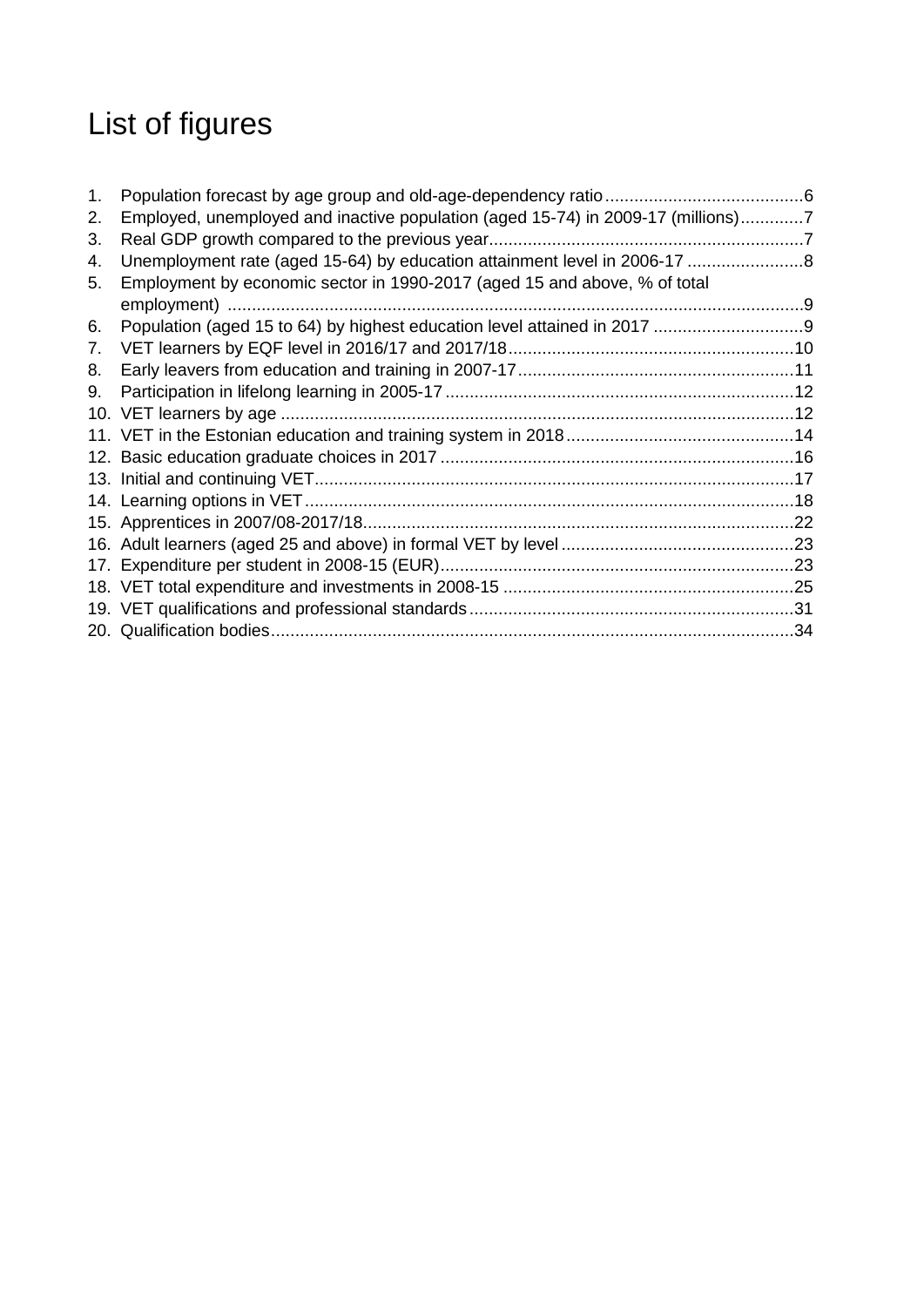## <span id="page-5-0"></span>CHAPTER 1. External factors influencing VET

## <span id="page-5-1"></span>1.1. Demographics

Estonia's population is [1](#page-5-2) 315 635 (2017)  $(1)$ . Its area of 45 277 km<sup>2</sup> comprises 15 counties, 15 towns, and 69 rural municipalities  $(^2)$  $(^2)$  $(^2)$ . The population is decreasing due to negative natural growth and migration.

In 2016, the number of deaths exceeded the number of births by about 1 339, but there was a small increase in the number of births compared with the three previous years. A total of 14 822 persons (1.12% of the total population) came to Estonia (mostly Estonians returning from abroad, but also other country nationals) and 13 792 (1.04%) left to Finland (58%), the UK (9%) and other destinations (Statistics Estonia, 2017a). Positive net migration still has a minor impact on education.

The country is multicultural and has a bilingual community. In April 2018, about 69% of the population was Estonian  $(3)$  $(3)$  $(3)$ . Most VET institutions teach in Estonian, though there are schools where they use Russian or both Estonian and Russian.

As in many other European Union (EU) countries, the population is ageing. The workingage population (aged 20–64) is projected to decline by 43 000 people by 2025. With the acceleration of economic growth, the employment rate has grown in recent years, which has exceeded the target set by the *Estonian Lifelong Learning Strategy 2020* ( [4](#page-5-5) ). By 2060, there will be one working age person for every retired person. This is 3.5 times less than in 2015 (Figure 1).

Demographic changes have an impact on vocational education and training (VET). Participation has been decreasing since 2010/11 due to the low birth rate in the second half of the 1990s. This has led to the rearrangement of the VET institutions network. The number of state-owned VET providers has been reduced from 54 in 2002/03 to 26 in 2017/18. To increase the quality and efficiency of VET, many small providers were merged into regional VET centres offering a wide range of qualifications. Adjustments will continue in line with demographic trends.

<span id="page-5-2"></span><sup>-</sup>( 1 ) Eurostat: *[demo\\_gind](http://appsso.eurostat.ec.europa.eu/nui/show.do?dataset=demo_gind&lang=en)* [extracted on 23.4.2018].

<span id="page-5-3"></span><sup>(</sup> 2 ) Ministry of Finance: *Kohalikud omavalitsused [local authorities]*: <http://www.fin.ee/kov>

<span id="page-5-4"></span><sup>(</sup> 3 ) Statistics Estonia: *Statistical database*: <http://andmebaas.stat.ee/Index.aspx?lang=en>

<span id="page-5-5"></span><sup>(</sup> 4 ) OSKA report "*Eesti tööturg täna ja homme" [Estonian labour market today and tomorrow]:* [http://oska.kutsekoda.ee/wp-content/uploads/2017/12/Eesti-tööturg-täna-ja-homme2017.pdf](http://oska.kutsekoda.ee/wp-content/uploads/2017/12/Eesti-t%C3%B6%C3%B6turg-t%C3%A4na-ja-homme2017.pdf)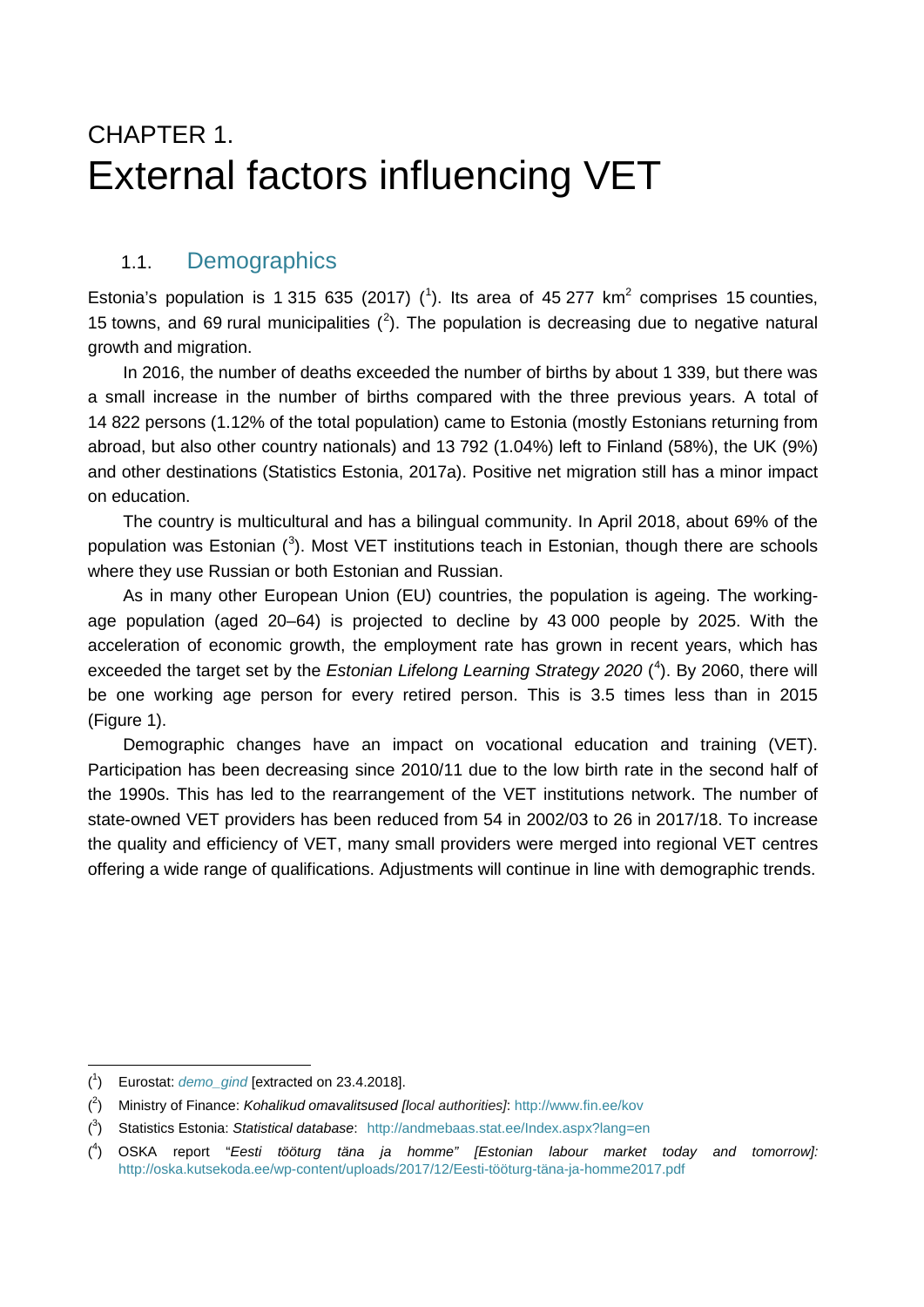<span id="page-6-1"></span>

## <span id="page-6-0"></span>1.2. Economy and labour market indicators

Most companies are micro and/or small-sized. A limited number of occupations/professions are regulated and the labour market is considered flexible. VET qualifications are required in the main economic sectors of:

- a) information and communications;
- b) electronics and components;
- c) machinery and metalworking;
- d) transport and logistics;
- e) timber and furniture  $(5)$  $(5)$  $(5)$ .

-

Export comprises primarily of electronic equipment, machinery and equipment, mineral products, metals and metal products, timber and wood products, food and transport vehicles, agricultural products and food preparations. The main export destination countries are Sweden (18%), Finland (16%) and Latvia (9%) (Statistics Estonia, 2017b).

The government is encouraging more working age people to remain economically active. [Reform since 2016](https://www.tootukassa.ee/eng/content/work-ability-reforms/working-ability-assessment) has been supporting individuals with reduced working ability in finding suitable employment. Another reform is supporting the creation of childcare services, so parents can return to the labour market earlier. This increases labour force participation.

The employment rate has been recovering quickly since the economic crisis (the increase was 3.9 percentage points in 2011 compared with 2010), but its rise was notably slower in 2014 (0.9 percentage points less compared with 2013). In 2017, the employment rate of 15 to 74 yearolds was 67.5%.

Unemployment has decreased since 2010, reaching 5.8% in 2017. This is below the EU average. Labour market indicators improved in 2017, almost throughout the entire year. The participation rate in the workforce increased by 1.2% and the employment rate by 1.9 percentage points. The unemployment rate fell by 1 percentage point  $(^6)$  $(^6)$  $(^6)$ .

<span id="page-6-2"></span><sup>(</sup> 5 ) Enterprise Estonia: *Trade with Estonia:* <https://www.tradewithestonia.com/estonian/doing-business-in-estonia>

<span id="page-6-3"></span><sup>(</sup> 6 ) Statistics Estonia: *Statistical database. Press release no. 17, 14 February 2018*. [https://www.stat.ee/pressiteade-](https://www.stat.ee/pressiteade-2018-017)[2018-017](https://www.stat.ee/pressiteade-2018-017)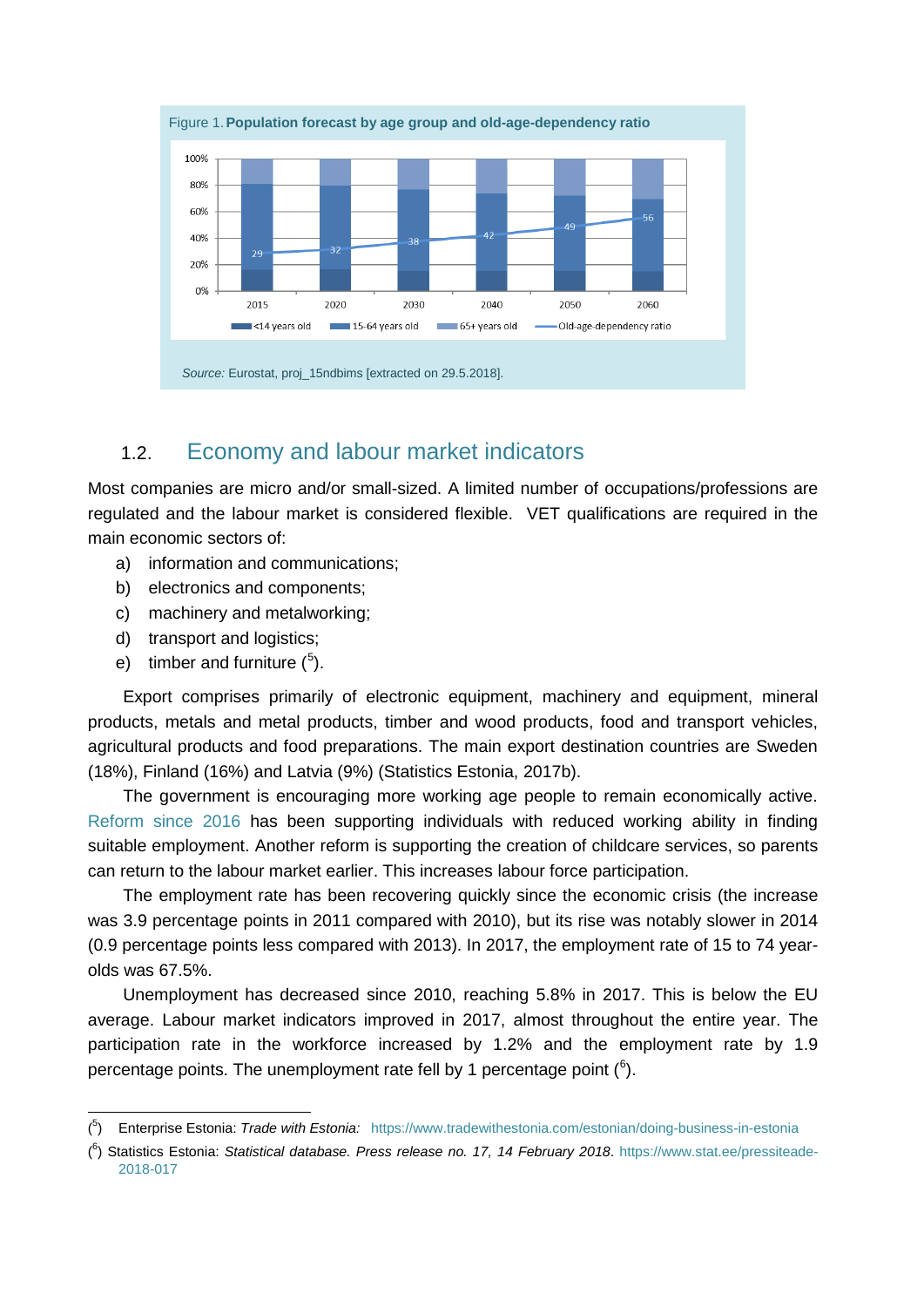<span id="page-7-0"></span>

Unemployment decline is likely to be linked to economic growth: in 2017, Estonia's economic growth was the fastest in five years. The Estonian GDP increased by 4.9% in 2017, compared to 2016  $(^7)$  $(^7)$  $(^7)$ .

<span id="page-7-1"></span>

As demonstrated in Figure 4, unemployment is distributed unevenly between those with low- and high-level qualifications. The gap increased during the crisis, as unskilled workers are more vulnerable to unemployment. Compared to 2007, unemployment rates are higher in all

-

<span id="page-7-2"></span><sup>(</sup> 7 ) Statistics Estonia: *Statistical database*. *Press release no. 21, 23 April 2018.* [https://www.stat.ee/pressiteade-2018-](https://www.stat.ee/pressiteade-2018-021) [021](https://www.stat.ee/pressiteade-2018-021)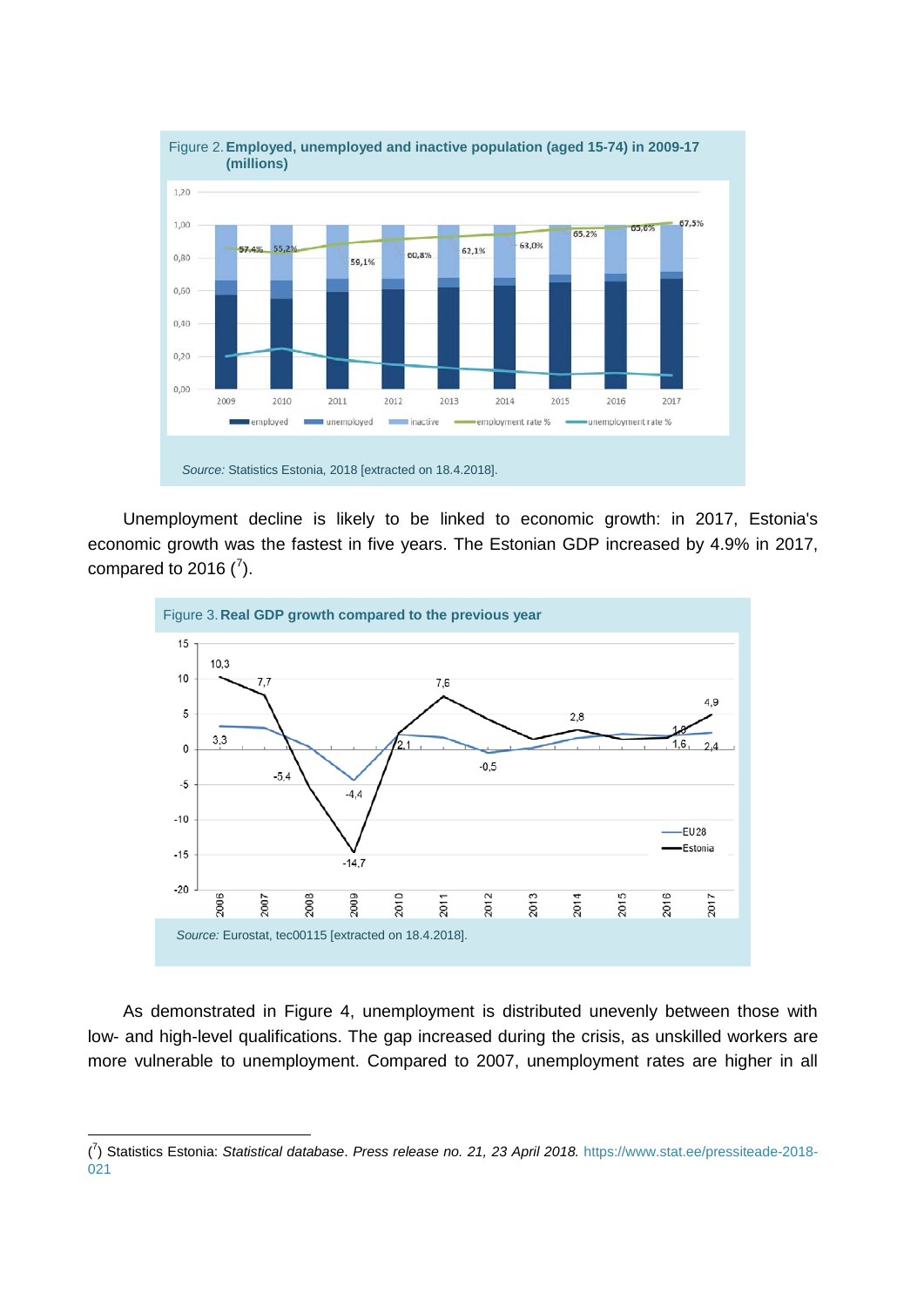groups; since 2008, the unemployment rate of people with the lowest level of qualification has started to increase faster.

Since 2011, the unemployment rate has decreased on the whole, but is still the highest in the group of unskilled workers.

<span id="page-8-0"></span>

The employment rate of recent VET graduates increased from 79.3% in 2014 to 81.3% in 2017 ( ${}^{8}$  ${}^{8}$  ${}^{8}$ ). In 2017, 66.6% of employment was in services and 29.8% in industry (Figure 5). The primary economic sector  $(9)$  $(9)$  $(9)$  share was 3.5%. In the 1990s and 2000s, the services sector expanded significantly, employing more people in accommodation and food services, professional, scientific and technical activities, wholesale and retail trade, as well as arts, entertainment and recreation. Employment in manufacturing has decreased slightly, mainly in construction and energy production. Since 2009, the balance between sectors has remained relatively stable.

-

<span id="page-8-1"></span> $(^{8})$  20 to 34 year-olds who graduated from upper secondary and post-secondary non-tertiary VET (ISCED levels 3 and 4) (Eurosta[t edat\\_lfse\\_24,](http://appsso.eurostat.ec.europa.eu/nui/show.do?dataset=edat_lfse_24) extracted on 23.4.2018.

<span id="page-8-2"></span> $(3)$  The primary sector of the economy makes direct use of natural resources.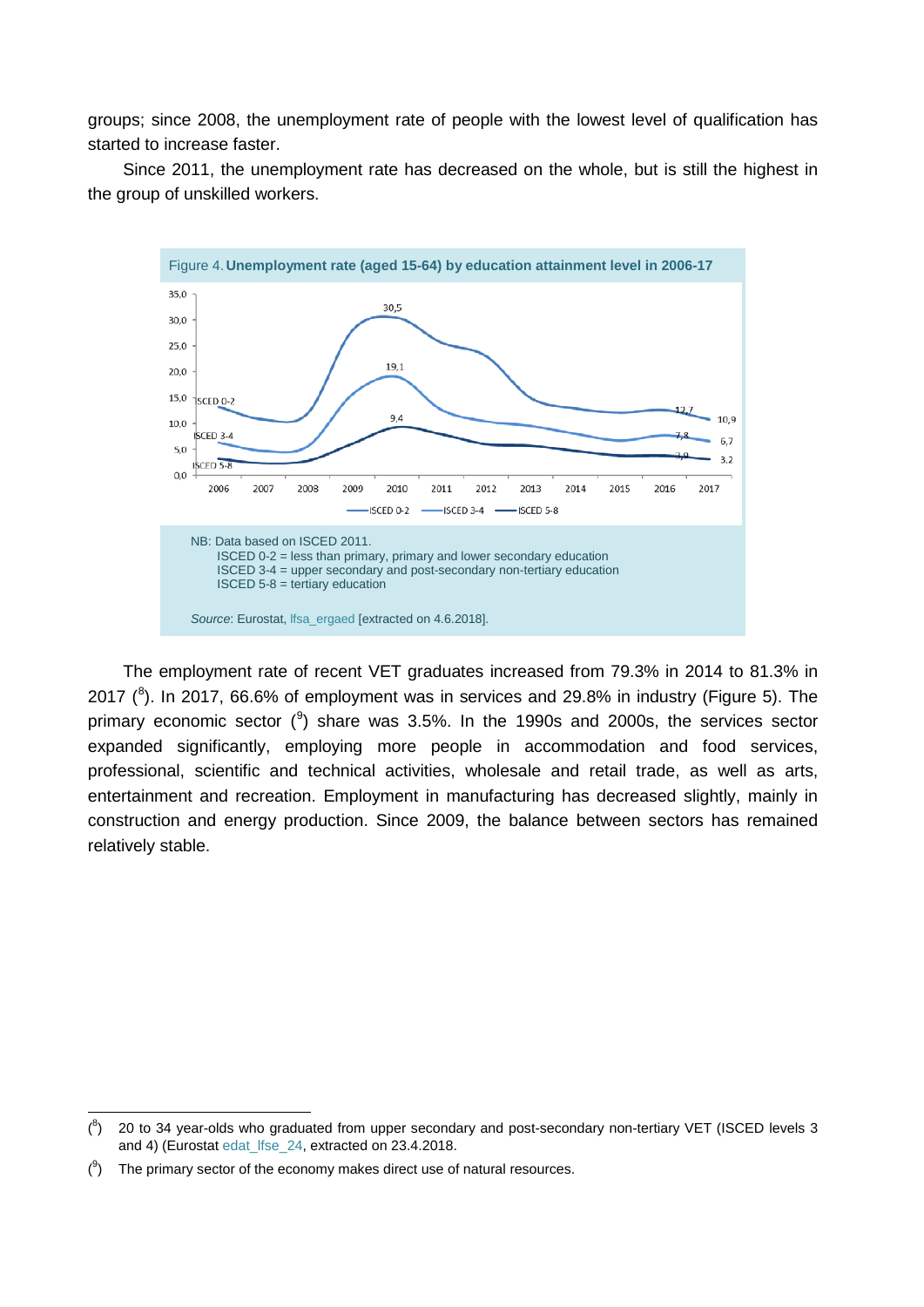<span id="page-9-1"></span>

## <span id="page-9-0"></span>1.3. Educational attainment

Education traditionally has high value in Estonia. For many years, the share of the population aged up to 64 with higher education (34%) has been higher in Estonia than in most EU Member States. The share of those with low or without a qualification is the seventh lowest in the EU, following the Czech Republic, Lithuania, Slovakia, Poland, Latvia and Slovenia (Figure 6).

<span id="page-9-2"></span>

In 2017/18, there were 24 143 VET learners. At the upper secondary level (EQF 4), there are two types of programmes – ISCED 354 programmes that provide upper secondary education as well as access to higher education, and ISCED 351 programmes that do not allow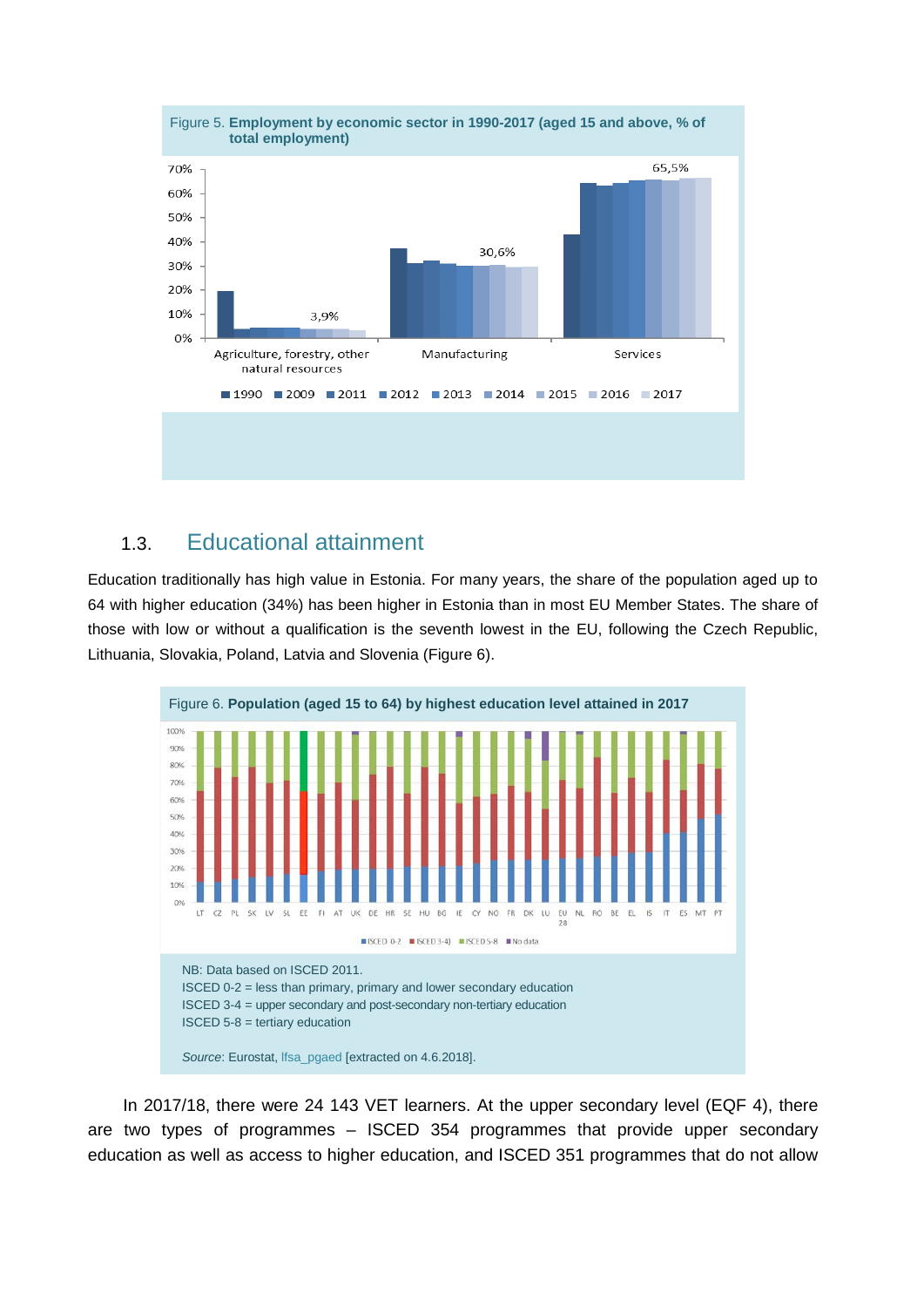the continuation of studies at a higher education level (Figure 7). Only ISCED 354 programmes are considered upper secondary VET in a national context.

<span id="page-10-0"></span>

Traditionally, there are more males in VET (53%)  $(^{10}$ ), except at the post-secondary level. Males prefer engineering (the most popular option), manufacturing and construction, ICT, and services programmes, while females more often enrol in services (the most popular option), business and administration, production and processing, and arts  $(1)$ .

The share of early leavers from education and training has decreased from 14.4% in 2007 to 10.8% in 2017 (Figure 8). The national objective for 2020 is 9.5% or less (Government Office, 2017), achieving this goal is problematic if we look at the developments in recent years.

<span id="page-10-1"></span><sup>-</sup>( <sup>10</sup> ) *Source*: Ministry of Education and Research: *Haridussilm* [educational statistics database] <http://www.haridussilm.ee/>

<span id="page-10-2"></span> $(11)$ <sup>11</sup> ) *Source*: Ministry of Education and Research: *Haridussilm* [educational statistics database] <http://www.haridussilm.ee/>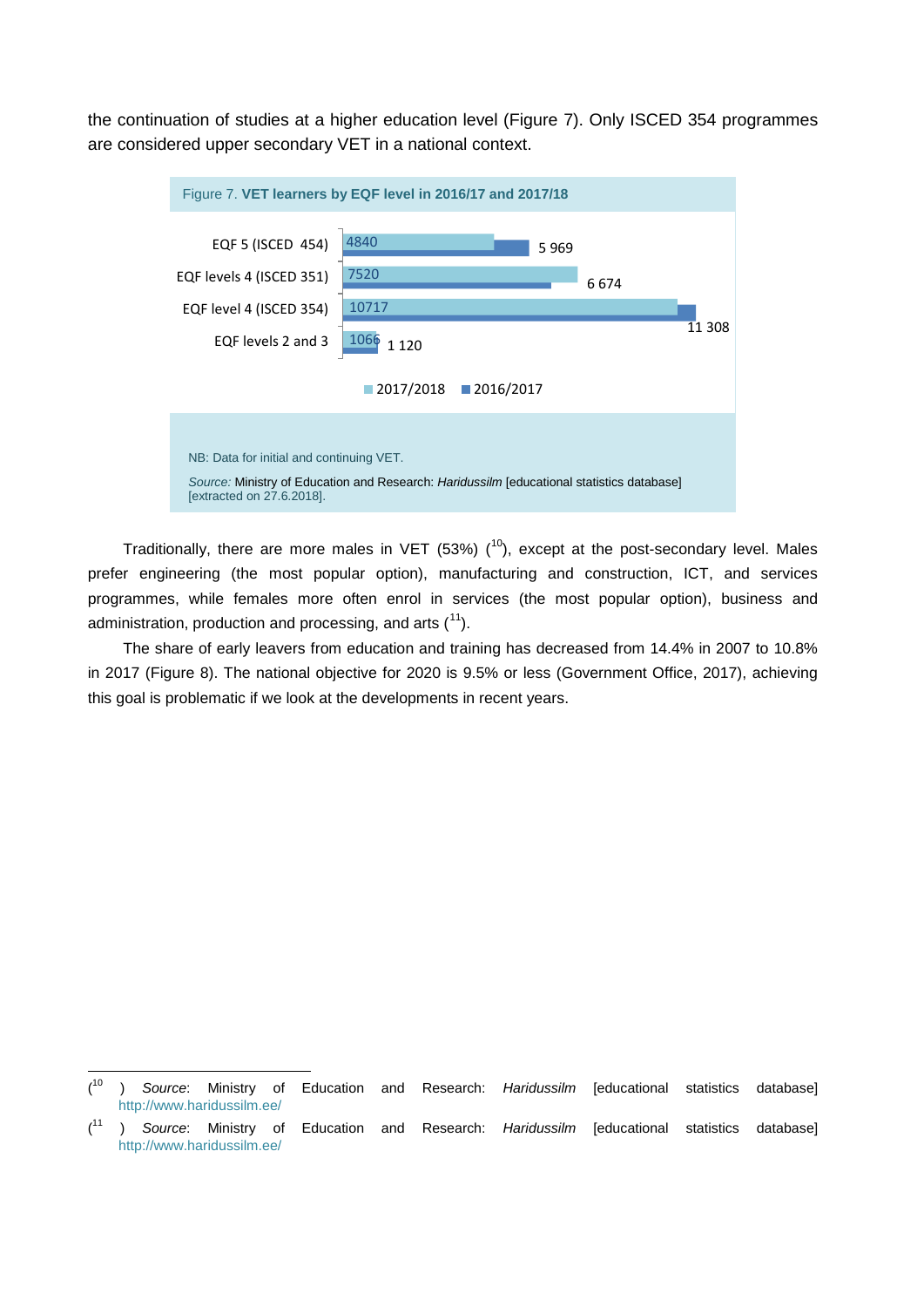<span id="page-11-0"></span>

Despite recent positive developments, the dropout rate  $(^{12})$  from VET during a school year is high (19.5% in 2016/17). The risk of dropping out is the highest in the first school year and the challenge for VET providers is to keep the most vulnerable learners in VET programmes; those who had low grades in basic education  $(13)$  $(13)$  and may not have had a positive learning experience or not developed study habits are examples. Dropout rates also vary by region, school and curriculum group. In vocational secondary education, the dropout rate has decreased for three consecutive years due to the increasingly targeted activity of educational institutions.

Lifelong learning offers training opportunities for adults, including early leavers from education (Figure 9).

-

<span id="page-11-1"></span> $(1<sup>2</sup>)$  Measured on 10 November each year; excludes those who: attended classes less than 31 days, were readmitted within 31 days, applied but never attended or who changed programme in the same curriculum group and in the same institution.

<span id="page-11-2"></span> $(13)$  See Chapter 2 for the information on education levels.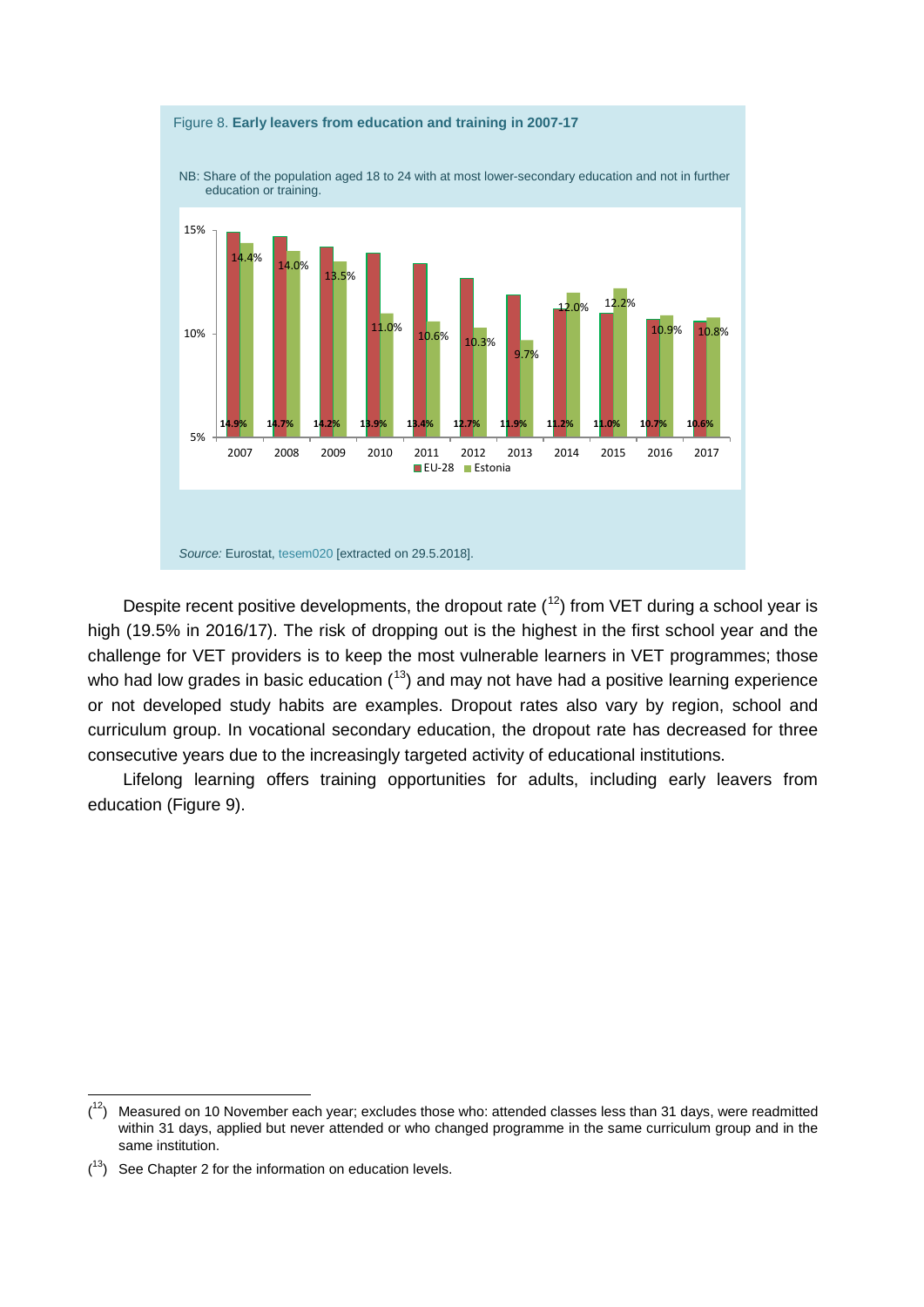<span id="page-12-0"></span>

Participation in lifelong learning in Estonia has been increasing in the past decade. In 2017, it reached 17.2%, more than six percentage points above the EU-28 average. The government has set the 2020 goal of 20% and VET has been playing an increasing role in achieving this goal (Figure 10).

<span id="page-12-1"></span>

The share of adults (aged 25 and above) in initial and continuing VET has been increasing. It has more than doubled since 2010/11 and reached 36.7% of the total VET population in 2017/18 (Section [2.2.6\)](#page-22-0). This reflects demographic trends and the changing needs of the labour market, but also the changing attitudes towards lifelong learning.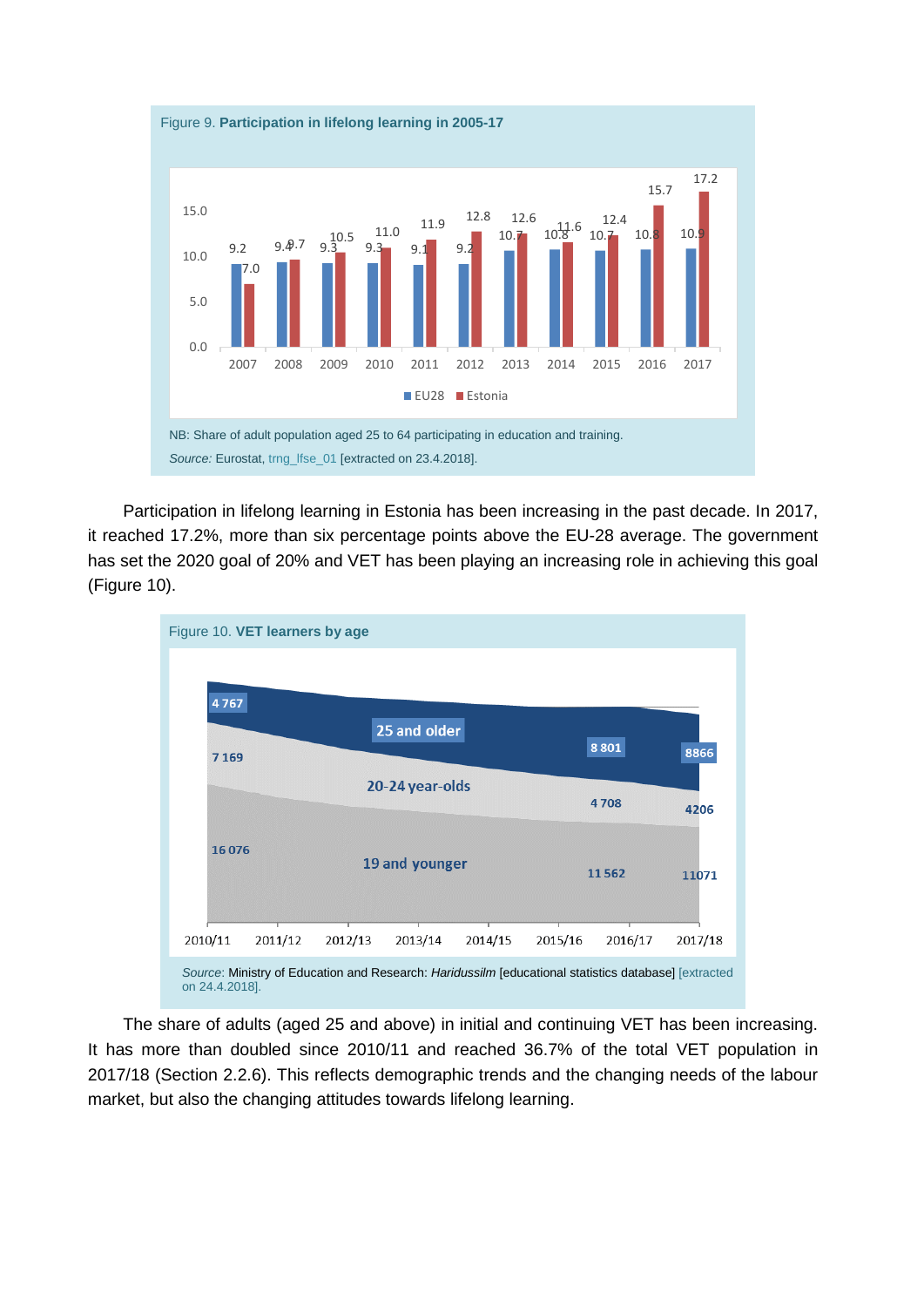## <span id="page-13-0"></span>1.4. Employment policies influencing VET

The number of regulated professions in Estonia is relatively low  $(^{14})$ . The labour market is flexible and employers do not often require formal qualifications.

Economic and welfare growth, social cohesion, and increasing national security are priorities of the current government. Along with addressing demographic challenges and emigration, employability measures include: flexible parental leave to support the employment of those with children; updating employment legislation to serve new work forms; and support for youth employment by creating additional incentives for employers and by decreasing limitations imposed on youth employment; for example, the employment of minors.

Some measures have already been approved by parliament (*Riigikogu*), such as legislation amendments that support the attraction of highly qualified foreigners to Estonia by simplifying procedures for obtaining a residence permit. This helps to attract foreign investment and workforce and also has an impact on VET.

Activation policy measures target the unemployed and inactive. They include job-search assistance, career guidance and counselling, upskilling and retraining, and traineeships. A contribution-based unemployment insurance scheme is part of the system supporting the unemployed.

The work ability reform (2016) offers an extensive package of needs-based services, including protected employment, peer support, working with a support person, work rehabilitation, and the provision of assistive work equipment. There are also services and subsidies for employers of people with reduced working ability. All services are administered by the public employment service (<sup>15</sup>).

-

<span id="page-13-1"></span><sup>(</sup> 14) Compared with Central European countries, European Commission: Growth, European single market: *Database of regulated professions*: [https://ec.europa.eu/growth/single-market/services/free-movement](https://ec.europa.eu/growth/single-market/services/free-movement-professionals/regulated-professions-database_en)[professionals/regulated-professions-database\\_en](https://ec.europa.eu/growth/single-market/services/free-movement-professionals/regulated-professions-database_en)

<span id="page-13-2"></span><sup>(</sup> 15) [Unemployment Insurance Fund.](https://www.tootukassa.ee/)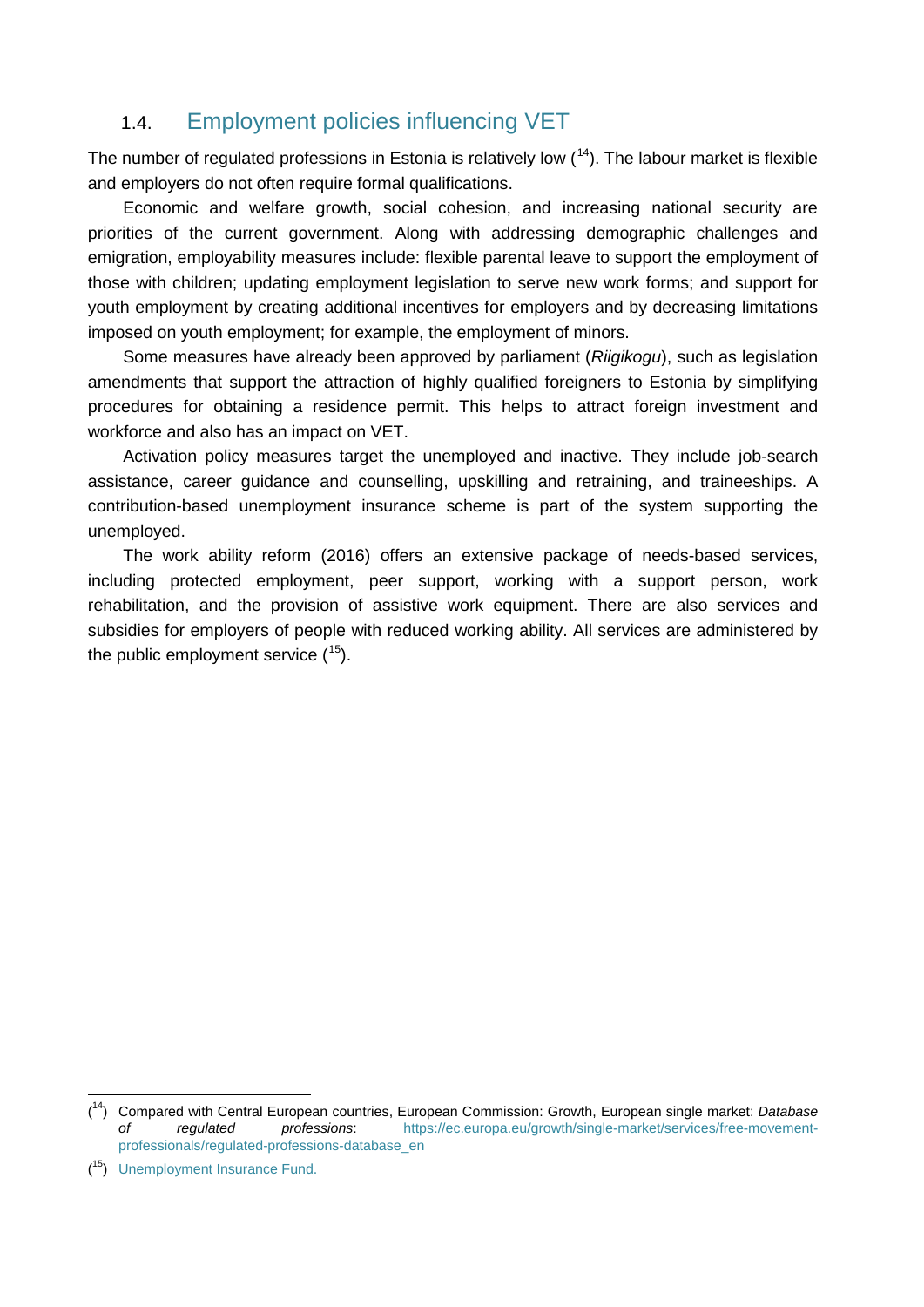## <span id="page-14-0"></span>CHAPTER 2. Provision of VET

#### <span id="page-14-1"></span>Figure 11. **VET in the Estonian education and training system in 2018**



N.B.: ISCED-P 2011.

*Source*: Cedefop and ReferNet Estonia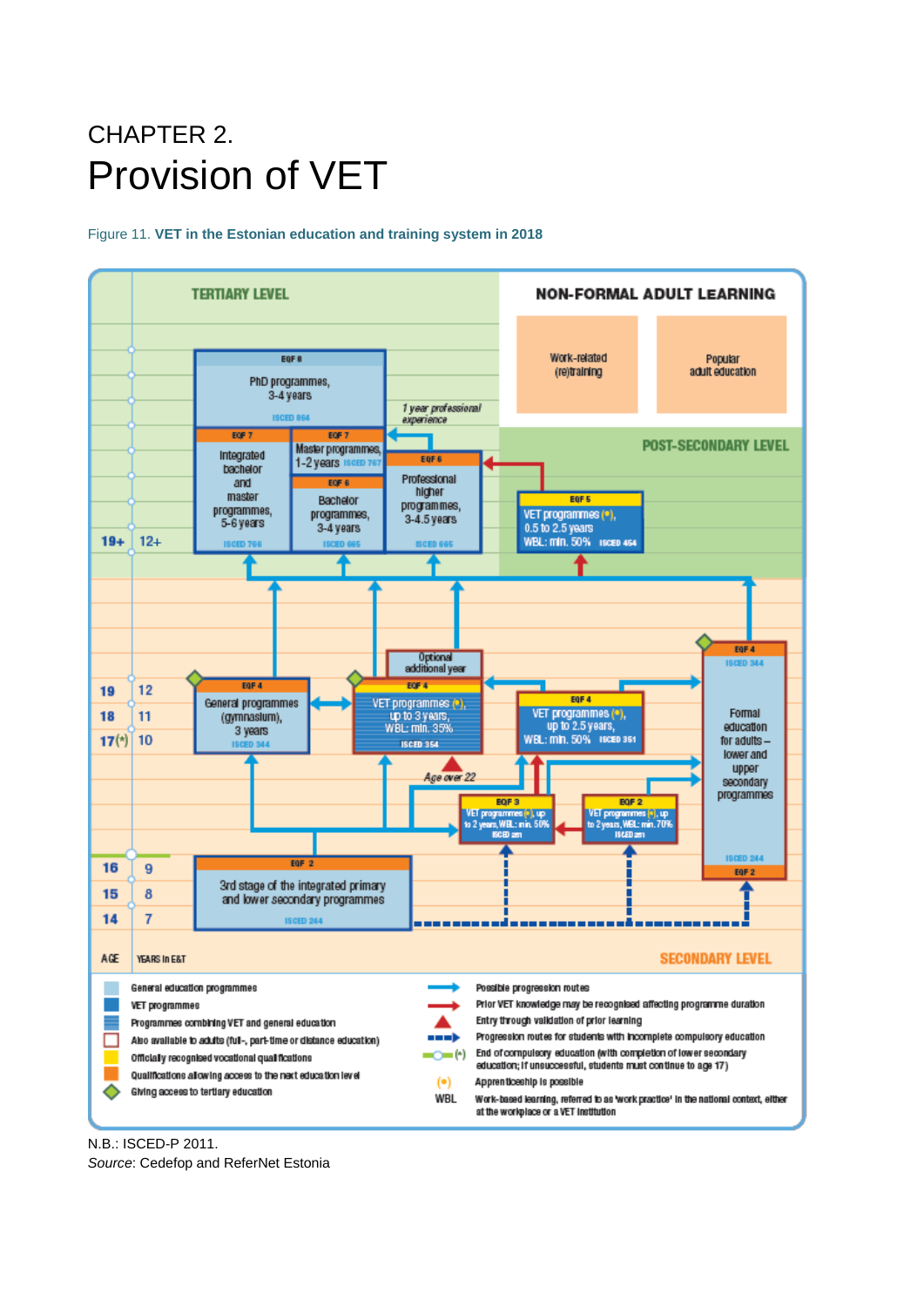### 2.1. Introduction

The Education Act (Parliament, 1992) establishes the organisation and principles of the Estonian education system. The system is decentralised and, due to its relatively small size, flexible. Responsibilities are clearly divided between the state, local governments and schools. National curricula are based on learning outcomes, and teachers can choose teaching methods and materials.

Education is under the remit of the Ministry of Education and Research (*Haridus- ja Teadusministeerium*). The *Estonian lifelong learning strategy 2020* (MoER et al., 2014) guides the most important developments in all education sectors, including vocational education and training (VET).

Education system data are collected in the [Estonian education information system.](http://www.ehis.ee/) This has information on education providers, learners, teaching staff, curricula, and diplomas. The visual educational statistics database *[HaridusSilm](http://www.haridussilm.ee/)* allows the comparison of schools according to selected indicators.

The education and training system comprises of:

- (a) pre-school education (ISCED level 0);
- (b) integrated primary and lower secondary education (ISCED levels 1 and 2, EQF 2) (hereafter basic education);
- (c) upper secondary education (ISCED level 3, EQF 4);
- (d) post-secondary, non-tertiary education (ISCED level 4, EQF 5);
- (e) higher education (ISCED levels 6, 7 and 8, EQF 6, 7 and 8).

Pre-school education is not compulsory and is generally provided at childcare institutions (*koolieelne lasteasutus*) for one-and-a-half to seven-year-old learners. Compulsory education starts at age seven and includes nine years of basic education or until a learner reaches age 17. While primary and lower secondary education are usually offered together in basic schools, primary education (grades 1 to 6) can also be offered in separate schools, usually in rural areas to ensure better accessibility for learners.

General upper secondary education is provided by upper secondary schools (*gümnaasium*). This three-year programme gives graduates access to higher education, provided through academic and professional programmes. Professional higher education institutions may also provide post-secondary VET programmes along with higher education.

Most VET is provided at upper secondary and post-secondary levels (at EQF levels 4 and 5). VET programmes are also available for learners who are without a completed basic education (EQF levels 2 and 3). However, participation at lower levels is marginal.

There are no age restrictions for enrolment in post-secondary and higher education as long as the learner has the qualification giving access to the selected programme. There is a trend for more adult learners to participate in initial and continuing VET (Section [2.2.6\)](#page-22-0).

Almost 80% of VET schools are owned by the state. There are also private and municipal VET schools.

In 2017, 72% of basic education graduates pursued general upper secondary education and 25% continued in VET the following school year. The goal for 2020 is 35% (MoER, 2014).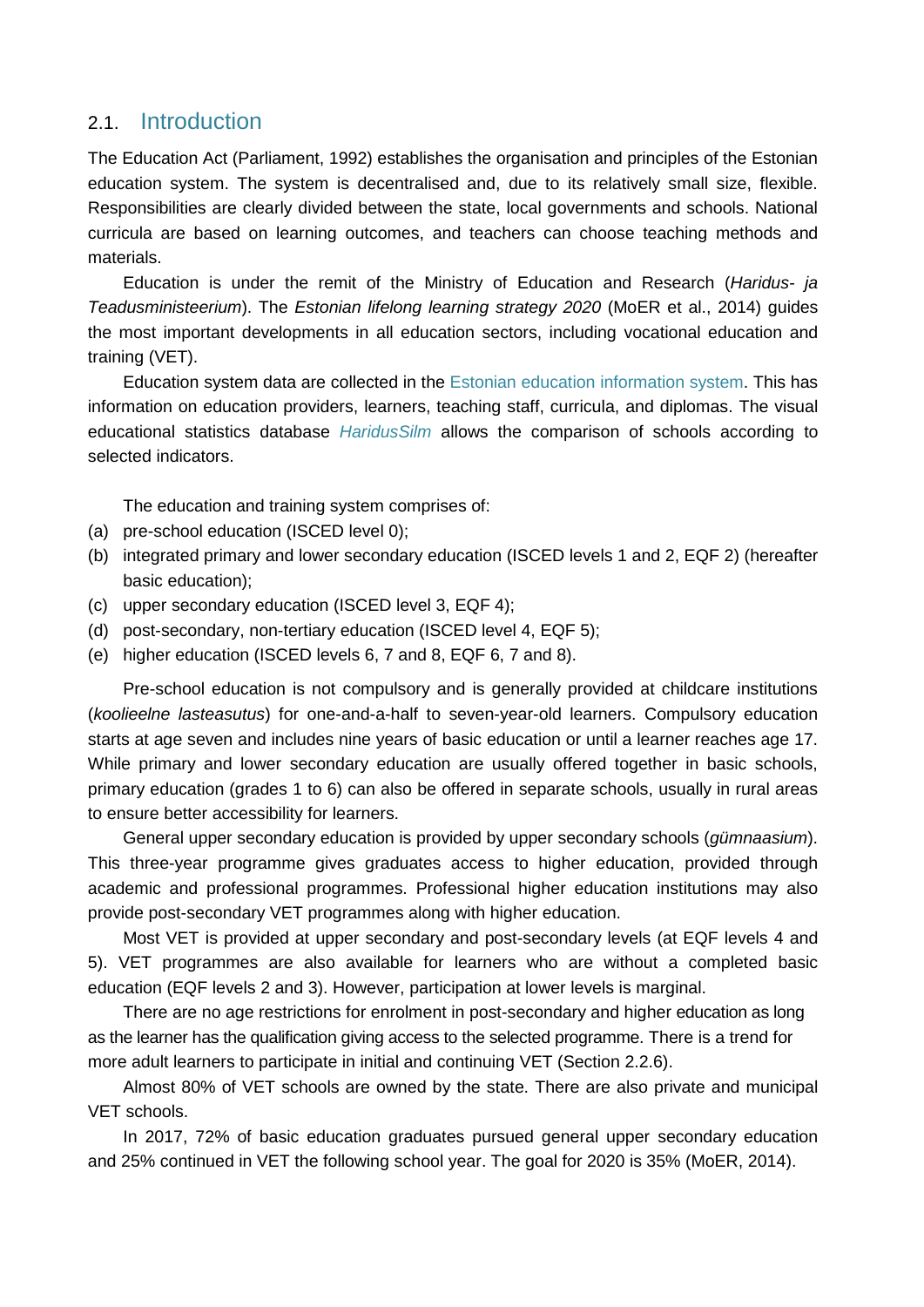<span id="page-16-1"></span>

This distribution has not changed significantly since 2010. Approximately 10% of general upper secondary school graduates continue in VET. There are gender and regional (including linguistic) differences in the education choices of basic school graduates. While only 10% of females in cities, having studied in Estonian, choose VET, the share increases to 60% for males in the north-eastern part of the country whose language of instruction is Russian. Of the learners who have not achieved the B1 level in Estonian by the end of basic school, two thirds have continued in VET in the past six years.

## <span id="page-16-0"></span>2.2. Government-regulated VET provision

The Vocational Educational Institutions Act (Parliament, 2013) distinguishes between initial and continuing VET.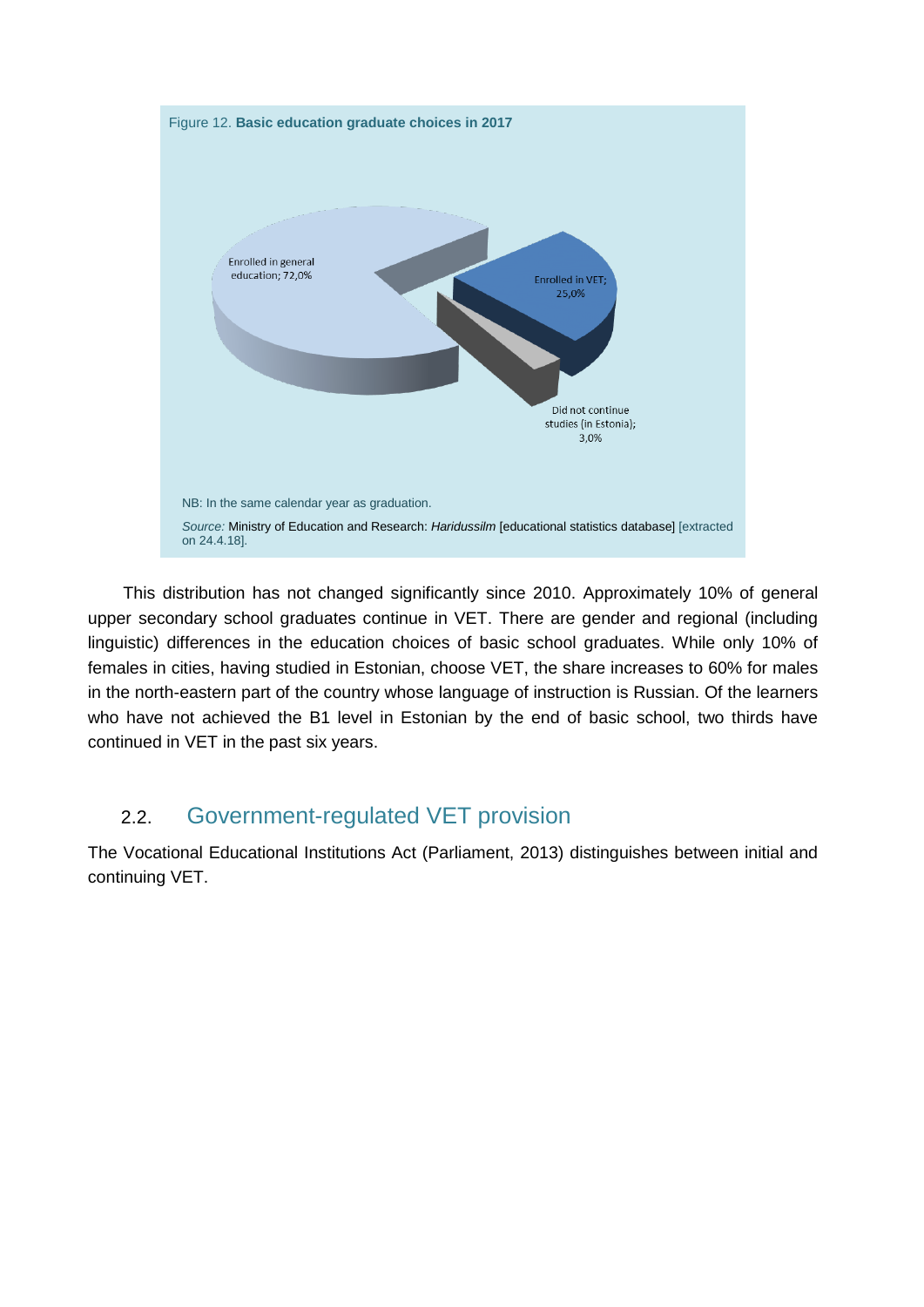<span id="page-17-0"></span>

While both types provide the knowledge, skills and attitudes necessary to enter the labour market, initial VET also gives learners access to the next qualification level. Upper secondary VET gives access to the higher education programmes. Non-formal continuing VET is part of adult learning regulated by the Adult Education Act (Parliament, 2015) (Section [2.4\)](#page-25-0).

Formal VET leads to four qualification levels (2 to 5) that are the same as in the European qualifications framework (EQF). The VET standard specifies the volume (number of credits), learning outcomes, and the conditions for termination and continuation of studies for each VET type (Government, 2013).

There are several VET learning options:

- (a) school-based learning (contact studies, including virtual communication with the teacher/trainer);
- (b) work practice (practical training at school and in-company practice);
- (c) self-learning (excludes work practice; at least 15% of a programme should be acquired through autonomous learning; if it exceeds 50%, the programme is considered to be 'nonstationary'; 17.2% of VET learners were in 'non-stationary' programmes in 2017/18, mostly at EQF levels 4 and 5).

Apprenticeships were introduced to VET as a stand-alone study form in 2006 (Figure [14\)](#page-18-2).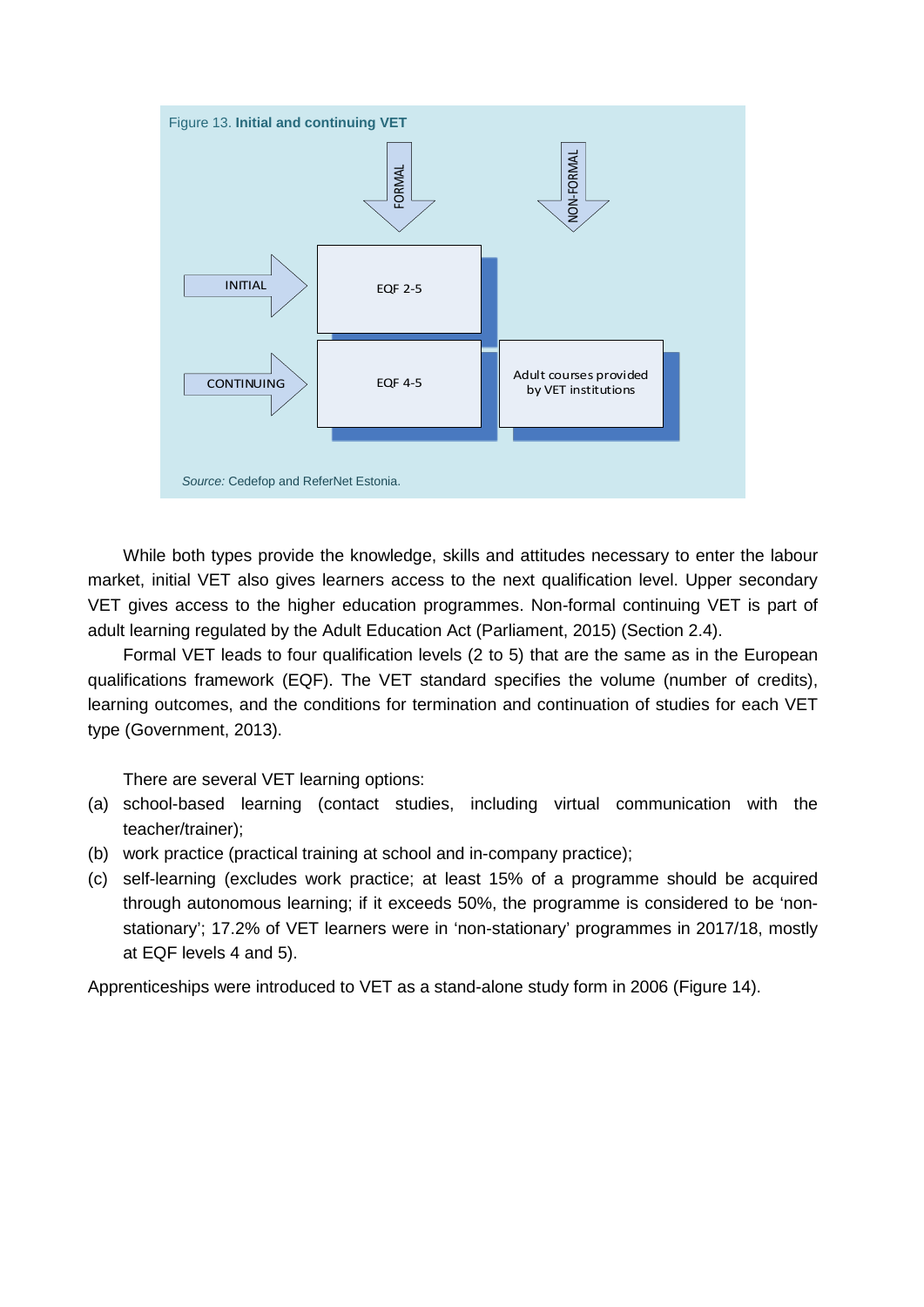#### <span id="page-18-2"></span><span id="page-18-1"></span>Figure 14. **Learning options in VET**



*Source*: Cedefop and ReferNet Estonia.

-

Upper secondary VET learners receive two qualifications simultaneously: a formal education qualification awarded after the completion of the upper secondary VET programme, and a professional qualification verifying the learning outcomes for a specific occupation or profession (Cedefop, 2017). To complete a VET programme, learners need to pass a professional qualification examination that can also be replaced by a final examination if a professional qualification examination is not available. Both examinations are learning outcomes based and usually include a practical part. Upper secondary VET students and students with special needs can complete their studies by passing the school-organised final examination if they were not successful in passing a national professional qualification examination.

In addition to VET examinations, state examinations (mother tongue, mathematics and foreign language) are optional for upper secondary VET graduates. These exams are organised centrally by the Foundation Innove  $(16)$  $(16)$ .

#### <span id="page-18-0"></span>**2.2.1. Initial VET programmes leading to EQF level 2 (ISCED 251)**

These programmes lead to EQF level 2 (*teise taseme kutseõpe*, ISCED 251) qualification and prepare for elementary occupations, such as cleaner assistant, assistant gardener, electronics assembly operator, or logger  $(17)$  $(17)$  $(17)$ . There are no minimum entry requirements, but learners must be at least 17 years old to enrol.

<span id="page-18-3"></span><sup>(</sup> 16) Innove: *State examinations*:<https://www.innove.ee/en/examinations-and-tests/state-examinations/>

<span id="page-18-4"></span> $(17)$  As  $17$ ) As described in ILO: international standard classification of occupations: ISCO 08, <http://www.ilo.org/public/english/bureau/stat/isco/>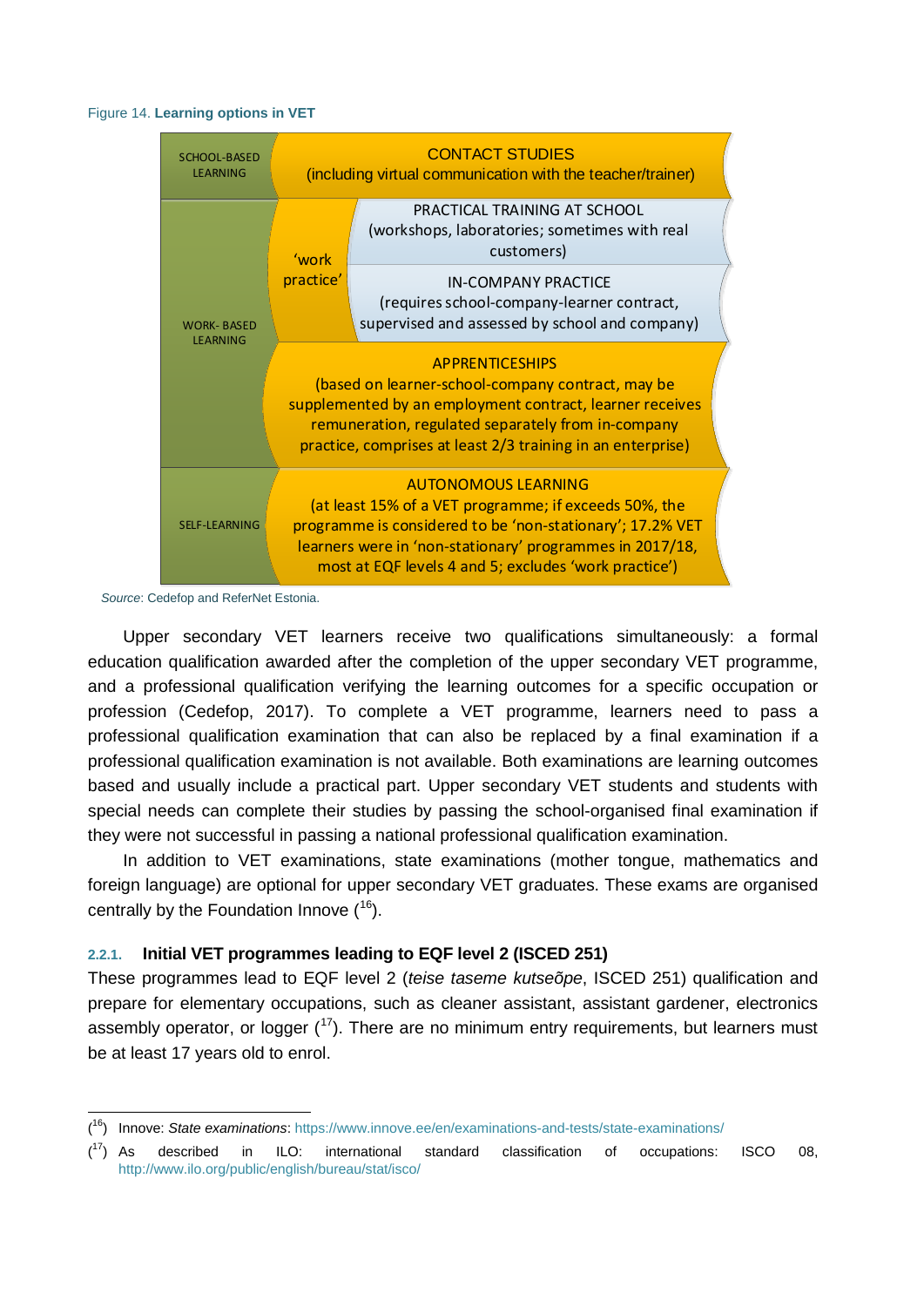The volume of studies is 15 to 120 credits  $(18)$  $(18)$  $(18)$  depending on the programme: the cleaner assistant programme is 15 credits while assistant gardener is 120. The share of work practice (practical training at school, in-company practice) is at least 70%. Many curricula at this level, for example for cleaner assistants, are also suitable for learners with special educational needs, e.g. for students with moderate and severe disabilities. Special arrangements are available for them in VET schools and social welfare institutions.

Those who complete VET can enter the labour market or continue their studies at EQF level 3 or in general education schools for adults leading to general basic education. Those who had been simultaneously enrolled in general education and meet basic education requirements are issued with a basic education certificate by general education schools in addition to a VET qualification. Less than one percent (113) of VET learners were enrolled in these programmes in 2017/18.

#### <span id="page-19-0"></span>**2.2.2. Initial VET programmes leading to EQF level 3 (ISCED 251)**

These programmes lead to EQF level 3 qualifications (*kolmanda taseme kutseõpe*, ISCED 251) and prepare for occupations such as woodworking bench operator and electronic equipment assembler. Completed basic education is not required to enrol in these programmes. The volume of studies is 15 to 120 credits and the share of work practice (practical training at school, in-company practice) is at least 50%; usually half of it takes place at a VET institution and the other half at an enterprise. Graduates can enter the labour market. Similar to programmes leading to EQF level 2, those who acquired basic (general) education (before or in parallel to a VET programme) can continue their studies at upper secondary level; those without completed basic education can continue their studies in general education schools for adults. In 2017/18, 3.9% (953) of VET learners were enrolled in these programmes.

#### <span id="page-19-1"></span>**2.2.3. Initial and continuing VET programmes leading to EQF level 4**

Two programme types are available at this level:

- (a) initial and continuing VET comprising of exclusively vocational curricula (ISCED 351) without access to the next education level unless upper secondary general education is acquired;
- (b) initial VET comprising both general education and VET modules (ISCED 354); it is the only programme type that is called 'upper secondary VET' in the national context.

#### 2.2.3.1. *Initial and continuing VET programmes (ISCED 351)*

Initial VET programmes (*neljanda taseme kutseõpe*, ISCED 351) lead to qualifications at EQF level 4. Graduates can work in more complex occupations, such as welder, junior software developer, IT systems specialist, farm-worker, but the programme does not provide general education. Completed basic education is a prerequisite to enrol in these programmes. The volume of studies is 15 to 150 credits (depending on the programme) and 180 credits for music and performance programmes. The share of work practice (practical training at school, in-

<span id="page-19-2"></span><sup>-</sup>(<sup>18</sup>) The Vocational Educational Institutions Act (Parliament, 2013) defines credits for VET curricula describing the time required to achieve learning outcomes. One credit is 26 hours of learner 'study load'. The number of credits per programme and school year is 60.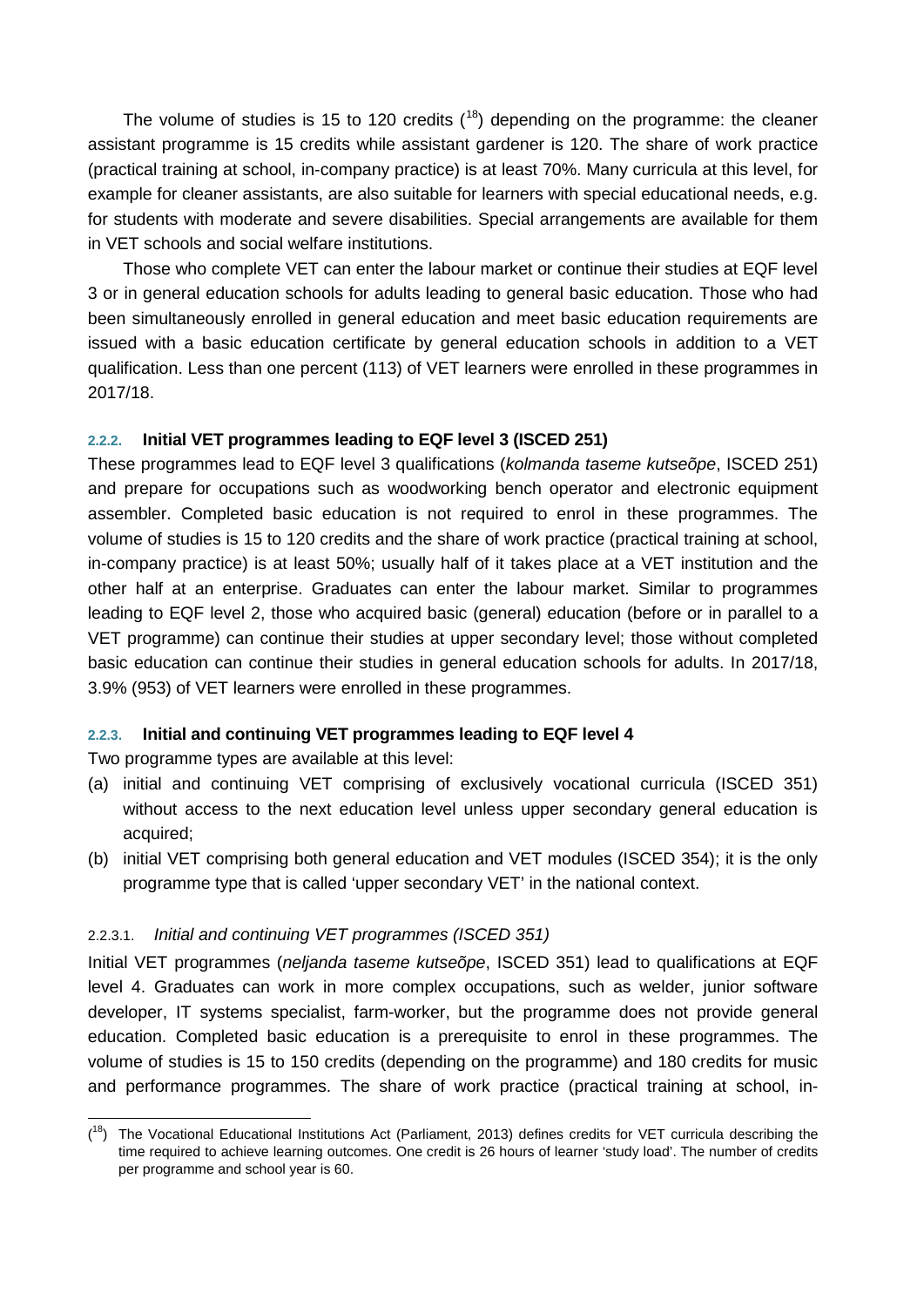company practice) is at least 50%, half of which takes place at school and half at enterprises. Graduates can enter the labour market or continue in upper secondary general education or a VET programme at ISCED level 354.

Those entering continuing VET programmes must have an EQF level 4 qualification or competences in addition to basic education to enrol. Graduates can work in occupations such as electrical network installer, men's tailor. In 2017/18, 30.9% (7 452) of VET learners were enrolled in these programmes.

#### 2.2.3.2. *Initial upper secondary VET programmes (ISCED 354)*

These are mostly three-year initial VET programmes leading to EQF level 4 (*kutsekeskharidusõpe*, ISCED 354) qualification, such as heat pump installers and catering specialists. Upper secondary VET programmes also give graduates access to higher education, provided the entry requirements are met. Higher education institutions may require passing state examinations (mathematics, foreign language and mother tongue) in addition to VET qualifications. They are organised centrally by Foundation Innove (<sup>19</sup>).

At the end of the programme, all graduates have to pass the professional qualification examination, upper secondary VET students and those with special needs can conclude their studies by taking a final examination, if not successful in passing the professional qualification examination.

As shown in Figure 11, an optional additional year of general education (bridging programme) is available for graduates to help prepare for state examinations. However, this option has not been widely used.

Students, aged 22 and above, may enter upper secondary VET without basic education, in the case that they demonstrate competences corresponding to basic education. Schools assess the required competences through the validation of prior learning.

The volume of studies is mostly 180 credits, including at least 60 credits of general education: 30 credits are the same for all programmes and 30 are tailored to the programme. The share of work practice (practical training at school and in-company practice) is at least 35%. In 2017/18, 44.4% of all VET learners were enrolled in these programmes; 6.5% of 2016/17 graduates continued to higher education the year following graduation.

#### <span id="page-20-0"></span>**2.2.4. Initial and continuing VET programmes leading to EQF level 5 (ISCED 454)**

These programmes (*viienda taseme kutseõpe*, ISCED 454) lead to qualifications at EQF level 5. The share of work practice is at least 50%, half of which takes place at a VET institution and the rest at an enterprise.

Initial programmes award qualifications such as accountant, business administration specialist, sales organiser, and small business entrepreneur. The volume of the studies is 120 to 150 credits and 60 to 150 credits for military and public defence programmes. A completed upper secondary education is a prerequisite to enrol in these programmes.

To enrol in continuing programmes at this level, apart from a completed upper secondary education, learners are also required to have an EQF level 4 or 5 VET qualification or relevant

-

<span id="page-20-1"></span><sup>(</sup> 19) Innove: *Final examinations*[: https://www.innove.ee/en/general-education/final-examinations](https://www.innove.ee/en/general-education/final-examinations)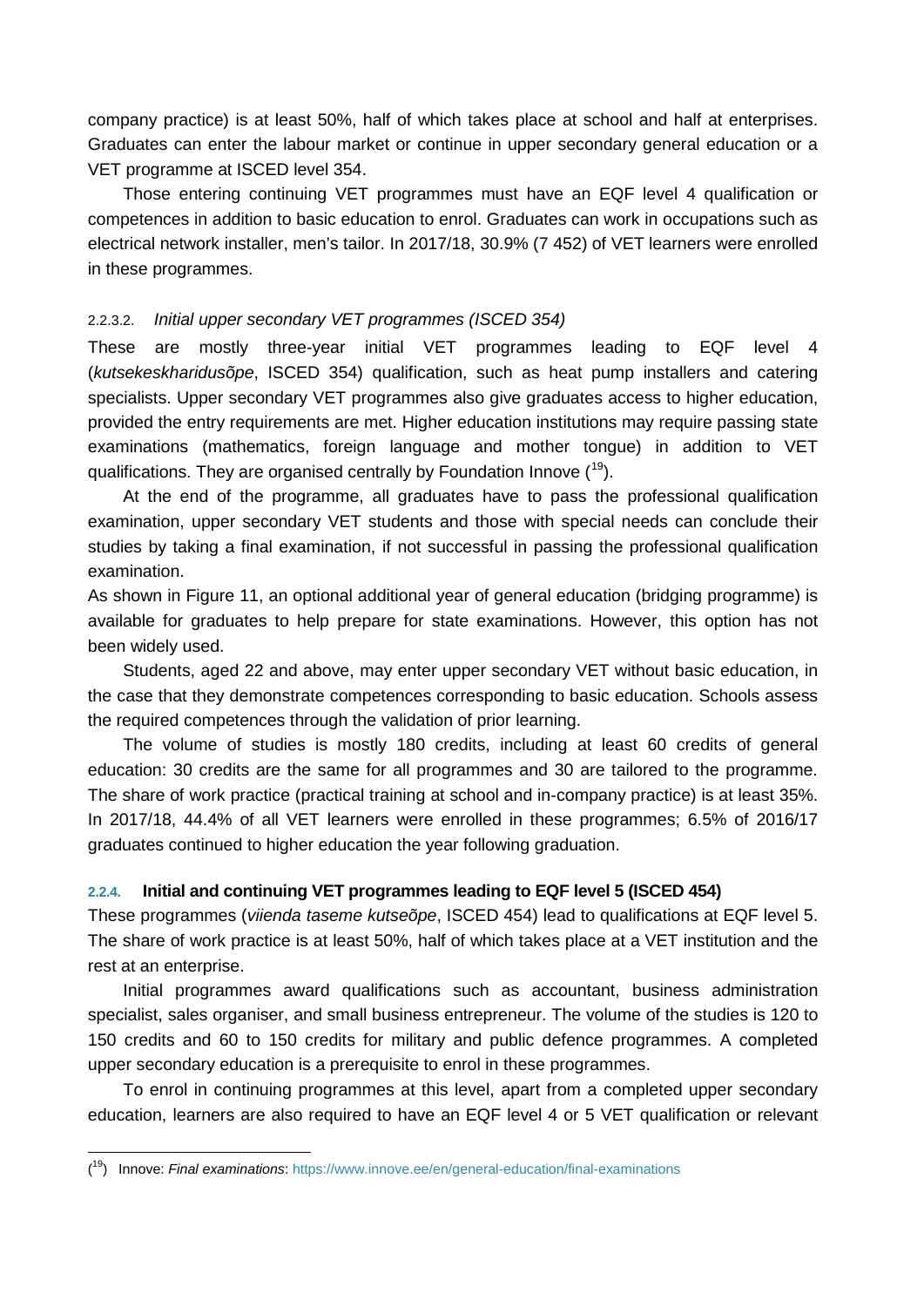competences. The volume of such programmes is 15 to 60 credits. They offer qualifications in occupations such as tax specialist, vehicle technician, information management specialist, and farmer.

Graduates of both initial and continuing VET can enter the labour market or follow further pathways in bachelor or professional higher education studies; graduates of initial VET may also progress in continuing VET. In 2017/18, 20% of all VET learners were enrolled in EQF level 5 programmes (2.7% in continuing programmes).

#### <span id="page-21-0"></span>**2.2.5. Apprenticeships**

-

Apprenticeships (*töökohapõhine õpe*) were introduced in 2006 (Parliament, 2013, Article 28). They can be offered at all VET levels and in all its forms (initial and continuing), and lead to qualifications at EQF levels 2 to 5. Apprenticeships follow the same curricula as school-based programmes. VET institutions cooperate with employers to design implementation plans for apprentices based on the existing curricula.

General characteristics of apprenticeship programmes are:

- (a) training in the enterprise comprises at least two thirds of the curriculum;
- (b) the remaining one third of the programme (school part) may also comprise of training at school; in some cases, schools have better equipment than companies;
- (c) the apprenticeship contract between the school, learner and employee stipulates the rights and obligations of the parties as well as the details of the learning process; the contract is usually initiated by schools, but can also be proposed by companies and learners; it should be in accordance with the labour code but learners retain student status even if an employment contract is signed in addition to the apprenticeship contract; apprentices have the same social guarantees as learners in school-based VET;
- (d) the total study duration is from three months to three and half years  $(^{20})$  $(^{20})$  $(^{20})$ , equal to schoolbased VET programmes;
- (e) employers recompense students for tasks performed to the amount agreed in the contract; it cannot be less than the national minimum wage of EUR 500 per month or EUR 2.97 per hour (2018);
- (f) apprentices have to pass the same final examinations as in school-based VET;
- (g) each apprentice is supported by two supervisors: one at school and one at the workplace.

The apprenticeship grant covers the training of supervisors and other costs  $(2^1)$ . Within an apprentice contract, schools may transfer up to 50% of the grant to the training company to pay a salary to supervisors at the workplace.

In 2015/16, there were 678 apprentices, including 30 whose studies were partly financed by the European Social Fund (ESF). In 2016/17, further ESF investment has allowed increasing the number to 1 381 (5% of VET learners), including 996 of the partly ESF-financed apprentices  $(^{22})$  $(^{22})$  $(^{22})$ . In 2017/18, there were 1 718 apprentices (Figure 15). A total of 78% of vocational education

<span id="page-21-1"></span> $(2^{\circ})$  Currently, apprenticeships are not provided in upper secondary VET (ISCED 354).

<span id="page-21-2"></span> $(2<sup>1</sup>)$  Salaries, training materials and maintenance (such as heating and electricity).

<span id="page-21-3"></span> $(2^2)$  More partly EU-financed apprentices started training in January 2017 but they are not included in this figure.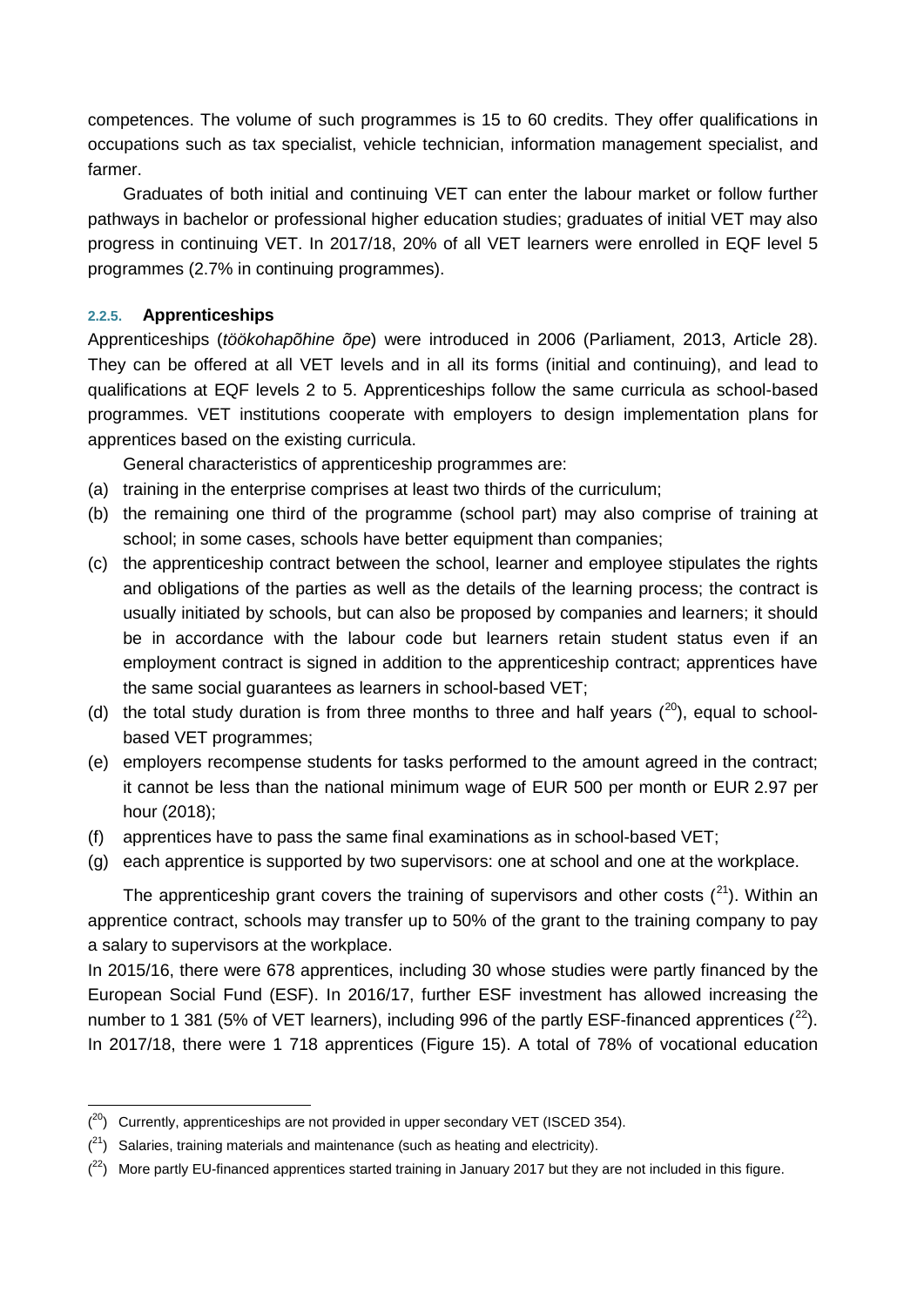<span id="page-22-1"></span>

institutions and around 400 companies offered apprenticeship training. In 2015-23, the government's intention is to attract a total of 7 200 apprentices.

The most popular apprenticeship study fields (curriculum groups) are wholesale and retail sales, social work and counselling, hairdressing and beauty services, motor vehicles, home services, and electricity and energy. Approximately 70% of apprentices are studying in initial and continuing VET programmes leading to ESF level 4.

#### <span id="page-22-0"></span>**2.2.6. Adults in formal VET**

There is no maximum age limit for enrolling in VET: adults can enrol at any level and any study form for free (Parliament, 2013). In 2016/17, the median age of newly enrolled VET learners was 21, ranging from 14 to 74.

While legislation does not specify the age of adult learners, policy overviews and analyses often refer to age 25 and above. Their share in VET has increased from 17% in 2010/11 to 37.1% in 2017/18, mainly at EQF level 4 (except ISCED 354) and 5 (Figure 16).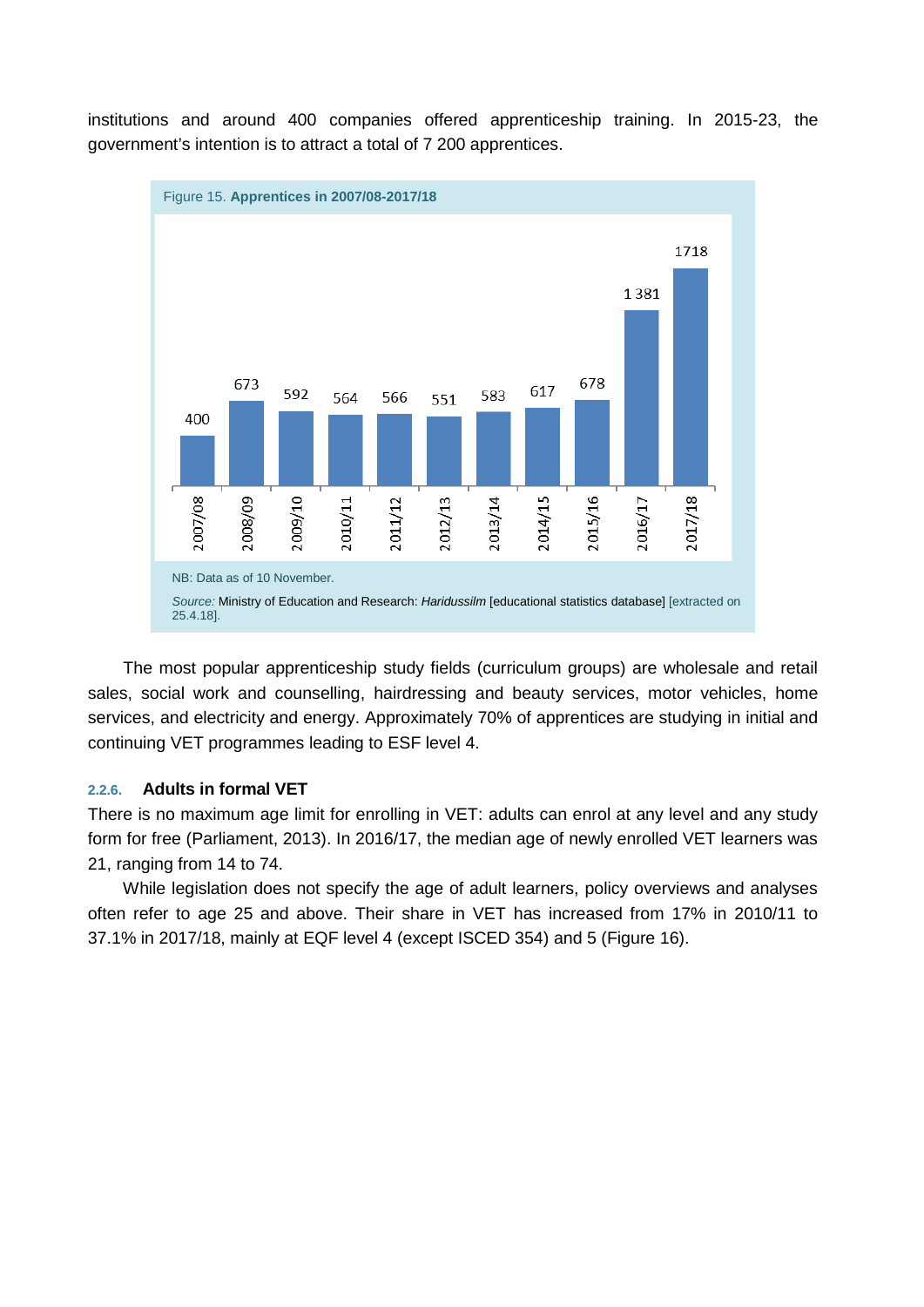<span id="page-23-1"></span>

## <span id="page-23-0"></span>2.3. VET funding

Formal VET is mostly state-financed. In 2017/18, 99% of the 24 143 initial and continuing VET learners were in state-financed programmes.

<span id="page-23-2"></span>

Until this year, vocational education was generally financed through state commissioned study places. Each year, the education minister defined the number of learners to be financed from the state budget for the following three years by curriculum group and VET provider (for example 'media technologies' that comprises of curricula from related fields such as 'multimedia', 'printing technology' and 'photography'). The figures were updated annually for the next two years. Starting from this year, a new model for financing vocational education is introduced, which will no longer proceed solely from the number of state-commissioned student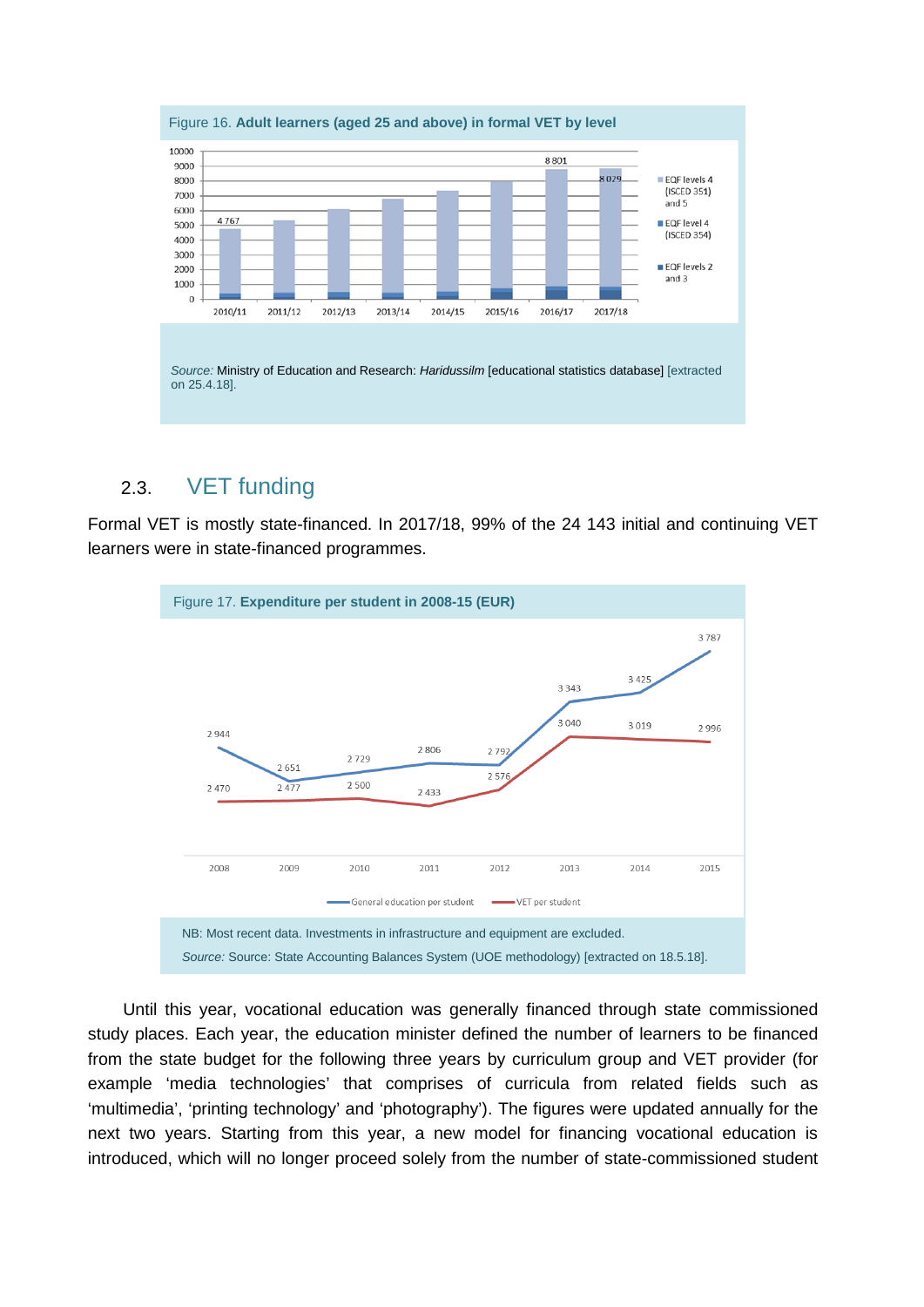places, instead, the school, its activities and performance will be financed as a whole. The new model will also lead to an increase in the financing of vocational schools.

The new financing model consists of basic financing and performance financing. This secures the budgetary stability of the management and HR expenses of schools. Basic financing considers the number of learners, the areas taught, the salary rates of teachers, the specific features of specialties, students with special needs, the need for support specialists, and the buildings used by the school.

Basic financing is fixed for three years and guarantees the funds required for the main activities of the schools.

Performance financing, which values the outstanding achievements of schools, is based on performance indicators, which comply with the strategic goals important to the state. These include the share of students who graduate after the nominal period of study, the share of graduates who go further in their learning or participate in employment, the share of students who graduate by taking a professional examination, and the share of students participating in apprenticeship training. One of the ideas behind performance financing is to guarantee that vocational schools have the funds they need for cooperation with companies and general education schools. Performance financing will comprise up to approximately 20% of the money the school receives from the state budget.

In 2018, it is the plan to implement basic financing in the first stage and to gradually implement performance financing as additional funds are allocated from the state budget.

A few privately financed VET programmes are available in state and municipal VET schools. Such programmes are usually in high demand (as with cosmetician) but are not part of the state-financed programmes. Apprenticeships (travel costs and study allowance) are also jointly financed by ESF.

State and municipal vocational schools may provide continuing training for adults for a fee without age restrictions. They can also attract additional financing from other sources, such as international projects.

Total expenditure on VET has decreased from EUR 129 million in 2010 to EUR 108.6 million in 2015 due to reduced investment in infrastructure and equipment as several big VET investment projects have been completed.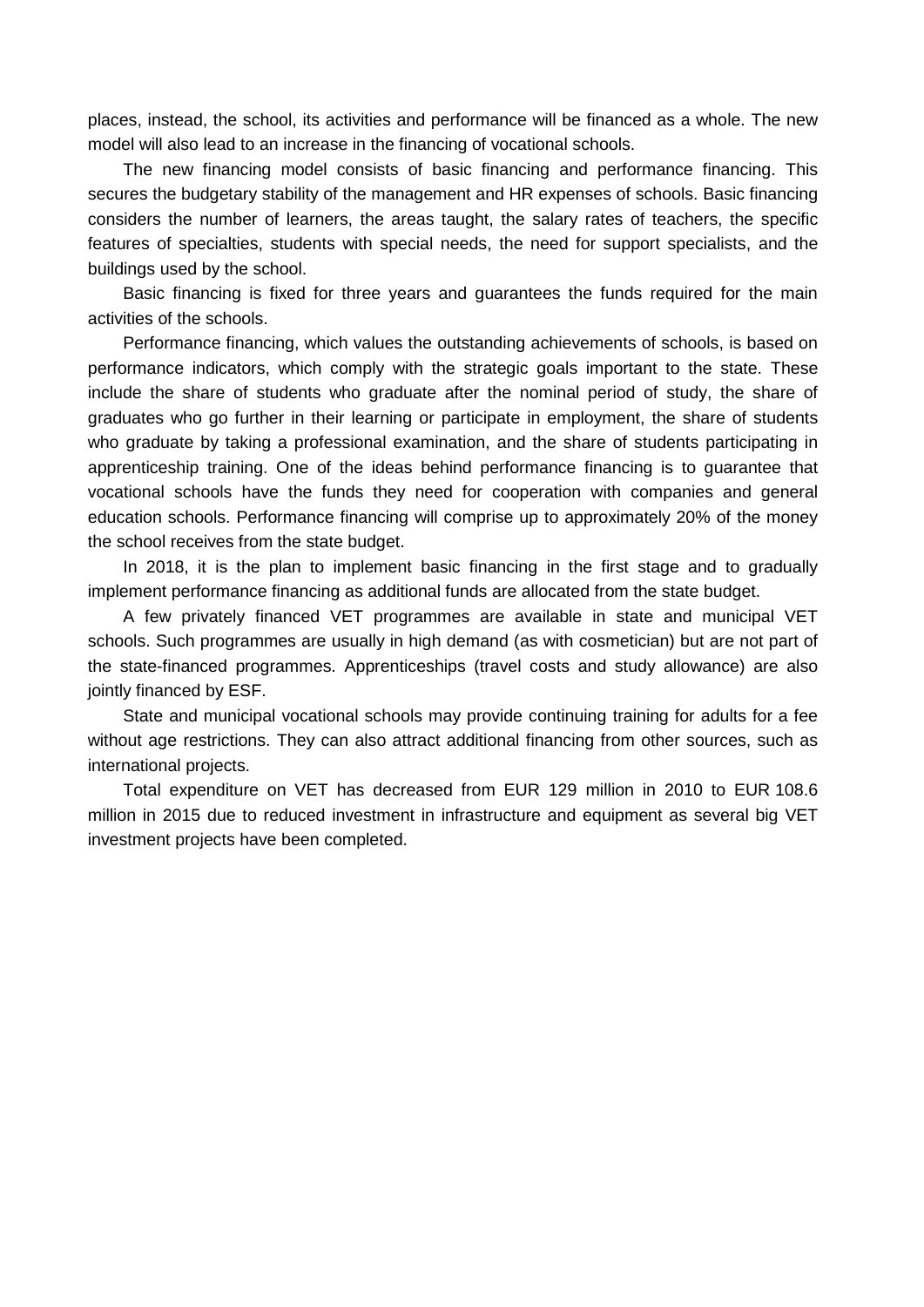<span id="page-25-1"></span>

Public VET expenditure as a share of total government expenditure has also decreased, from 1.6% in 2012 to 1.3% in 2015, because total government expenditure increased nominally more than its expenditure on VET. Approximately 49% of total expenditure is expenditure on staff compensations.

## <span id="page-25-0"></span>2.4. Other forms of training

This section briefly describes continuing non-formal training courses for adults that are regulated by the Adult Education Act (Parliament, 2015) and can be provided by VET institutions, given they have acquired that right in a public procurement.

Continuing training offers purposeful and organised studies outside formal education and on the basis of a course curriculum. Its forms, duration and content vary. The costs are usually covered by learners or their employers, and in recent years to a large extent by ESF.

Education, social affairs and economics ministries coordinate adult education in Estonia. The Ministry of Education and Research designs and implements the national adult education policy, and its principles and objectives. It also supports adult educators, providers and learners. The Ministry of Social Affairs is responsible for (re)training the unemployed and other groups at risk through the public employment service  $(^{23})$  $(^{23})$  $(^{23})$ . The service offers labour market training to jobseekers and the unemployed free of charge (financed from the state budget) (Parliament, 2005). Training is chosen in cooperation with a consultant and is focused on the knowledge and skills that make it easier to find a job. The training is usually conducted in groups of 6 to 12 members. It lasts from one day to one year and may be offered as distance learning (e-learning). The content takes professional standards and employer needs into account. The Ministry of

-

<span id="page-25-2"></span><sup>(&</sup>lt;sup>23</sup>) [Unemployment Insurance Fund.](https://www.tootukassa.ee/)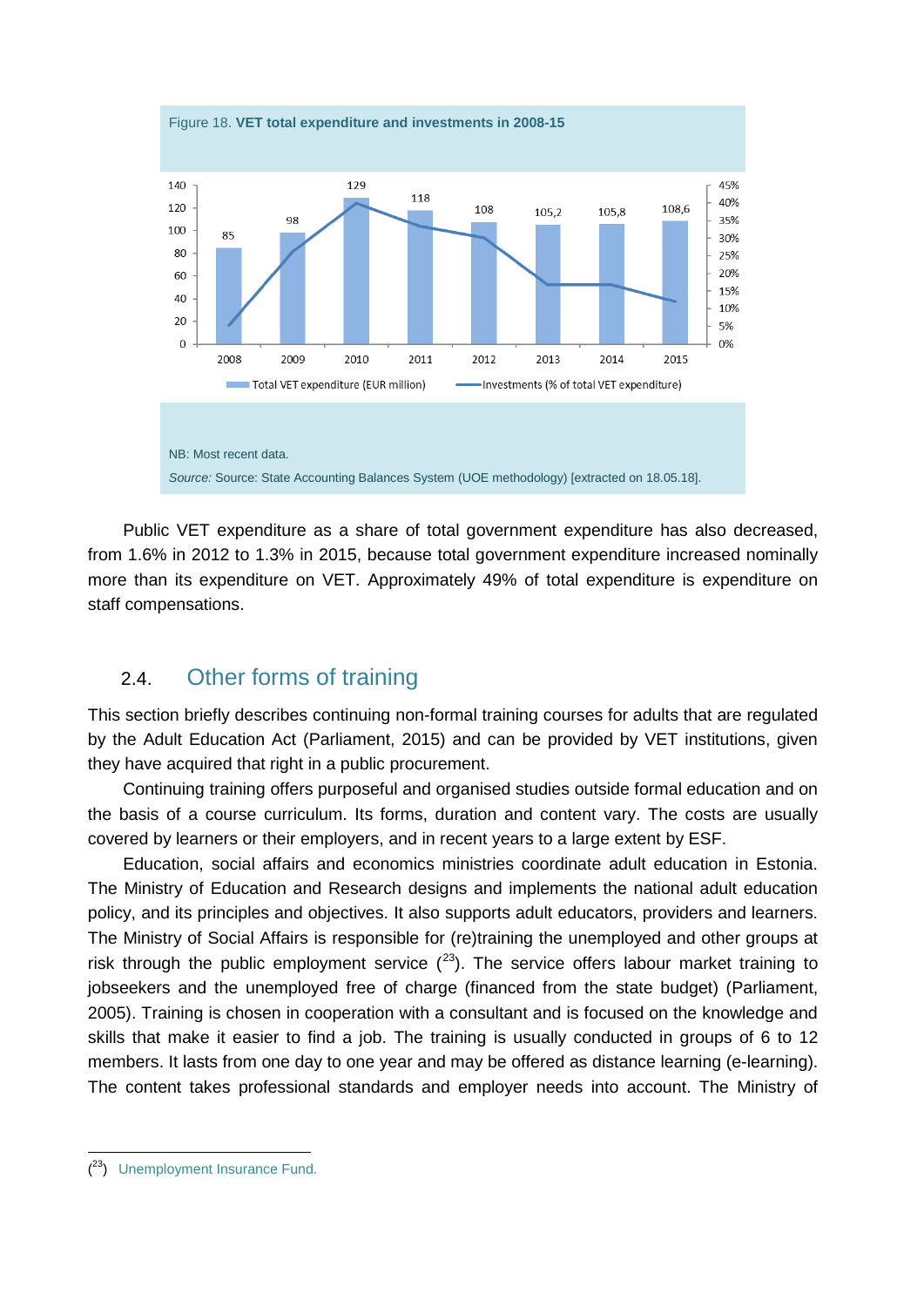Economic Affairs and Communications creates the conditions for the regular provision of education and training for employees to meet the needs of the companies.

The Adult Education Act (Parliament, 2015) harmonises the requirements for continuing education providers: all curricula are public; providers must have a website and certificates must comply with defined criteria; continuing education providers should be registered in the public database. The quality of training is supported by the outcome-based curricula and descriptions of qualification, competences and professional experience of the training providers on their websites.

Non-formal training is mainly provided by nearly 1 000 private training providers that form a large part of the adult education sector, but also by VET schools, professional higher education institutions and universities  $(^{24})$  $(^{24})$  $(^{24})$ .

## <span id="page-26-0"></span>2.5. VET governance

According to legislation ([25](#page-26-2)), parliament (*Riigikogu*), the government (*Eesti Vabariigi Valitsus*), and the education ministry jointly oversee the VET system at the national level. The VET legislation was substantially renewed in the late 1990s and in 2013. Social partners, including trade unions and employer organisations participated in the working group on developing legislation.

Parliament adopts legal acts. The government approves national education policy, with the *Estonian lifelong learning strategy 2020* (MoER et al., 2014) guiding the most important developments in education. It also approves higher education and VET standards and framework requirements for teacher training (Section [2.6\)](#page-27-0).

The VET standard (Government, 2013) defines:

- (a) a learning outcomes approach;
- (b) requirements for VET curricula:
	- (i) the volume and structure of programmes, including joint programmes, for example between VET and professional higher education;
	- (ii) entry and completion requirements;
	- (iii) key competences;
- (c) principles for curriculum updates;
- (d) principles for recognition of prior learning and work experience;
- (e) the list of programme groups, study fields and curriculum groups combining several programmes. Examples of the curriculum groups are 'travel and tourism', 'social work' and 'banking, finance and insurance'.

<span id="page-26-1"></span><sup>-</sup>( 24) MoER: *EHIS. Eesti Hariduse Infosüsteem [Estonian education information system]*.<http://www.ehis.ee/> (data as of June 2018).

<span id="page-26-2"></span> $(25)$  Vocational Educational Institutions Act (Parliament, 2013); Vocational education standard (Government, 2013), work-based learning regulation (MoER, 2007); Private Schools Act (Parliament, 1998b); Professional Higher Education Institutions Act (Parliament, 1998a); Adult Education Act (Parliament, 2015); Professions Act (Parliament, 2008a); Recognition of Foreign Professional Qualifications Act (Parliament, 2008b); Study Allowances and Study Loans Act (Parliament, 2003a); Youth Work Act (Parliament, 2010b).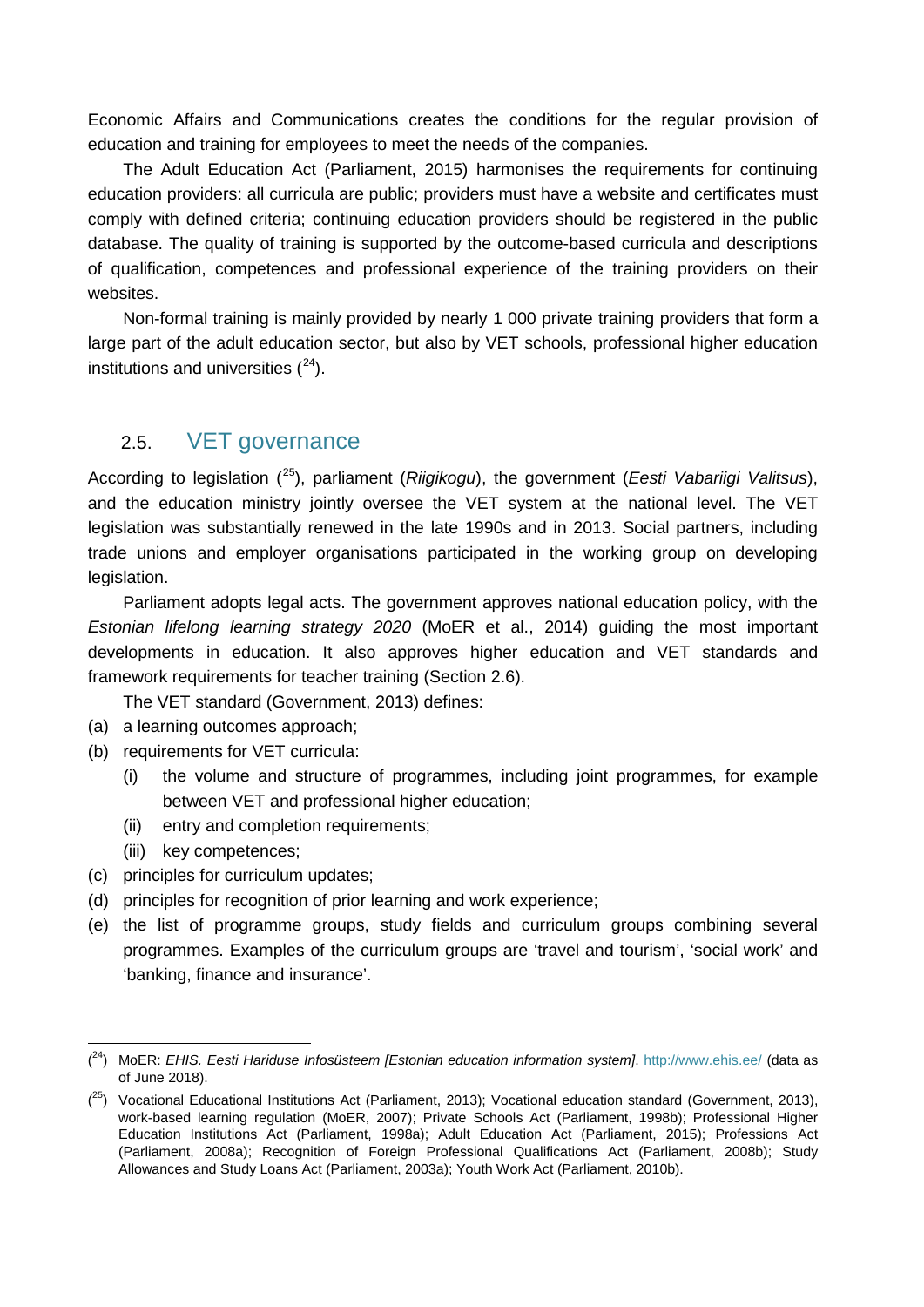The education ministry is responsible for delivering the strategy and its nine programmes  $(26)$  $(26)$ , including the vocational education programme (MoER, 2015a). The education minister also approves national VET curricula.

Since 2012, Foundation Innove  $(27)$  $(27)$  has been designated by the Ministry of Education and Research to implement national education policy. Foundation Innove coordinates and promotes general and vocational education, offers career and educational counselling services through the nationwide *Rajaleidja* network and mediates European Union grants in fields of education and working life. In VET, the foundation organises the development of national curricula, supports implementation and organises VET teacher training.

The participation of social partners in VET is regulated by national legislation and partnership agreements.

At the national level, the Chamber of Commerce (*Eesti Kaubandus-Tööstuskoda*), the Employers' Confederation (*Eesti Tööandjate Keskliit*) and the Confederation of Trade Unions (*Eesti Ametiühingute Keskliit*) represent social partners. Employers play an active and influential role in the professional councils (*kutsenõukogud*) and in drawing up standards for each occupation.

At the local level, social partners participate in VET school counsellor boards (*kutseõppeasutuse nõunike kogu*), established under the Vocational Educational Institutions Act (Parliament, 2013). The boards comprise of at least seven members in total. Advisory bodies link VET schools and society, advising the school and its management on planning and organising educational and economic activities.

VET schools can be owned by central or local government or be privately owned. They all have a similar management structure in line with the Vocational Educational Institutions Act (Parliament, 2013). The highest collegial decision-making body of the school is the council (*nõukogu*), which organises the activities, and plans school development. The head of the school (*direktor*) is also the head of the council, managing the school according to the plan, including financial resources.

In 2017/18, 26 of 33 VET institutions were state-owned and run by the Ministry of Education and Research. Municipalities ran three VET schools and four were private. In addition, five professional higher education institutions provided VET programmes at the post-secondary level (ISCED 4) along with higher education (ISCED 6).

### <span id="page-27-0"></span>2.6. Teachers and trainers

-

The lifelong learning strategy up to 2020 supports creating conditions for competent and motivated teachers as one of its five strategic goals. It aims at offering competitive wages and working conditions, leading to a positive image of teachers in society. Currently, the teaching

<span id="page-27-1"></span> $(2^6)$  (1) Competent and motivated teachers and school leadership programme; (2) digital focus programme; (3) labour market and education cooperation programme; (4) school network programme; (5) study and career counselling programme; (6) general education programme; (7) vocational education programme; (8) higher education programme; (9) adult education programme.

<span id="page-27-2"></span> $(27)$  Until the end of 2011 this function was performed by the National Examinations and Qualifications Centre (NEQC) (*Riiklik Eksami- ja Kvalifikatsioonikeskus).* In 2012, NEQC joined Foundation Innove**.**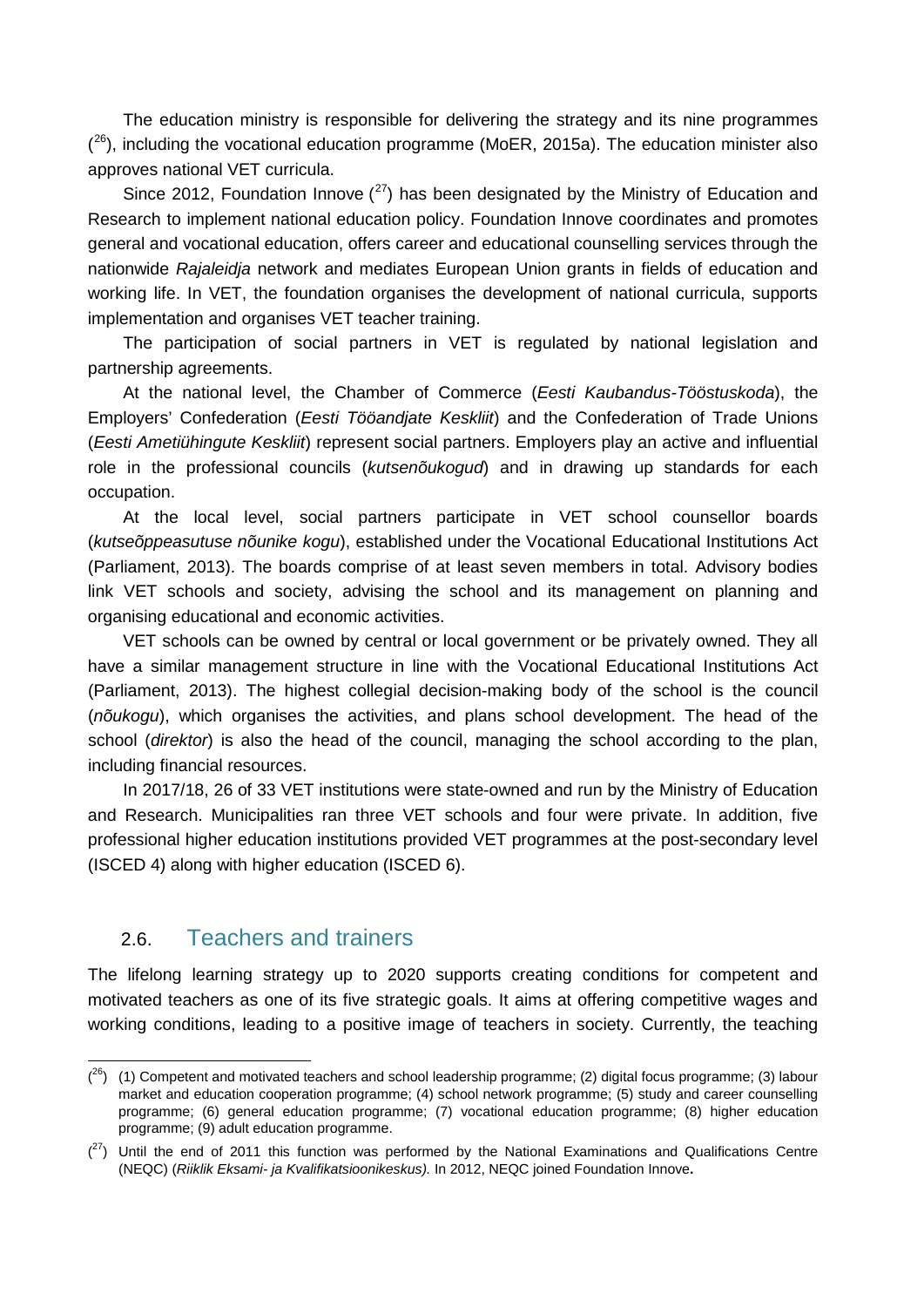profession is not an attractive option for young people. The highest share of VET teachers  $(51.7%)$  are aged 50 and above  $(^{28})$  $(^{28})$  $(^{28})$  and their share has been increasing in the past decade. Most VET teachers are females; however, the share of males (39%) is more than double the share in general education.

#### <span id="page-28-0"></span>**2.6.1. Qualification requirements**

In the Vocational Educational Institutions Act (Parliament, 2013), the term 'teacher' is used for both teachers and trainers. The act has also specified that qualification requirements of VET teachers should be based on professional standards. These standards distinguish between subject teachers and vocational teachers in VET.

Subject teachers can work in VET, but also in general education schools. A master's degree is required for subject teachers (also called 'second cycle higher education diploma') equal to 300 ECTS credits and they might teach, for instance, mathematics, physics and languages.

Vocational teachers offer knowledge and skills in the field of their professional expertise (what are also called 'specialty subjects'). Qualification requirements are different compared to teachers of general subjects, allowing more flexibility to professionals who want to teach. This also improves the link to the labour market. The professional standard  $(29)$  $(29)$  defines three qualification levels (EQF levels 5, 6 and 7) for vocational teachers (*kutseõpetaja*). Some vocational teachers work part-time and have no pedagogical qualification. Vocational teacher education is offered at EQF level 6 (BA) at the University of Tallinn and the University of Tartu. According to the Vocational Educational Institutions Act, a VET provider cannot employ more than 20% of staff with the lowest level qualification (EQF level 5).

Teachers work on the basis of an employment contract. The head of a school concludes, amends and terminates employment contracts with teachers in accordance with the Employment Contracts Act. Employment contracts are of an indefinite duration; reduced working time (35 hours per week) applies.

#### <span id="page-28-1"></span>**2.6.2. Continuing professional development**

-

The Vocational Educational Institutions Act (Parliament, 2013) stipulates that VET teachers shall participate in continuing education according to the individual training need. Teachers are obliged to develop their professional skills and be aware of new developments in the world of education. Continuing professional development also provides teachers with the opportunity to evaluate ones' own competences and to develop lifelong learning skills.

In 2015, the minimum continuing professional development requirements (160 academic hours per five years for general education subject teachers and two months per three years for vocational teachers) were changed. Instead, a new approach takes account of teachers' individual needs depending on their current competences and tasks, and the needs of VET providers. This approach applies to all VET teachers.

<span id="page-28-2"></span><sup>(</sup> 28) *Source*: EHIS. *Eesti Hariduse Infosüsteem [Estonian education information system]*.

<span id="page-28-3"></span><sup>(&</sup>lt;sup>29</sup>) Kutsekoda: [http://www.kutsekoda.ee/en/kutsesysteem/tutvustus/kutsestandardid\\_eng](http://www.kutsekoda.ee/en/kutsesysteem/tutvustus/kutsestandardid_eng)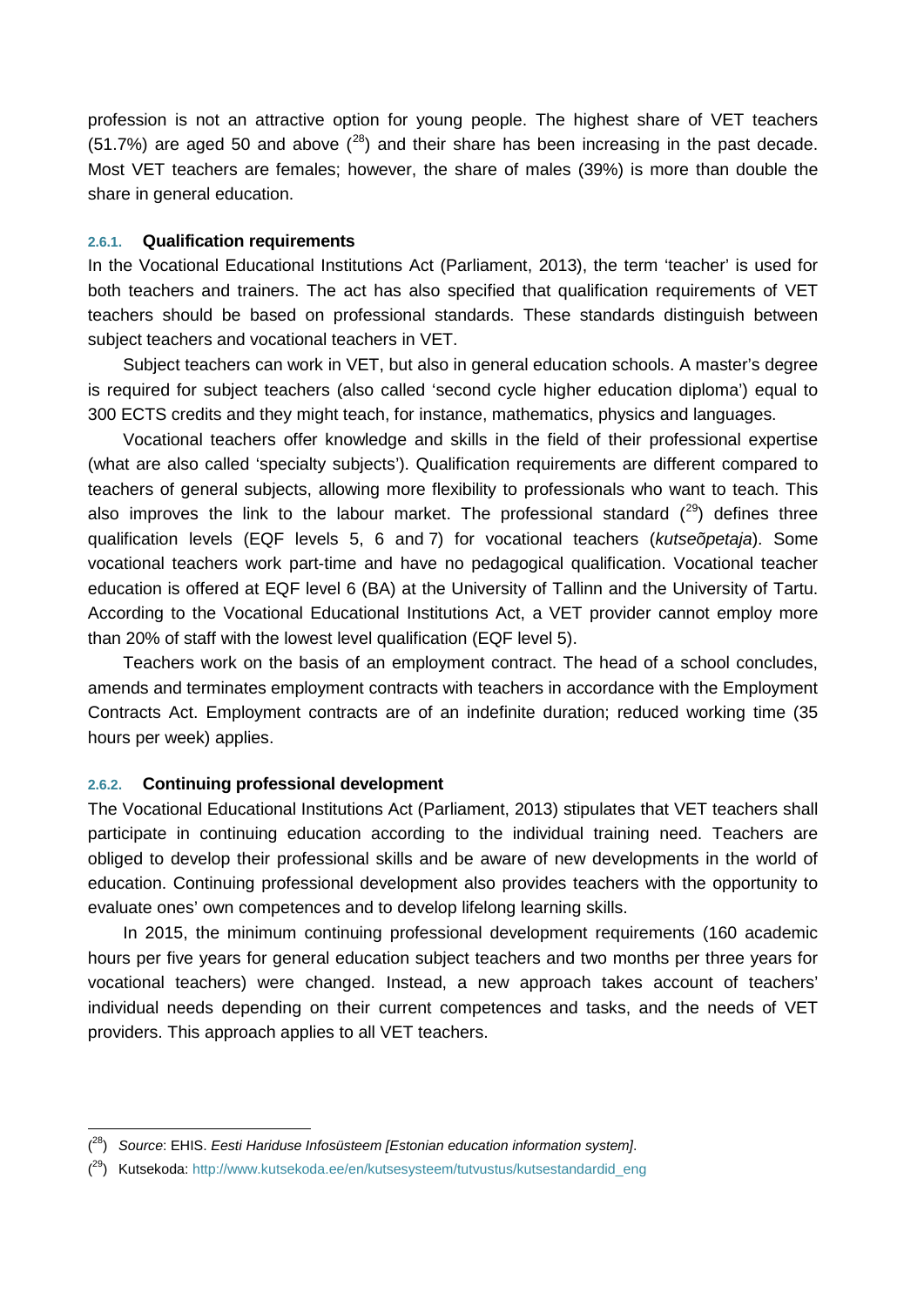VET providers offer tailored training to teachers in accordance with their annual selfevaluation and feedback from the school leader. Self-evaluation replaces the former system of teacher attestation.

Teacher practice at an enterprise or institution  $(30)$  $(30)$  $(30)$  may also be counted towards continuing professional development. It is professional work performed in a work environment with a specific purpose and has a direct link with the teachers' area of expertise. Teachers are not obliged to teach during their own practice period.

The leading continuing professional development providers are universities, followed by VET providers, private companies, and foundation courses.

More information is available in the Cedefop ReferNet thematic perspective on teachers and trainers (Taimsoo, 2016).

-

<span id="page-29-0"></span> $(30)$  E.g. healthcare or social services.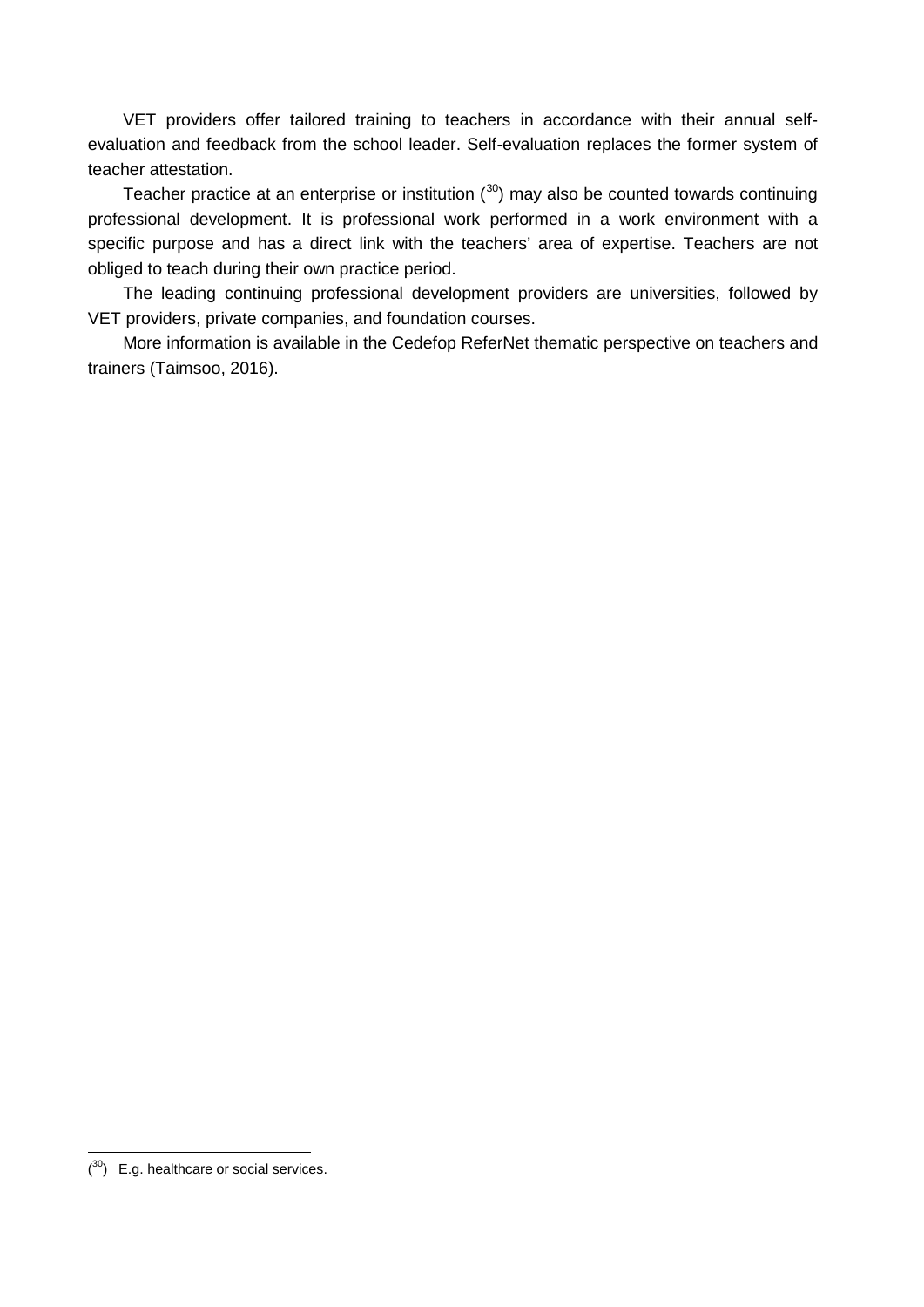## <span id="page-30-0"></span>CHAPTER 3. Shaping VET qualifications

### <span id="page-30-1"></span>3.1. Anticipating skill needs

The *Estonian Lifelong Learning Strategy 2020* (MoER et al., 2014) supports the creation of learning opportunities and career services that are of good quality, flexible and diverse, and take account of labour market needs. It also aims at increasing the number of people with vocational or professional qualifications in all age groups and regions. The anticipation of skill needs in the Estonian labour market is based on forecasts by the Ministry of Economic Affairs and Communications (MoEC).

Since 2003, the MoEC has produced labour market needs forecasts and updated them annually. Its quantitative data analysis shows demand in the national economy for employees by sector and qualification level. Over the years, the methodology has been updated. Forecasts are based on the data of the 2011 population census and labour force surveys conducted by Statistics Estonia. They cover 39 economic (sub)sectors and five major professional groups:

- a) managers;
- b) specialists;
- c) service staff;
- d) skilled workers;
- e) unskilled workers.

The forecasts reflect changes in employment and the need to replace employees leaving the labour market. The latest forecast considers the period 2017-2025 (MoEC, 2017).

In 2015, the Ministry of Education and Research launched a new labour market needs monitoring and forecasting system, known by its Estonian acronym [OSKA.](http://oska.kutsekoda.ee/en) Managed by the Qualifications Authority (*Kutsekoda*), it assesses skill needs by economic sector (such as information and communications technology, accounting) and develops new evidence and intelligence for stakeholders in education and the business world.

OSKA applied research surveys on sectoral needs for labour and skills combine qualitative and quantitative research methods and analyse professional qualifications across all levels of education. For this purpose, both statistical data and information collected from personal interviews with sectoral experts and group discussions are used. Five economic sectors are examined each year. Each sector is analysed every six years on average. In the intervening years, the relevant sectoral expert panels keep an eye on the implementation of the recommendations made on the basis of the conclusions of the survey. Quantitative analysis builds on the data from the relevant registers and surveys (EHIS, the Labour Force Survey, the Population and Housing Census 2011, sectoral surveys, EKOMAR, etc.) as well as on the forecasts of labour market needs prepared by the Ministry of Economic Affairs and Communications. Further information on employment, skills and qualifications is collected from personal interviews with sectoral experts and from group discussions. The interviews examine future economic trends and the resulting changes in the needs for workers, skills, education and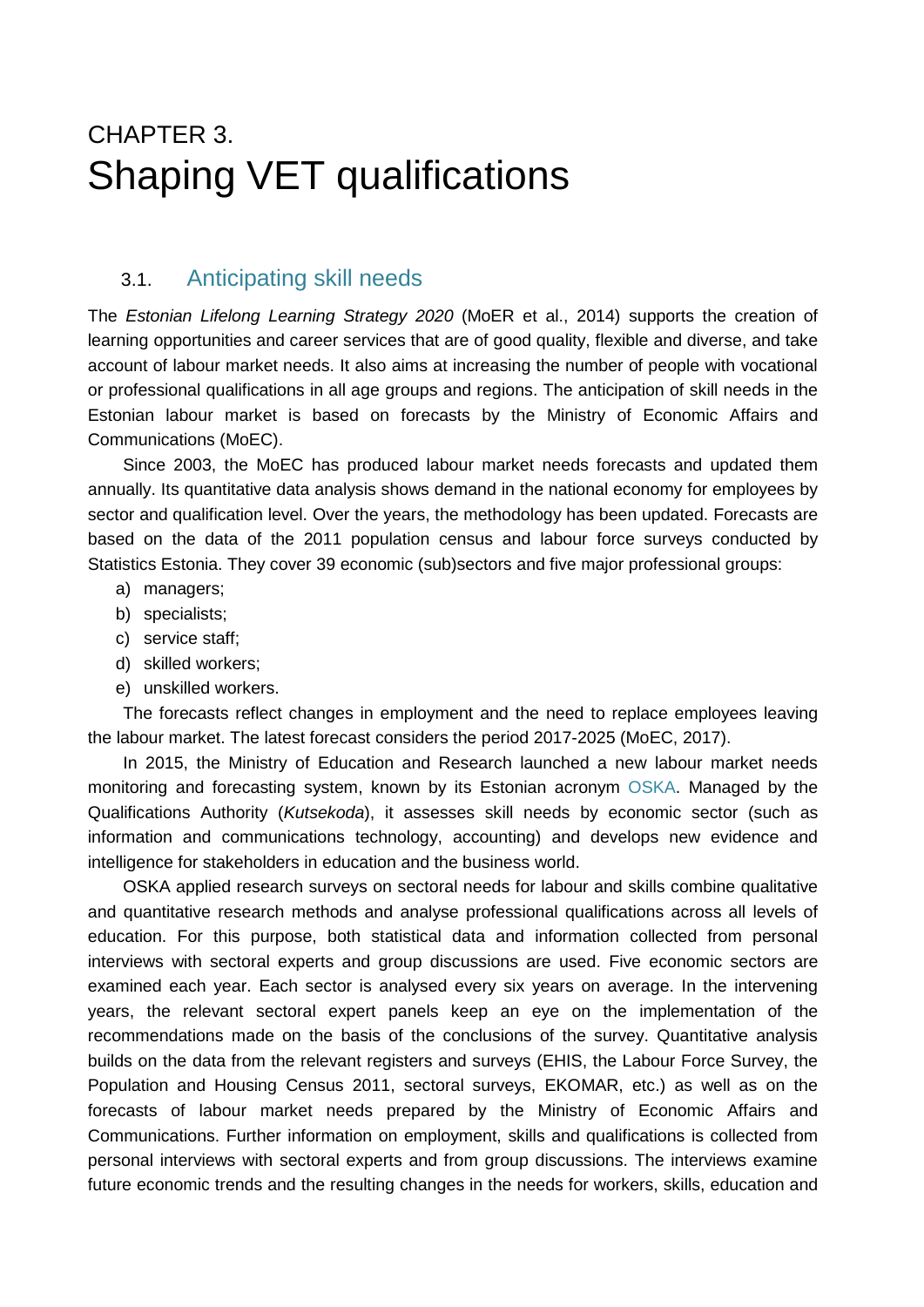training in each sector, and provide input with suggestions for improving qualifications. The system comprises of 23 expert panels of employer representatives, education professionals, researchers, public opinion leaders, trade unions, and policy-makers. By 2020, each panel, representing one sector, will publish a report with practical recommendations to decision-makers and stakeholders. Sectoral expert panels also assess labour requirements in quantitative terms and by training capacities broken down by key professions.

The first five OSKA reports, on accounting; the forestry and timber industry; information and communications technologies (ICT); manufacturing of metal products, machinery and equipment; and social work, were published in 2016. Another six sectors were covered in 2017: construction; energy and mining; healthcare; production of chemicals, rubber, plastic and construction materials; the agriculture and food industry; and transportation, logistics and repair of motor vehicles. A further five sectors will be covered in 2018. Based on the sectoral reports, a 10-year forecasting report on changes in labour market demand, developments and trends is updated and presented to the government annually. The forecasting results are used for career counselling, curriculum development and strategic planning at all education levels, including vocational education and training (VET).

## <span id="page-31-0"></span>3.2. Designing qualifications

Initial and continuing VET qualifications are based on professional standards that are part of the professional qualifications system [\(Figure 19\)](#page-31-2).



<span id="page-31-2"></span>

<span id="page-31-1"></span>*Source:* Cedefop based on ReferNet Estonia.

#### **3.2.1. Professional standards**

A professional qualification standard is a document that describes professional activities and provides the competency requirements for professional qualifications and their levels. A professional standard consists of three parts. **Part A** of the standard (description of the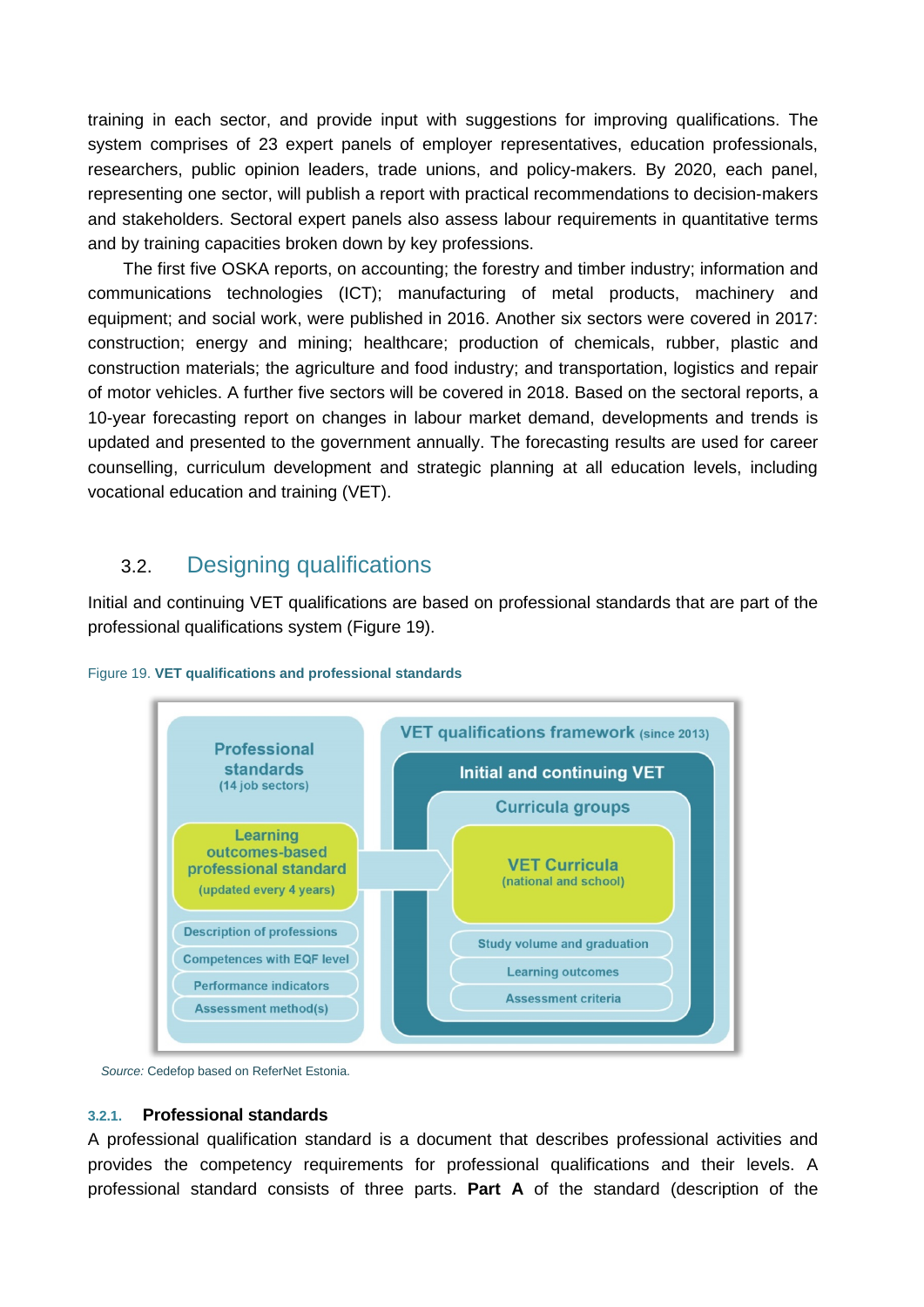profession) provides an overview of the nature of the work, major parts of the work and tasks, the necessary tools, the work environment, incl. the specificities of the work, and describes the personal characteristics and skills enhancing professional activities. This is a source of information for a person upon the selection of a profession, shaping his or her career path. This also contains useful information for career advisers, labour market consultants, human resources managers, and trainers.

The competence requirements presented in **part B** of the standard serve as a basis for the assessment of the applicant for the professional qualification. These requirements are presented as descriptions of mandatory and optional competences. Competence is an ability to perform a specific part of work or a task together with the knowledge, skills and attitudes required for that. Proceeding from the nature of the profession, its specificity and traditions, attesting competences related to a specialisation or optional competences may be the prerequisite for being awarded the occupational qualification.

**Part C** contains general information about the professional standard (compilers of professional standard, approving body, validity period, reference to ISCO 2008, reference to EQF, related curricula, etc.) and references to annexes.

Professional standards are used for designing VET curricula, curricula for higher education and other training programmes, for assessing learner competences, and awarding a professional qualification. They:

- a) are based on a job analysis and describe the nature of the work; analyses are carried out by working groups designing professional standards;
- b) describe expected competences as observable and assessable;
- c) define the method(s) for assessing learner competences and a 'satisfactory' threshold;
- d) define qualification (EQF) levels.

All professional standards are available in the state register  $(31)$  $(31)$  $(31)$ . In June 2018, the state register of professional qualifications included 553 professional standards in 95 professional areas.

#### <span id="page-32-0"></span>**3.2.2. VET qualifications**

-

Uniform requirements for VET curricula and qualifications are stipulated by the VET standard (Government, 2013). The standard describes the requirements for national and school curricula and the curriculum groups in line with EQF and ISCED levels, their objectives and expected learning outcomes. It determines the terms and conditions for recognising prior learning, volume of study and graduation requirements by initial and continuing VET curricula; it defines requirements for teachers and trainers. It also assigns the national qualifications framework levels to VET qualification types.

VET schools design curricula for every qualification offered.

Upper secondary VET programme curricula that give access to higher education are based on the national curricula. National curricula are based on professional standards, the VET

<span id="page-32-1"></span><sup>(</sup> 31) Kutsedoda: *State register of occupational qualifications:* <http://www.kutsekoda.ee/en/kutseregister>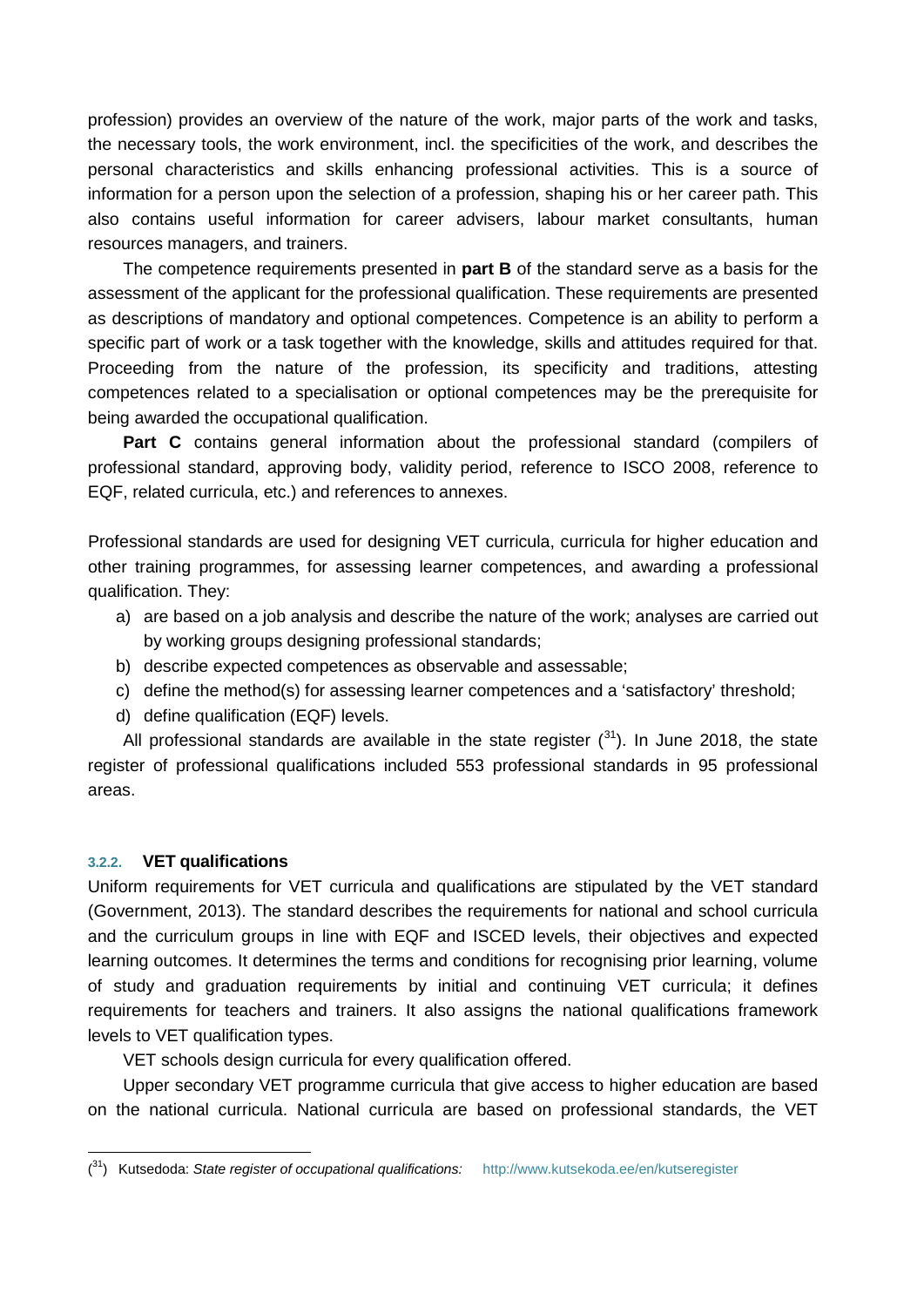standard and the national (general education) curriculum for upper secondary schools. Foundation Innove coordinates the process of curriculum design, including cooperation with social partners.

Other VET curricula are based on the VET standard and the respective professional standard(s). Where such standards do not exist, the school must apply for recognition of the curriculum by social partners.

National upper secondary VET curricula that give access to higher education are approved by the Minister of Education and Research.

The VET standard (Government, 2013) determines the types of descriptors of learning outcomes of curricula:

- a) profession-specific knowledge are the facts and/or theories acquired through the learning process;
- b) profession-specific skills are the ability to apply knowledge for performing tasks and solving problems; skills are described in terms of their complexity and diversity;
- c) autonomy and responsibility describe to what extent the graduate is able to work independently and take responsibility for the work results;
- d) learning skills are the ability to manage the learning process using efficient strategies and appropriate learning styles;
- e) communication skills are the ability to communicate in different situations and on different topics orally and in writing;
- f) self-management competence is the ability to understand and evaluate oneself, give sense to one's own activities and behaviour in society, to develop oneself as a person;
- g) operational competence is the ability to identify problems and solve them, to plan one's own activities, set goals and expected results, select adequate tools, act, and evaluate the results of one's own action, to cooperate with others;
- h) ICT competence is the ability to use ICT tools and digital media skilfully and critically;
- i) entrepreneurship competence is the ability to take initiative, act creatively, plan one's own career in the modern economic, business and work environment, and apply knowledge and skills in different spheres of life.

#### <span id="page-33-0"></span>**3.2.3. Managing qualifications**

Several bodies are involved in designing, updating and awarding qualifications (Parliament, 2008a):

- a) the Ministry of Education and Research;
- b) professional councils;
- c) awarding bodies;
- d) qualifications committees;
- <span id="page-33-1"></span>e) assessment committees.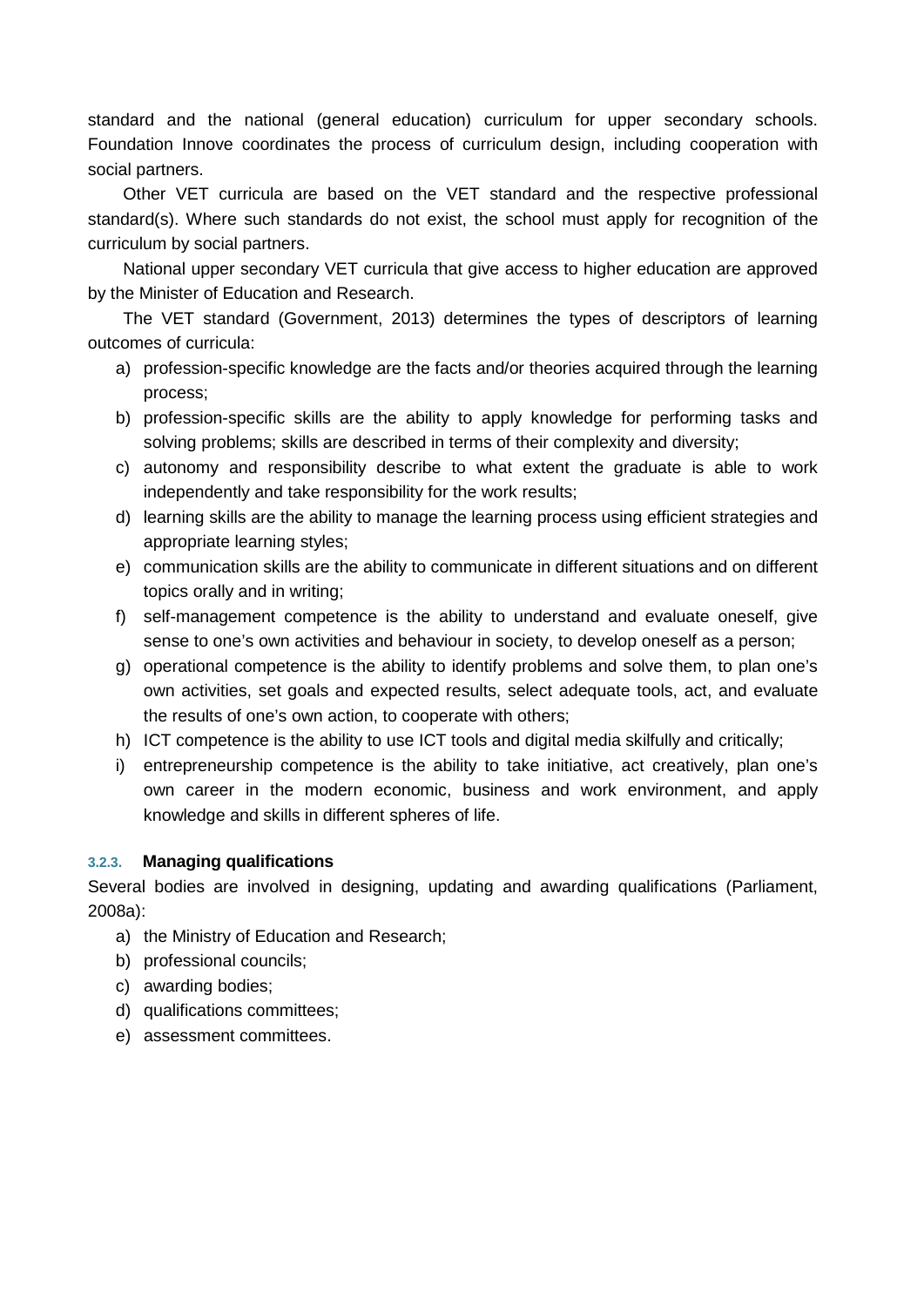#### Figure 20. **Qualification bodies**



*Source:* Cedefop based on ReferNet Estonia.

-

The Ministry of Education and Research is responsible for developing a professional qualifications system. This task is delegated to the qualifications authority (*Kutsekoda*), a private foundation led by a council comprising of representatives of the Chamber of Commerce and Industry; the Employers' Confederation; Employees' Unions Confederation; the Confederation of Trade Unions; and the education, finance, economic and social affairs ministries. The qualifications authority organises and coordinates the activities of professional councils and keeps the register of professional qualifications.

Professional councils represent 14 job sectors. The councils approve and update professional standards and are represented equally by trade unions, employer organisations, professional associations, and public authorities. Chairs of professional councils form a board of chairpersons for these councils to coordinate cooperation between them.

Professional councils select awarding bodies (public and private) to organise the assessment of competences and issue qualifications. The awarding bodies are selected for five years through a public competition organised by the qualifications authority. VET providers may also be given the right to award qualifications, if the curriculum of the institution complies with the professional standard and is nationally recognised. Qualifications are entered into the state [register of professional qualifications](http://www.kutsekoda.ee/et/kutseregister/kutseandjad)  $(^{32})$  $(^{32})$  $(^{32})$ . As of 2018, there are many institutions (107) awarding professional qualifications.

<span id="page-34-0"></span><sup>(</sup> 32) Kutsedoda: *State register of occupational qualifications:* <http://www.kutsekoda.ee/en/kutseregister>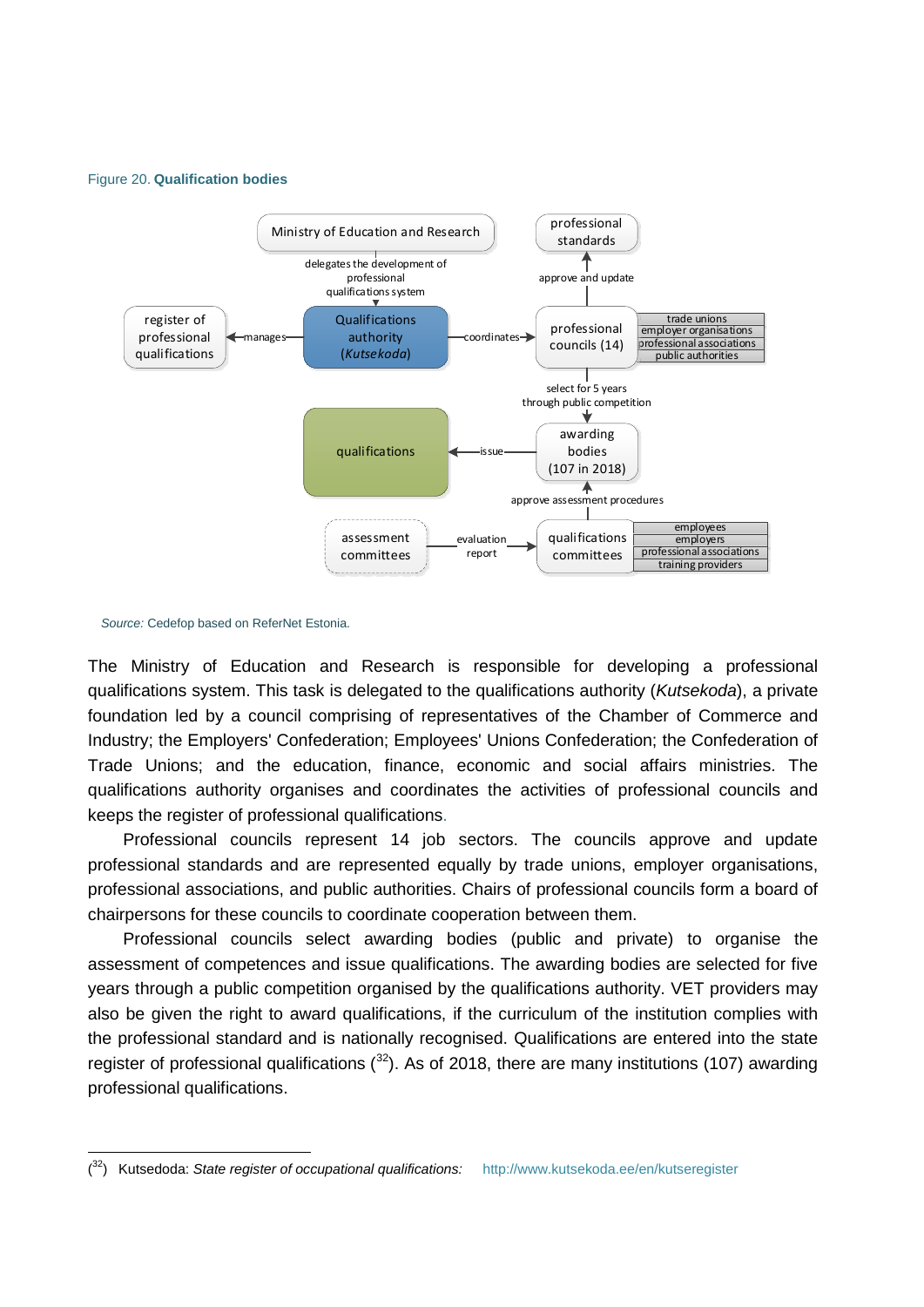The awarding body sets up a committee involving sectoral stakeholders: employers, employees, training providers, and representatives of professional associations. Often it also includes customer representatives and other interested parties. This ensures impartiality in awarding qualifications. The committee approves assessment procedures, including examination materials, decides on awarding qualifications, and resolves complaints. It may set up an assessment committee that evaluates the organisation and results of the assessment and reports to the qualifications committee.

The assessment committee verifies to what extent the applicant's competences meet the requirements of the professional qualification standards. The assessment criteria are described in the rules and procedures for awarding the qualification or in the respective assessment standard.

<span id="page-35-0"></span>A person's competences can be assessed and recognised regardless of whether they have been acquired through formal, non-formal, or informal learning.

## 3.3. Recognition of prior learning

The recognition of prior learning helps assess applicant competences against stated criteria, indicating whether these competences match with education programme enrolment requirements and learning outcomes or with those in occupational standards. The process helps value competences regardless of the time, place and the way they have been acquired; supporting lifelong learning (Figure 9) and mobility, improving access to education for at-risk groups, and supporting the more efficient use of resources (Cedefop, 2016).

The VET sector in Estonia has introduced the recognition of prior learning following developments in the higher education sector. The recognition process is legally established by the Vocational Educational Institutions Act (Parliament, 2013). General principles for all VET providers are set in the VET standard (Government, 2013).

The lifelong learning strategy up to 2020 and its adult education programme (MoER, 2015c) support development of quality and the broader use of validation practices.

Awarding bodies, including VET providers, are responsible for developing detailed recognition procedures. Prior learning may be taken into account by educational institutions when admitting learners to their programmes. Learners may also be exempt from a part of a curriculum, if they have achieved and demonstrated relevant learning outcomes. In such cases, the level of learning outcomes demonstrated can be considered as the final grade for the subject or module.

VET providers offering recognition of prior learning make public the terms, conditions, and procedures that apply, including deadlines and fees. They must also provide counselling to candidates.

Successful recognition results in a certificate or diploma. Experiential learning, hobby activities or any other everyday activity are certified by reference to the work accomplished and presentation of it, such as through a qualification certificate, contract of employment, copy of assignment to the post or any other documentary proof. A description of vocational experience and self-analysis is added to the application. If necessary, VET providers may give applicants practical tasks, conduct interviews or use other assessment methods (Cedefop, 2016).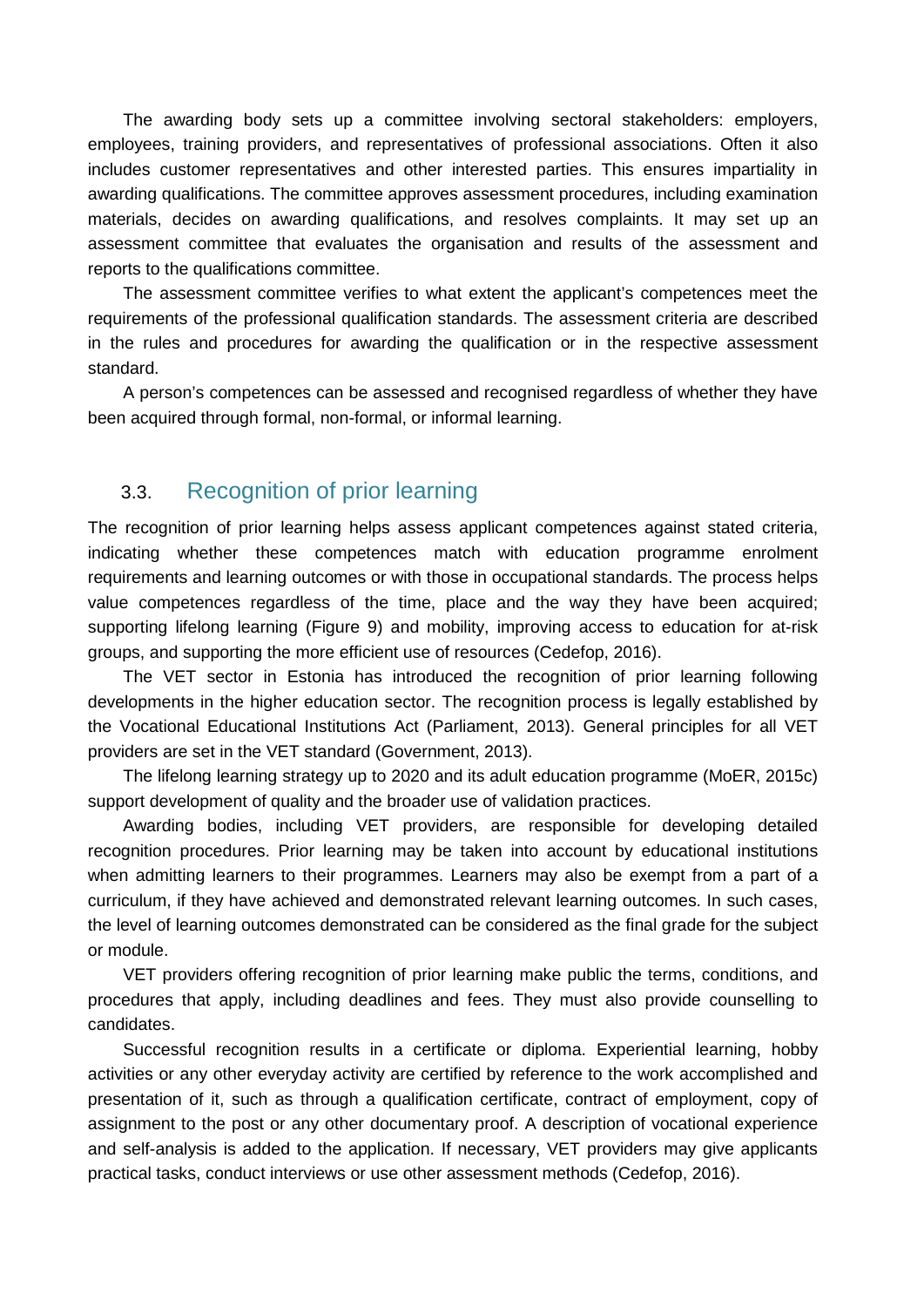Since 2017 the data about validation of non-formal and informal learning is collected in the education information database. A total of 3.5% of students in VET institutions have been applying for recognition and validation of their prior studies and work experience.

### <span id="page-36-0"></span>3.4. Quality assurance

VET quality is assured through external and internal processes that make no difference in their approach between school-based learning, work-based learning, self-learning (including 'nonstationary'), and apprenticeships  $(^{33})$ .

#### <span id="page-36-1"></span>**3.4.1. External quality assurance**

External quality assurance of a school's curriculum groups  $(34)$  $(34)$  is confirmed by awarding the 'right to offer VET programmes'.

The right to provide initial and continuing VET in the curriculum group is granted to a school for three years. The education minister decides the granting of this right on the basis of documents submitted by the school, the results of an external assessment by an expert committee, and additional evidence, if necessary (Parliament, 2013).

To extend this right, the curriculum group must be accredited. Accreditation comprises of the external evaluation of curriculum groups at schools, based on their internal evaluation reports and an assessment conducted by an external committee. Performance, sustainability, leadership, cooperation with stakeholders, and management of resources, including human resources, are evaluated. Accreditation is organised by the Quality Agency for Higher and Vocational Education (EKKA). The evaluation report, including the internal evaluation, is publicly available and the outcomes are used to improve curricula and learning methods, strategic planning and management of VET providers. The education ministry, as the owner of VET schools, evaluates the reports in the light of strategic development planning at the provider and system level.

The quality evaluation council, appointed by the education minister, works under the auspices of EKKA and comprises of 13 members, representing stakeholders. It approves accreditation decisions and makes proposals on the extension of the right to provide instruction.

Based on the council proposal, the education minister can extend accreditation for three or six years, or refuse to extend it.

EKKA provides free counselling to VET schools that support self-assessment and conducting internal evaluation reporting. The competent and motivated teachers and school leadership programme, one of the nine programmes of the *Lifelong Learning Strategy 2020*  (MoER, 2015b) enables trainings for school leaders and teachers.

-

<span id="page-36-2"></span> $(33)$  Comprising more than 50% self-learning.

<span id="page-36-3"></span> $(34)$  A curriculum group (e.g. media technologies) comprises curricula from related fields (e.g. multimedia; printing technology; and photography).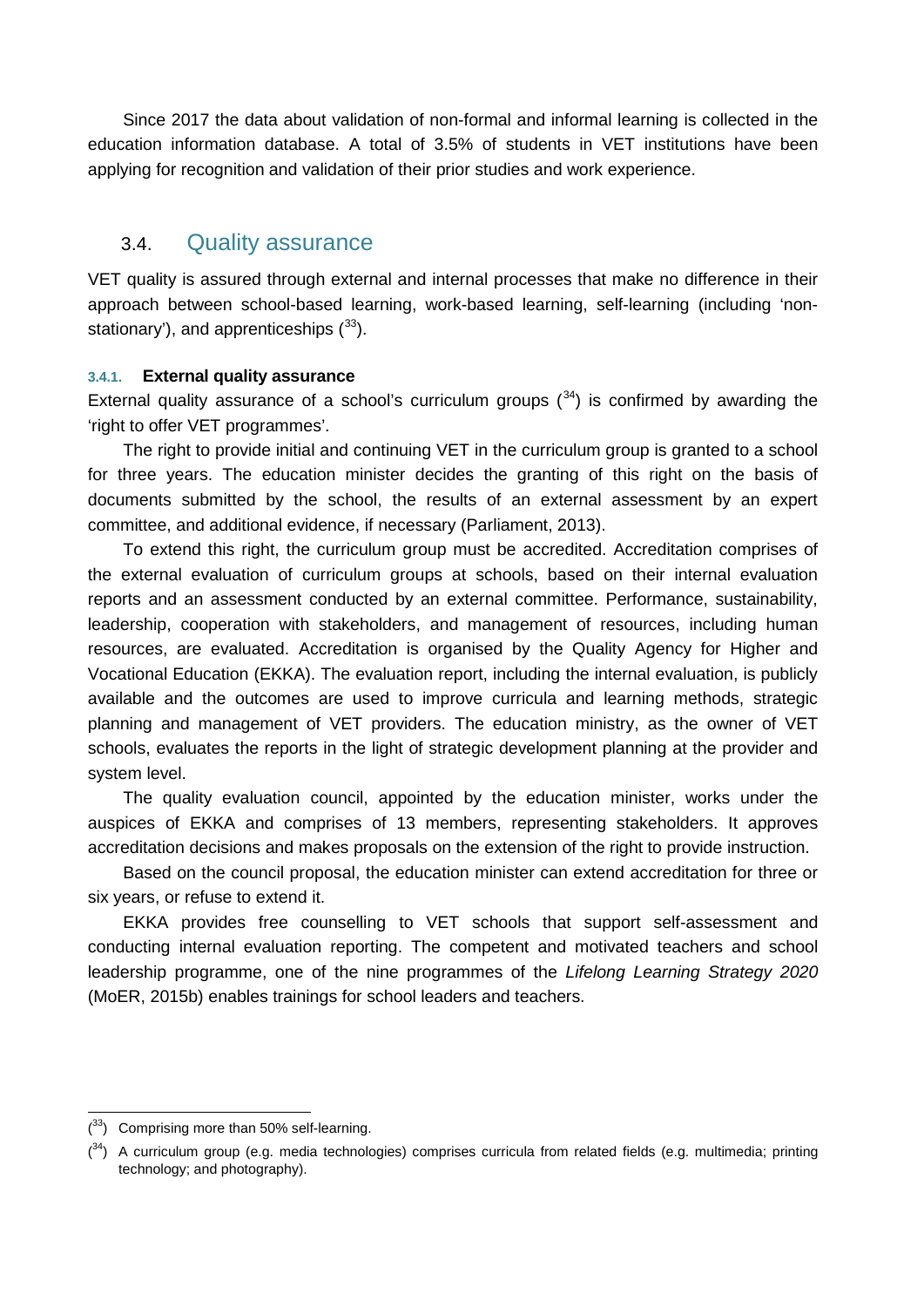#### <span id="page-37-0"></span>**3.4.2. Internal evaluation**

In 2006, internal evaluation of educational institutions became mandatory, the objective being to support the development of VET providers. VET providers constantly (formally at least every three years) conduct an internal evaluation of each curriculum group and draft a report. Since 2013, EKKA has consulted them on this process.

Internal evaluation is linked to provider development plans, which are drafted following the performance analysis. The internal evaluation criteria are similar to those for external evaluation: leadership and administration, resource management (including human resources), cooperation with interest groups, and the education process. Methods of internal evaluation are chosen by VET providers (MoER and SICI, 2016). They often use the activity and performance indicators provided in the education statistics database *[HaridusSilm](http://www.haridussilm.ee/)*.

Internal evaluation reports are essential for extending the right to offer VET programmes in the respective curriculum group (Section 3.4.1).

The education information system collects data about the internal evaluation and feedback reports, so the ministry is able to check whether internal evaluations have been conducted and supported by advisory services. The results of internal evaluations are public, but educational institutions are not obliged to make them available on their websites.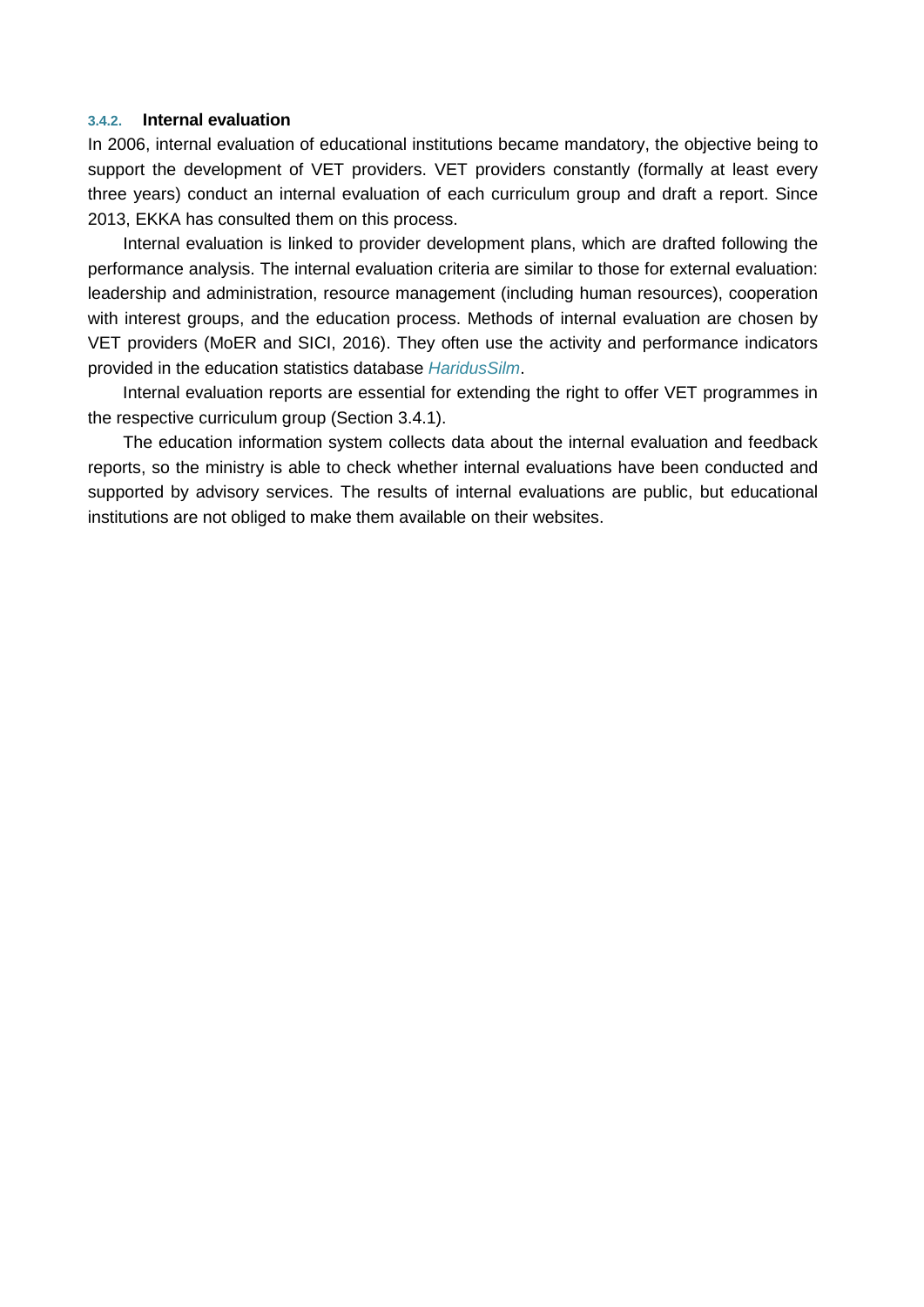## <span id="page-38-1"></span><span id="page-38-0"></span>CHAPTER 4. Promoting VET participation

## 4.1. Incentives for VET providers

Promoting participation in vocational education and training (VET) is a political priority in Estonia. The labour market and education cooperation programme  $(35)$  $(35)$  aims at making VET more attractive for young people by improving its image and raising awareness.

The programme offers VET providers counselling and support from professional public relations companies on how to develop communication strategies. Regular seminars and inservice training are organised for VET school communication and marketing specialists.

Information about learning opportunities in VET and success stories are also disseminated to young people and adults through social media.

National skills competitions are organised in cooperation with enterprises, training providers and professional associations to raise VET awareness. The winners of national competitions participate in international competitions. In 2018, national skill competitions were held in 33 professions.

## <span id="page-38-2"></span>4.2. Incentives for learners

#### <span id="page-38-3"></span>**4.2.1. Allowances, meals and travel subsidy**

VET learners can apply for basic and special study allowances:

- a) the monthly basic allowance is EUR 60 and is available from semester two in formal fulltime programmes. The basis for paying the basic allowance is the ranking of students based on learning results. Around 40% of VET learners receive the basic allowance;
- b) a special allowance can be granted to learners in a difficult economic situation; the board of the education institution approves the procedure to use the provider's special allowance fund.

VET providers create allowance funds (basic and special) which are financed from the state budget. The special allowance fund can be up to 50% of the resources of the basic allowance fund.

Lunchtime meals are also paid by the state. This applies to VET learners up to age 20 who have not completed secondary education  $(36)$  $(36)$  according to the initial training curricula (Parliament, 2013).

VET learners  $(37)$  $(37)$  are also reimbursed for public transport tickets between the learning venue and home. Dormitory residents and those who rent apartments close to the learning

<span id="page-38-4"></span><sup>-</sup> $(35)$  Part of the lifelong learning strategy up to 2020.

<span id="page-38-5"></span> $(36)$  Excluding 'non-stationary' programmes, i.e. comprising more than 50% self-learning.

<span id="page-38-6"></span> $(37)$  Excluding 'non-stationary' programmes, i.e. comprising more than 50% self-learning.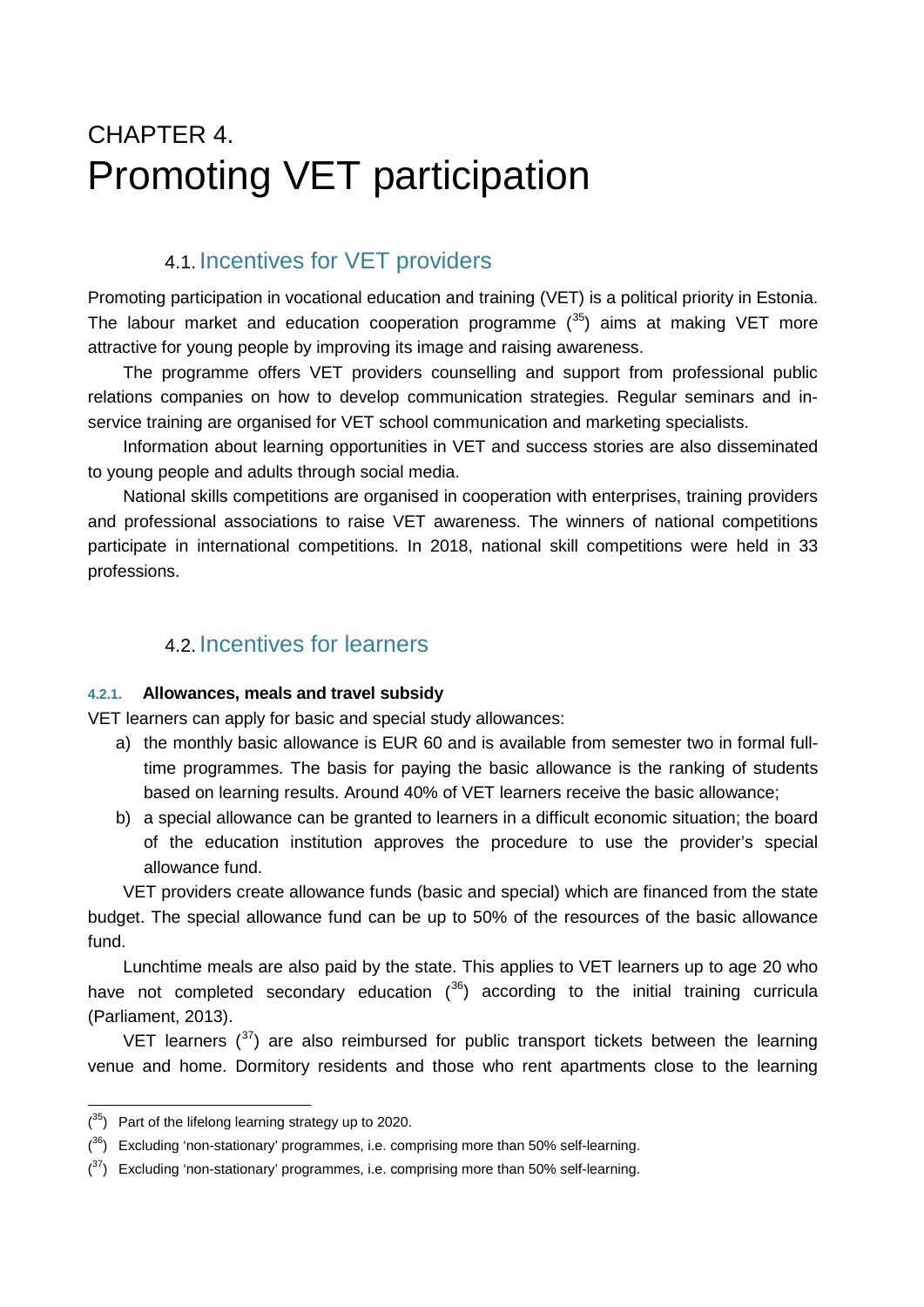venue are reimbursed one return ticket to their hometown per week and an additional ticket during national and school holidays.

#### <span id="page-39-0"></span>**4.2.2. Study loans**

In 2003, study loans were introduced to improve access to full-time post-secondary VET and ontime graduation. Secondary education graduates, who wish to enrol in formal VET programmes at least six months in length, can apply. Since 2015/16, part-time students may also apply. In 2016/17, 1.6% of VET learners benefited from the loan  $(^{38})$  $(^{38})$  $(^{38})$ . Since 2018/19 the amount of the study loan is up to EUR 2 000 per year.

#### <span id="page-39-1"></span>**4.2.3. Tax exemption on training costs**

Estonian residents can be exempt from income tax on training costs: those incurred for studying in programmes and courses for a fee at a state or local government education institution, or licensed private/foreign provider (Parliament, 1999).

#### <span id="page-39-2"></span>**4.2.4. Study leave for employees**

The Adult Education Act (Parliament, 2015) provides the right for employees to take leave of up to 30 calendar days per year while in formal education or professional training. On application, the employee must present written proof of studies from the provider. During leave, employers pay the average study leave based on a calendar day for 20 calendar days. Additional study leave (15 days) is granted for preparing for final exams; study leave pay calculated on the basis of the minimum wage is payed to employees (EUR 500 per month or EUR 2.97 per hour in 2018). An employee also has the right to leave without pay to sit entry examinations. These rights and benefits are applied in the public and private sector, in small, medium-sized and large companies.

#### <span id="page-39-3"></span>**4.2.5. Incentives for the unemployed**

The Ministry of Social Affairs (*Sotsiaalministeerium*) is responsible for training the unemployed. Vocational training for the unemployed is funded by the public employment service  $(^{39})$ . This allocates resources to employment services to purchase and organise labour market training. It commissions training from educational institutions, including VET providers, as well as private.

The public employment service also supports work-practice placement for the unemployed through agreements. The participant continues to receive an unemployment benefit, and is granted a scholarship and travel compensation, and paid by the employment service.

Since 2009, labour market training for the unemployed has also been offered on the basis of a voucher system. Vouchers offer a quick and flexible way for the unemployed to use the resources for further training or retrain to find a new job. The service covers up to EUR 2 500 per training during two years.

In May 2017, the public employment service launched a new package of services for unemployment prevention through continuing training and retraining. Individuals are encouraged to move to jobs that create higher added value. Examples are workers who are likely to lose

<span id="page-39-4"></span><sup>-</sup>( 38) MoER: *EHIS. Eesti Hariduse Infosüsteem [Estonian education information system]*[. http://www.ehis.ee/](http://www.ehis.ee/)

<span id="page-39-5"></span><sup>(&</sup>lt;sup>39</sup>) [Unemployment Insurance Fund.](https://www.tootukassa.ee/)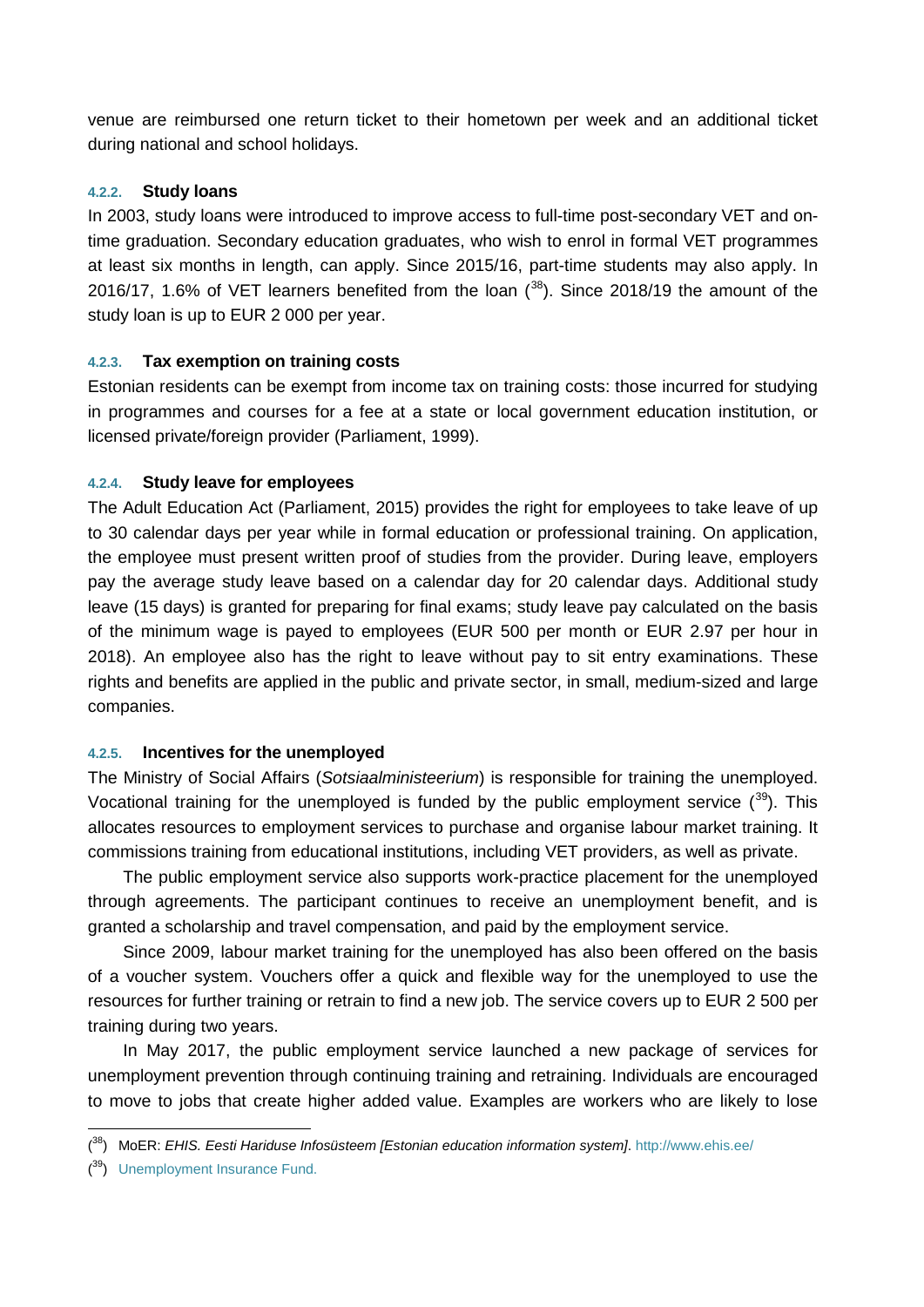jobs, but could retain their employment; those without a qualification or whose skills are outdated and do not correspond to the needs of the labour market; workers with poor knowledge of Estonia; and those aged over 50. The package also supports employees who cannot continue their present employment due to health issues.

This service package also offers a study allowance scheme that supports participation in VET and in higher education. People at risk of unemployment now have access to labour market training through vouchers. In addition to direct support to employees, skills development is supported by compensating 50% to 100% of the training costs to employers. Employers can apply for a training grant to support their workers in adapting to the changes in business processes, in technology, or changes in formal qualification requirements. Employers can also use the grant to fill vacancies in high demand roles by equipping potential employees with the necessary skills.

<span id="page-40-0"></span>More than 3 700 people are estimated (by ESF) as receiving this support in 2017, and around 15 000 to 19 000 annually in 2018-20.

### 4.3. Incentives for enterprises

#### <span id="page-40-1"></span>**4.3.1. Wage subsidy and training remuneration**

Employers are reimbursed by the state for supervising work practices for the unemployed (Parliament, 2005), with a daily supervision rate of EUR 22.24 – eight times the minimum hourly wage (EUR 2.97 in 2018) (Parliament, 2009) – for each day attended of the first month of training. Reimbursement decreases to 75% of the daily rate during the second month, and to 50% during the third and fourth month.

#### <span id="page-40-2"></span>**4.3.2. Tax exemptions**

There is no value added tax for formal training; this includes learning materials, private tuition relating to general education, and other training services, unless provided for business purposes (Parliament, 2003b).

<span id="page-40-3"></span>Since 2012, enterprises have been exempt from income tax if they finance the formal education of their employees (Parliament, 1999a).

### 4.4. Guidance and counselling

#### <span id="page-40-4"></span>**4.4.1. Strategy and provision**

The lifelong learning strategy up to 2020 promotes diverse learning opportunities and career services that are of good quality, flexible, and take account of the needs of the labour market. This will also help increase the number of people with VET qualifications in different age groups and regions.

In 2014, the education ministry developed and endorsed a study and career counselling programme. This is part of the *Estonian Lifelong Learning Strategy 2020* (MoER et al., 2014) and is partly financed by the ESF. The programme regulates the provision of study counselling and career services for young people. Study counselling – special education guidance, speech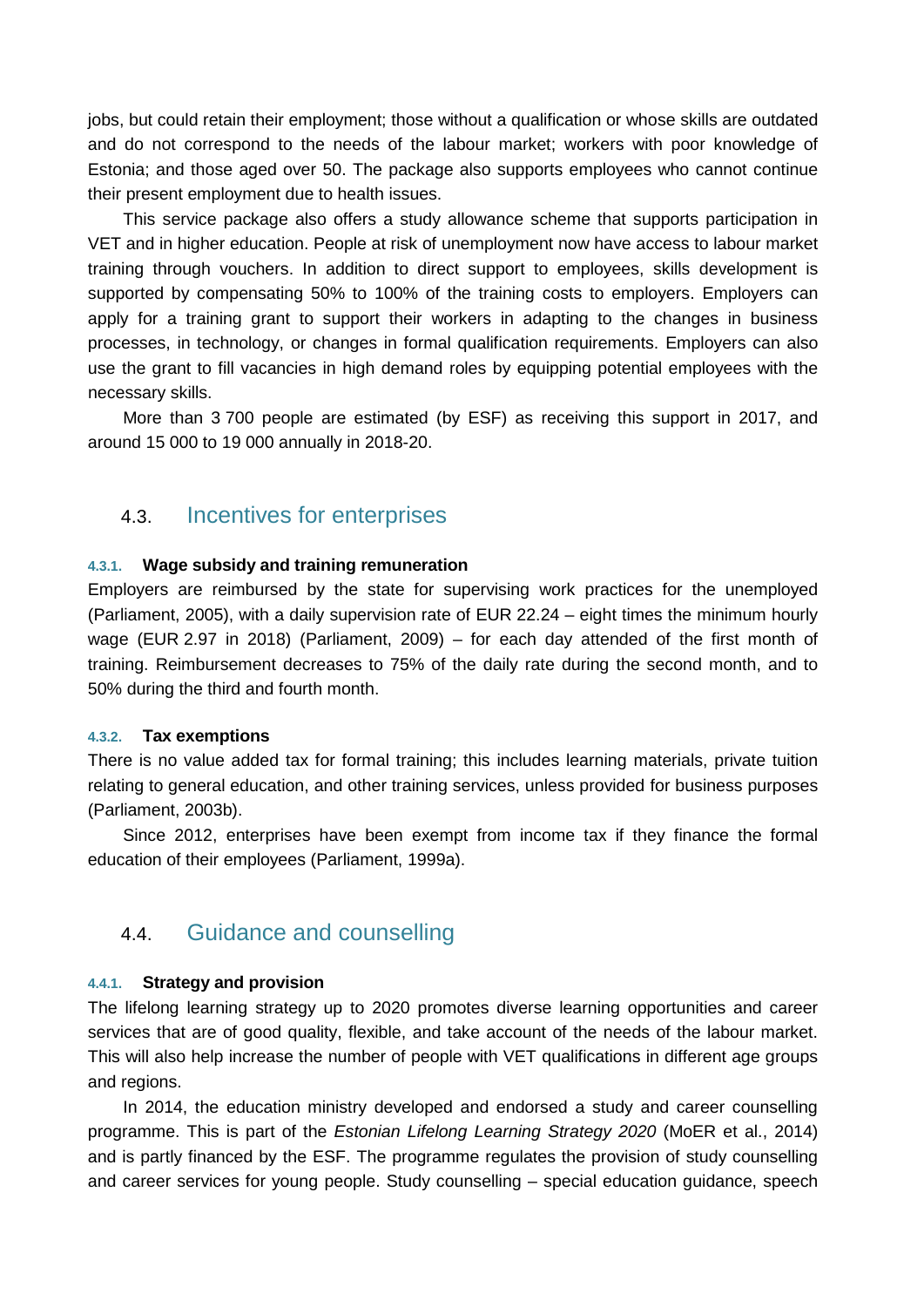therapy, social pedagogical and psychological counselling – is provided to pre-school children and to students in primary, general education and/or VET. Career services (information and counselling) are provided to people up to age 26. Special attention is paid to the transition from one education level to another, and to early leavers from education and training. Through a county-based network of career and study centres called *Rajaleidja* ('Pathfinder'; 15 in total), the programme envisages an integrated approach to counselling services and improvements in their quality and availability.

The network of *Rajaleidja* centres was established in 2014. Implementation of a quality management system, training of career and study counselling specialists, evaluation and monitoring of service quality, compiling and distribution of methodology and guidance publications have been developed.

Offering systematic, thoroughly considered and coordinated career services can allow young people to make informed choices in lifelong learning and in working life. This can help increase the number of young people continuing their education pathways and reduce the number of early leavers. In the longer term, the employability of young people would increase. By 2020, around 174 000 young people will be provided individual study and/or career guidance.

Career guidance is provided within formal education as part of the curricula. Within general education, career education is offered as a compulsory cross-curricular theme and additionally as elective courses. Career-related issues are also discussed in student evaluations, during aptitude and professional suitability evaluations. The schools organise information sessions and visits to fairs, seminars and lectures. *Rajaleidja* centres visit schools to provide individual and group counselling and career information services. They also support schools in implementing the cross-curricular theme 'lifelong learning and career planning'.

The modernisation of the national VET curricula has been in process during recent years. New curricula include the learning outcome: 'the student understands his/her responsibility to make informed decisions in lifelong career planning processes'. This means that career management has become an integral part of VET. In developing career planning skills in VET there is a focus on self-evaluation, how best to use the learner's professional skills in the labour market, how to keep and raise professional qualifications through continuous self-improvement, how to combine family life and work, and how to value health.

Since 2009, the career counsellor network in the labour market sector has been coordinated by the public employment service  $(40)$  $(40)$ . It offers career guidance services to the adult population. Since 2015, in parallel to career guidance services provided by *Rajaleidja* centres, the service provides workshops for young people in schools – students of grades 8 to 12 – to introduce them to the labour market and working life. These workshops are mostly financed from the EU budget. The European job mobility portal (EURES) network counsellors are engaged in 16 career information points that help search for jobs in the EU and the European Free Trade Association countries. There are career information specialists and counsellors working in every public employment service department.

-

<span id="page-41-0"></span><sup>(&</sup>lt;sup>40</sup>) [Unemployment Insurance Fund.](https://www.tootukassa.ee/)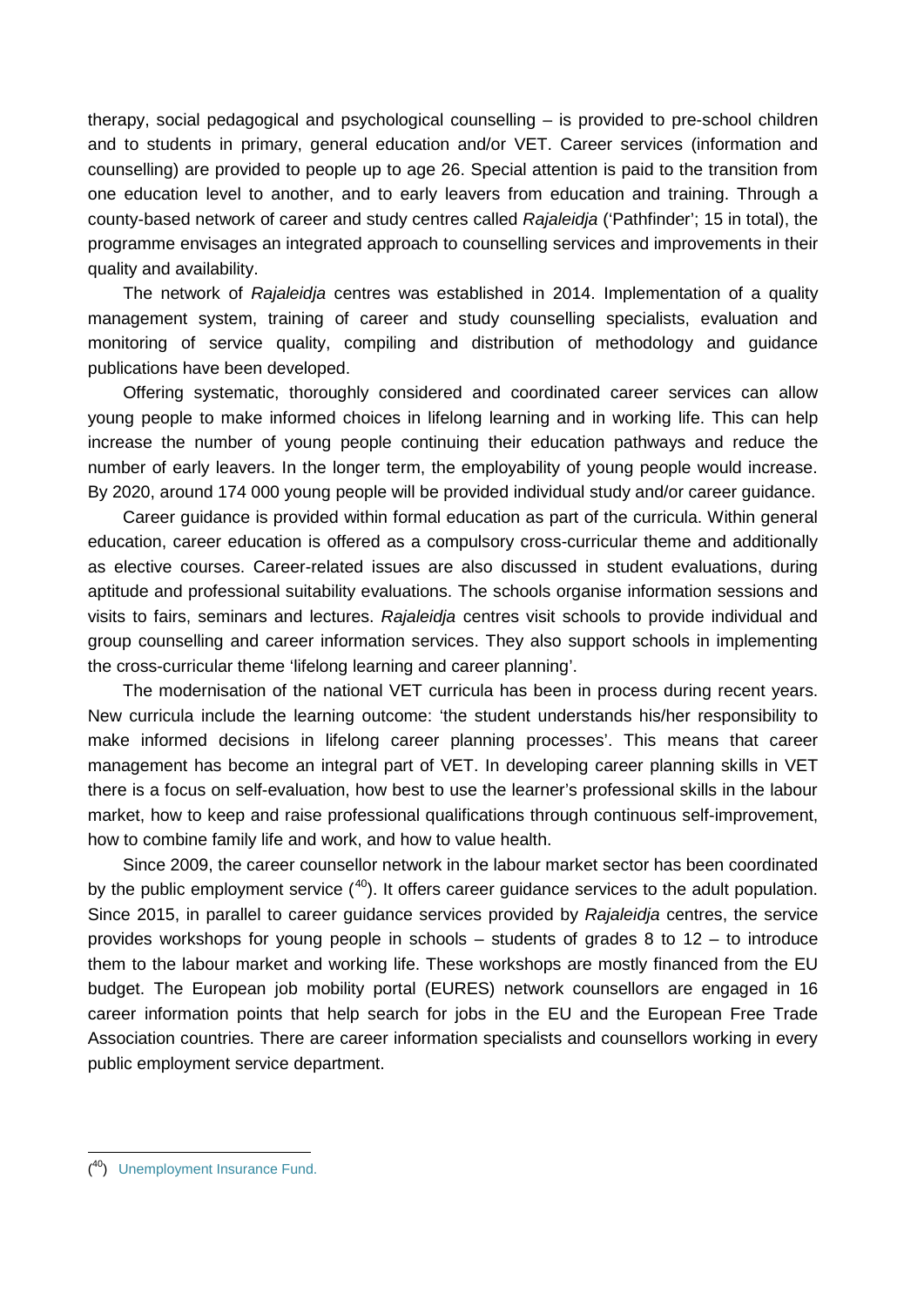All guidance services for young people provided by *Rajaleidja* centres and the public employment service are free of charge. They are offered in individual and group settings, often accompanied by computer-based activities.

#### <span id="page-42-0"></span>**4.4.2. Career services quality assurance**

Career and study counselling services in *Rajaleidja* centres are supported by three quality manuals. Career education in schools is supported by quality guidelines and evaluated internally.

There are professional standards for 'career counsellors', 'career information specialists' and 'career coordinators at schools'. These standards regulate the required level of education and specialisation.

Most practitioners have a background in psychology, youth work, teacher training, information sciences or social work. To be eligible to apply for a professional qualification, career counsellors must have between two and five years of work-experience; career information specialists must have between one and three years.

There are no regular accredited basic training programmes offered to the career specialists in public universities. Foundation Innove organises varied short- and long-term in-service training for career practitioners under the study and career counselling programme (MoER, 2014). Specialised study programmes for all three groups of career specialists are provided in cooperation with three main public universities.

Study programmes are based on the professional skills requirements set out in the professional standards. The lifelong guidance agency organises international study visits in cooperation with colleagues from the Euroguidance network to exchange knowledge related to the provision and development of career services. Foundation Innove provides methodological support to career specialists.

## <span id="page-42-1"></span>4.5. Key challenges and development opportunities

The lifelong learning strategy up to 2020 defines priorities for new developments and initiatives in education and training. One of its key objectives for VET is to reduce the share of adults (aged 25 to 64) without a VET qualification and to increase the share of VET leaners compared with general education. Several actions support the achieving of these and other objectives:

a) prevention of early leaving from VET:

- I. Schools are expected to take more responsibility in this area. A challenge is to keep the most vulnerable learners in VET programmes, since they are insufficiently motivated. The state provides schools with relevant data about dropout rates and trends, organises seminars to change experiences, and offers financial support for schools that pilot new programmes focusing on young learners not in employment, education or training. Better career guidance and counselling to help prospective learners make the right education choices;
- b) efficient use of OSKA findings in VET: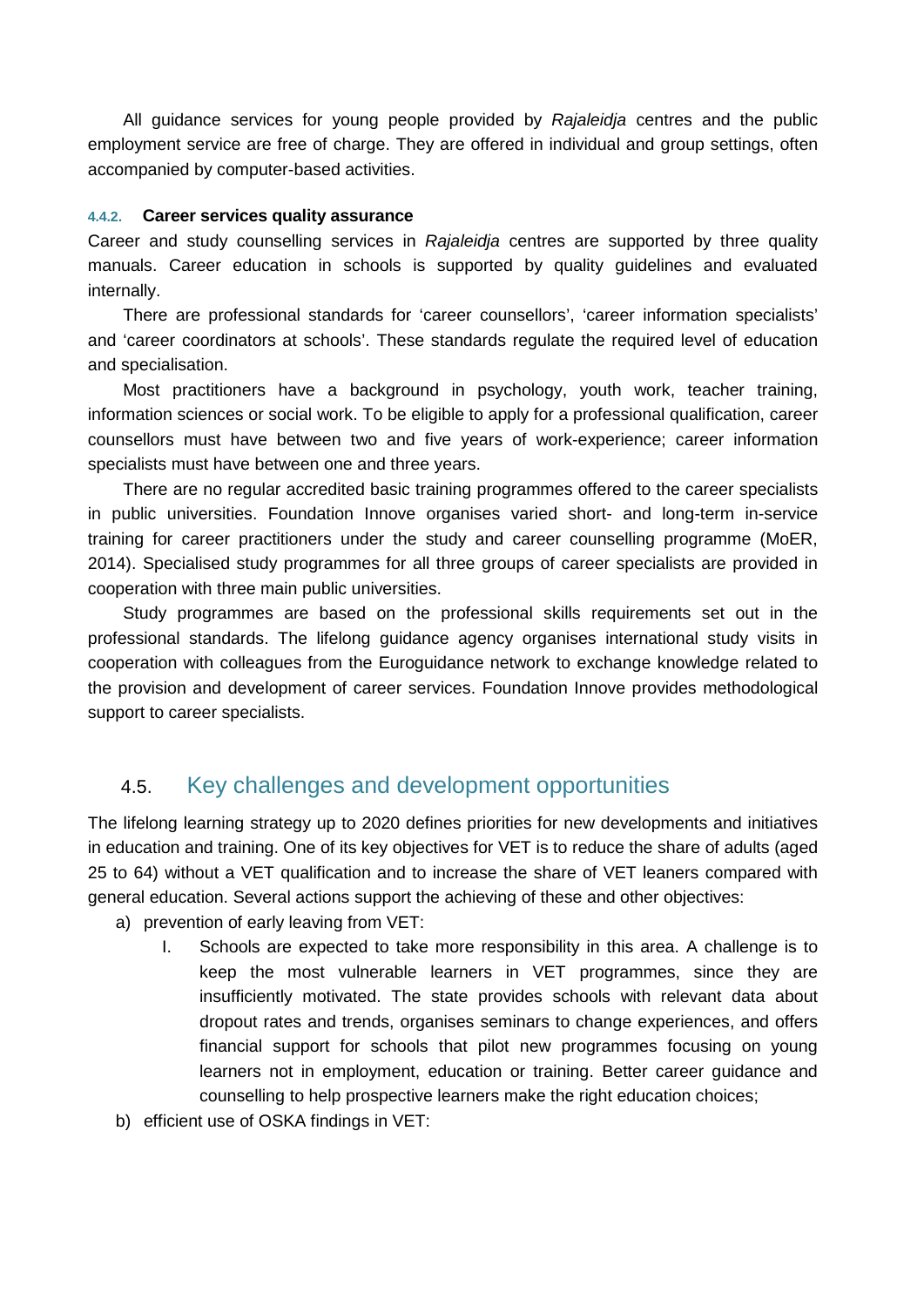- I. Discussions are under way on how to incorporate monitoring and forecasting findings in VET provision. Education changes are not immediate, while entrepreneurs hope for rapid changes in graduate skills;
- c) enlargement of apprenticeships, by providing additional ESF financed study places;
- d) renewing the financing model of VET by introducing basic and performance based funding to secure the budgetary stability of the management and HR expenses of schools;
- e) development of an quality assurance approach according to the changed approach to learning by renewing assessment criteria and focusing on the learning outcome based curricula development and implementation, concentrating on the learning-centred learning and teaching process as a whole;
- f) new collaborative partnerships between general education and VET providers to promote learner-centred approaches and to offer learners more opportunities to engage in flexible learning pathways;
- g) a national programme supports the development of digital competences, including in VET. Its objective is to promote a holistic approach to developing digital competences and the result-oriented use of learning technologies. Measures to raise the popularity of the teaching profession aim to make it a viable choice for young people;
- h) support measures to promote Estonian as a second language and foreign language learning in VET schools. Language skills would improve career opportunities and labour market mobility of graduates.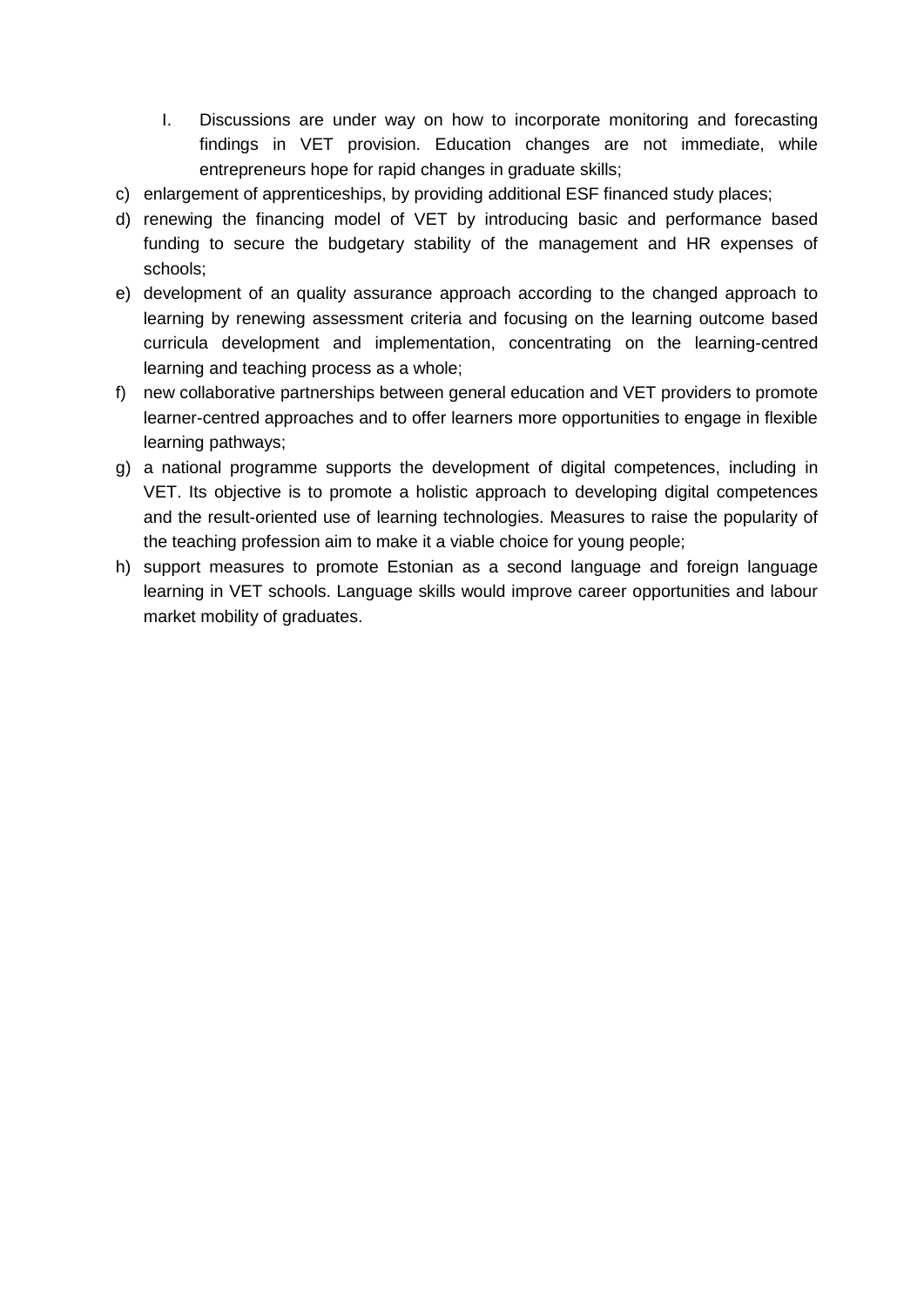# <span id="page-44-0"></span>Acronyms and abbreviations

| <b>EHIS</b>  | Eesti Hariduse Infosüsteem,                                       |
|--------------|-------------------------------------------------------------------|
|              | Estonian education information system                             |
| <b>EKKA</b>  | Eesti Kõrg- ja Kutsehariduse Kvaliteediagentuur,                  |
|              | Quality Agency for Higher and Vocational Education                |
| <b>ECTS</b>  | European credit transfer and accumulation system                  |
| <b>EQF</b>   | European qualifications framework                                 |
| <b>ESF</b>   | European Social Fund                                              |
| EE.          | Estonia                                                           |
| <b>EU</b>    | European Union                                                    |
| <b>ICT</b>   | information and communications technologies                       |
| <b>ISCED</b> | international standard classification of education                |
| <b>MoEC</b>  | Ministry of Economic Affairs and Communications                   |
| <b>MoER</b>  | Ministry of Education and Research                                |
|              | Tööjõuvajaduse seire ja oskuste arendamise koordinatsioonisüsteem |
| <b>OSKA</b>  | labour market needs monitoring and forecasting system             |
| <b>PISA</b>  | programme for international student assessment                    |
| <b>VET</b>   | vocational education and training                                 |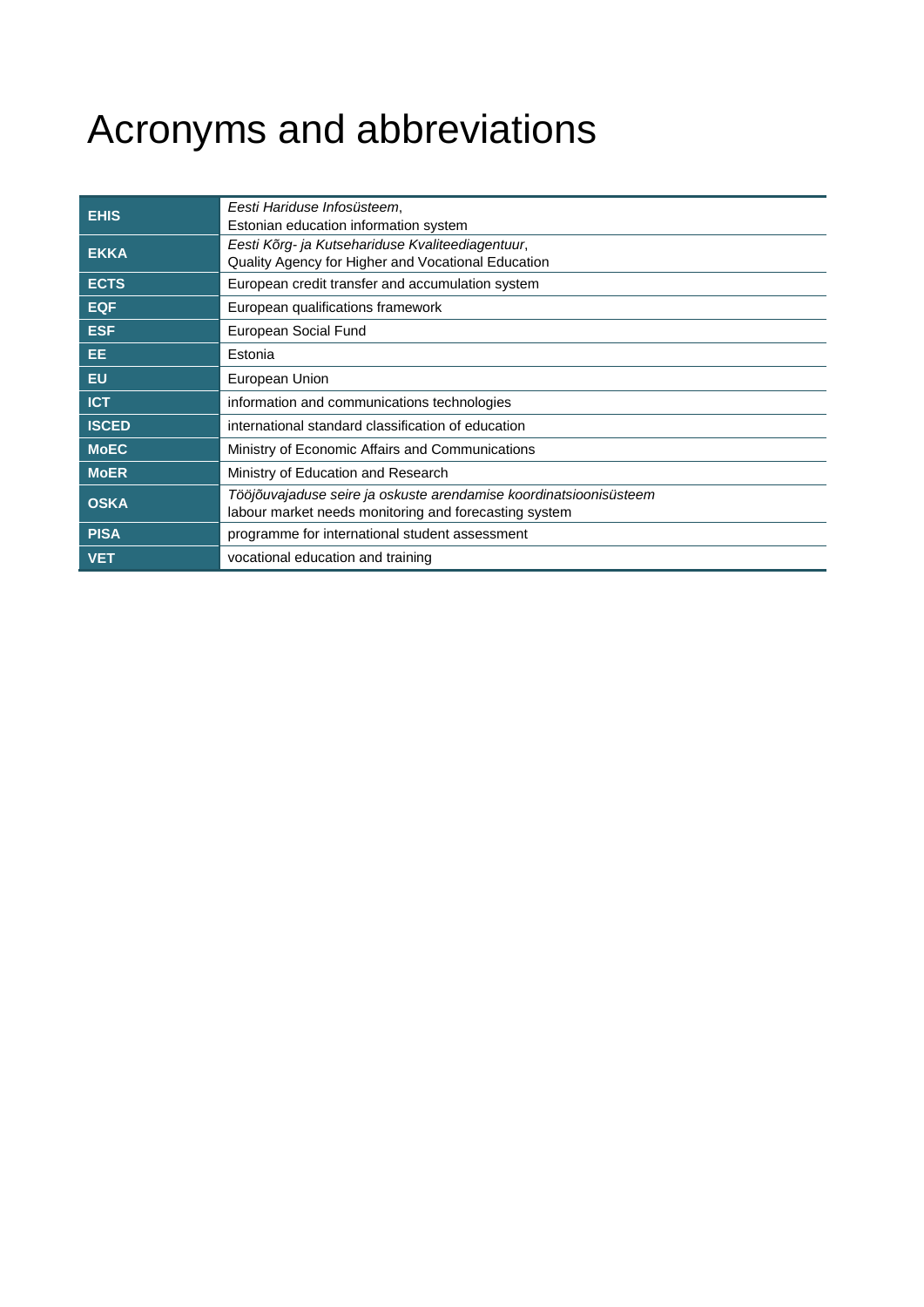## <span id="page-45-0"></span>References

Cedefop (2016). *2016 update to the European inventory on validation of non-formal and informal learning: country report Estonia*.

[https://cumulus.cedefop.europa.eu/files/vetelib/2016/2016\\_validate\\_EE.pdf](https://cumulus.cedefop.europa.eu/files/vetelib/2016/2016_validate_EE.pdf)

- Cedefop (2017). *Estonia: European inventory on NQF 2016.* [http://www.cedefop.europa.eu/en/publications-and-resources/country-reports/estonia](http://www.cedefop.europa.eu/en/publications-and-resources/country-reports/estonia-european-inventory-nqf-2016)[european-inventory-nqf-2016](http://www.cedefop.europa.eu/en/publications-and-resources/country-reports/estonia-european-inventory-nqf-2016)
- Government (2013). Kutseharidusstandard. [Vocational education standard]. *Riigi Teataja [State Gazette]*, RT I 2013, 13, 130. <https://www.riigiteataja.ee/akt/116072016008?leiaKehtiv>

Government Office (2017). *National reform programme 'Estonia 2020'*. https://riigikantselei.ee/sites/default/files/elfinder/article\_files/eesti\_2020\_en.pdf

- MoEC (2016). *Tööjõuvajaduse ja -pakkumise prognoos aastani 2024 [Forecast of labour force until 2024]*. [https://mkm.ee/sites/default/files/toojouprognoos\\_2024\\_lyhikirjeldus.pdf](https://mkm.ee/sites/default/files/toojouprognoos_2024_lyhikirjeldus.pdf)
- MoER (2007). Töökohapõhise õppe rakendamise kord [Procedure for the application of workplace-based study]. *Riigi Teataja [State Gazette]*, RT I, 29.12.2013, 2. <https://www.riigiteataja.ee/akt/129122013002>
- MoER (2014). *Õppe- ja karjäärinõustamise programm [Lifelong learning strategy study and career counselling programme].* Decree of the Minister for Education and Research; No 492, 15.12.2014.

[https://www.hm.ee/sites/default/files/noustamisprogr\\_kinnitamise\\_kaskkiri.pdf](https://www.hm.ee/sites/default/files/noustamisprogr_kinnitamise_kaskkiri.pdf)

MoER (2015a). *Kutseharidusprogramm 2015-18 [Lifelong learning strategy vocational education programme 2015-18]*. Decree of the Minister for Education and Research; No 146, 8.4.2015.

[https://www.hm.ee/sites/default/files/ministri\\_kaskkiri\\_kutseharidusprogramm\\_2015-](https://www.hm.ee/sites/default/files/ministri_kaskkiri_kutseharidusprogramm_2015-2018.pdf) [2018.pdf](https://www.hm.ee/sites/default/files/ministri_kaskkiri_kutseharidusprogramm_2015-2018.pdf)

- MoER (2015b). *Pädevad ja motiveeritud õpetajad ning haridusasutuste juhid [Lifelong learning strategy competent and motivated teachers and school leadership programme]*. Decree of the Minister for Education and Research; No 141, 6 April 2015. [https://www.hm.ee/sites/default/files/ministri\\_kaskkiri\\_padevad\\_ja\\_motiveeritud\\_opetajad\\_ni](https://www.hm.ee/sites/default/files/ministri_kaskkiri_padevad_ja_motiveeritud_opetajad_ning_haridusasutuste_juhid.pdf) [ng\\_haridusasutuste\\_juhid.pdf](https://www.hm.ee/sites/default/files/ministri_kaskkiri_padevad_ja_motiveeritud_opetajad_ning_haridusasutuste_juhid.pdf)
- MoER (2015c). *Täiskasvanuharidusprogramm 2015-18 [Lifelong learning strategy adult education programme 2015-18]*. Decree of the Minister for Education and Research; No. 112, 23.3.2015. [https://www.hm.ee/sites/default/files/taiskasvanuharidusprogramm\\_2015-](https://www.hm.ee/sites/default/files/taiskasvanuharidusprogramm_2015-2018.pdf) [2018.pdf](https://www.hm.ee/sites/default/files/taiskasvanuharidusprogramm_2015-2018.pdf)
- MoER; SICI (2016). *The inspectorate of education of Estonia*. Tartu: SICI, Standing International Conference of Inspectorates. [http://www.sici-inspectorates.eu/getattachment/21147d5b](http://www.sici-inspectorates.eu/getattachment/21147d5b-bc8d-49c8-8fc0-864d2d31cc01)[bc8d-49c8-8fc0-864d2d31cc01](http://www.sici-inspectorates.eu/getattachment/21147d5b-bc8d-49c8-8fc0-864d2d31cc01)
- MoER et al. (2014). *The Estonian lifelong learning strategy 2020*. Tallinn: Ministry of Education and Research. [https://vplive.hm.ee/sites/default/files/estonian\\_lifelong\\_strategy.pdf](https://vplive.hm.ee/sites/default/files/estonian_lifelong_strategy.pdf)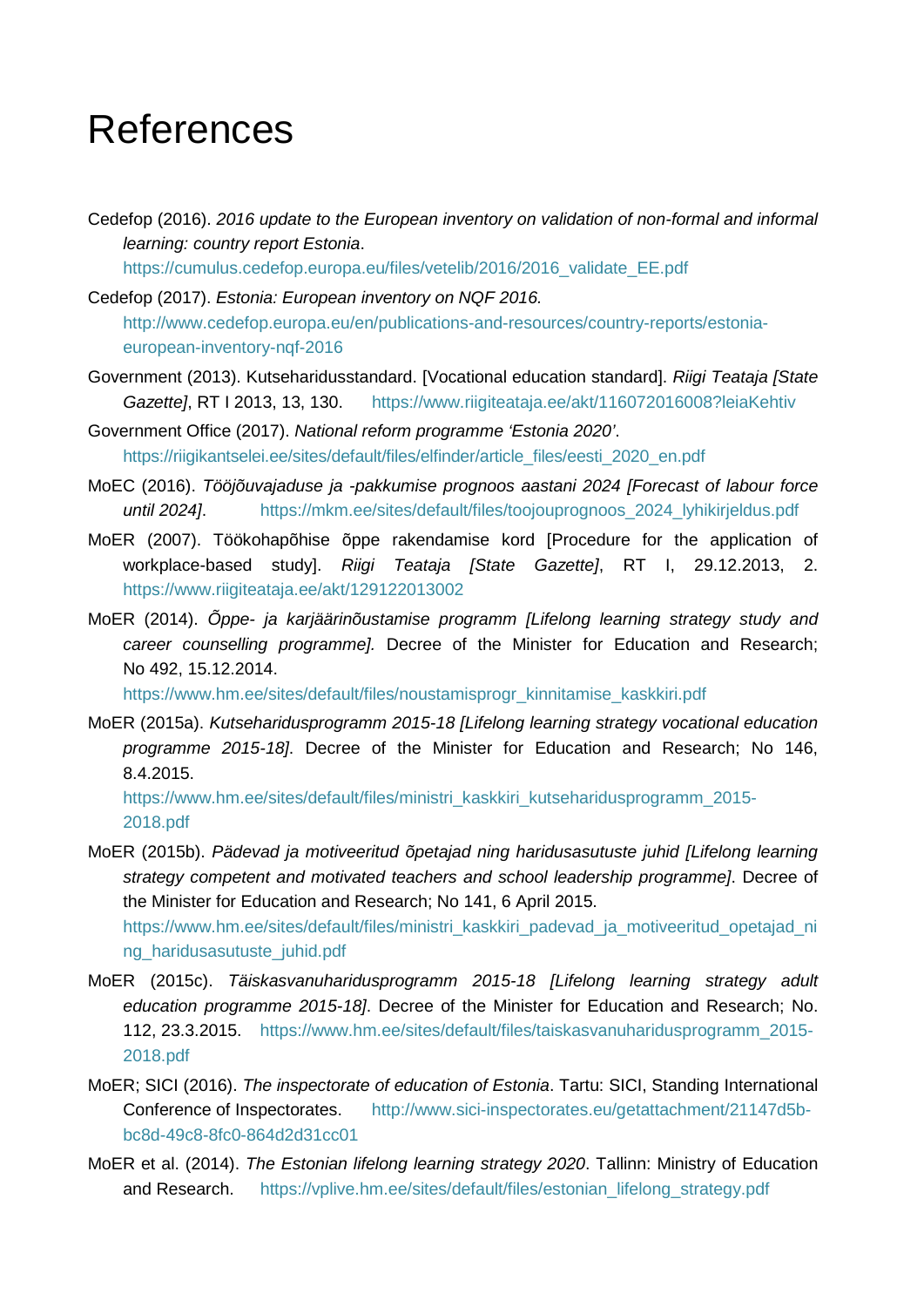Parliament (1992). Republic of Estonia Education Act (Haridusseadus). *Riigi Teataja [State Gazette]*, RT 1992, 12, 192.

<https://www.riigiteataja.ee/en/eli/ee/506012016003/consolide/current>

- Parliament (1998a). Rakenduskõrgkooli seadus [Institutions of Professional Higher Education Act]. *Riigi Teataja [State Gazette]* RT I 1998, 61, 980. <https://www.riigiteataja.ee/en/eli/522122016001/consolide>
- Parliament (1998b). Private Schools Act (Erakooliseadus). *Riigi Teataja [State Gazette]* RT I 1998, 57, 859. <https://www.riigiteataja.ee/en/eli/ee/522122016006/consolide/current>
- Parliament (1999). Income Tax Act (Tulumaksuseadus). *Riigi Teataja [State Gazette],* RT I 1999, 101, 903. [https://www.riigiteataja.ee/en/eli/510072018001/consolide](https://www.riigiteataja.ee/akt/119032015066%20ert/765523)
- Parliament (2003a). Study Allowances and Study Loans Act (Õppetoetuste ja õppelaenu seadus). *Riigi Teataja [State Gazette]*, RT I 2003, 58, 387. <https://www.riigiteataja.ee/en/eli/ee/515072016003/consolide/current>
- Parliament (2003b).Value Added Tax Act (Käibemaksuseadus). *Riigi Teataja [State Gazette]*, RT I 2003, 82, 554. <https://www.riigiteataja.ee/en/eli/ee/504012017001/consolide/current>
- Parliament (2005). Labour Market Services and Benefits Act (Tööturuteenuste ja -toetuste seadus). *Riigi Teataja [State Gazette]*, RT I 2005, 54, 430. <https://www.riigiteataja.ee/en/eli/ee/511012017005/consolide/current>
- Parliament (2008a). Professions Act (Kutseseadus). *Riigi Teataja [State Gazette]*, RTI 2008, 24,
- 156.<https://www.riigiteataja.ee/en/eli/501072015005/consolide>
- Parliament (2008b). Recognition of Foreign Professional Qualifications Act (Välisriigi kutsekvalifikatsiooni tunnustamise seadus). *Riigi Teataja [State Gazette]*, RT I 2008, 30, 191. <https://www.riigiteataja.ee/en/eli/504022016010/consolide>
- Parliament (2009). Employment Contracts Act (Töölepingu seadus). *Riigi Teataja [State Gazette]*, RT I 2009, 5, 35. <https://www.riigiteataja.ee/en/eli/ee/530122016002/consolide/current>
- Parliament (2010a). Basic Schools and Upper Secondary Schools Act (Põhikooli- ja gümnaasiumiseadus). *Riigi Teataja [State Gazette],* RT I 2010, 41, 240. <https://www.riigiteataja.ee/en/eli/ee/521062016007/consolide/current>
- Parliament (2010b). Youth Work Act (Noorsootöö seadus). *Riigi Teataja [State Gazette]*, RT I 2010, 44, 262. <https://www.riigiteataja.ee/en/eli/ee/520062016006/consolide/current>
- Parliament (2013). Vocational Educational Institutions Act (Kutseõppeasutuse seadus). *Riigi Teataja [State Gazette]*, RT I, 30.12.2015, 25.
	- <https://www.riigiteataja.ee/en/eli/ee/515012016003/consolide/current>
- Parliament (2015). Adult Education Act (Täiskasvanute koolituse seadus). *Riigi Teataja [State Gazette]*, RT I, 23.3.2015, 5. <https://www.riigiteataja.ee/en/eli/529062015007/consolide>
- Statistics Estonia (2017a). *Estonia's net migration was positive in 2016*. News release No. 59. <http://www.stat.ee/news-release-2017-059>
- Statistics Estonia (2017b). *Trade increased again after three years of decline*. News release No. 18.<https://www.stat.ee/news-release-2017-018>